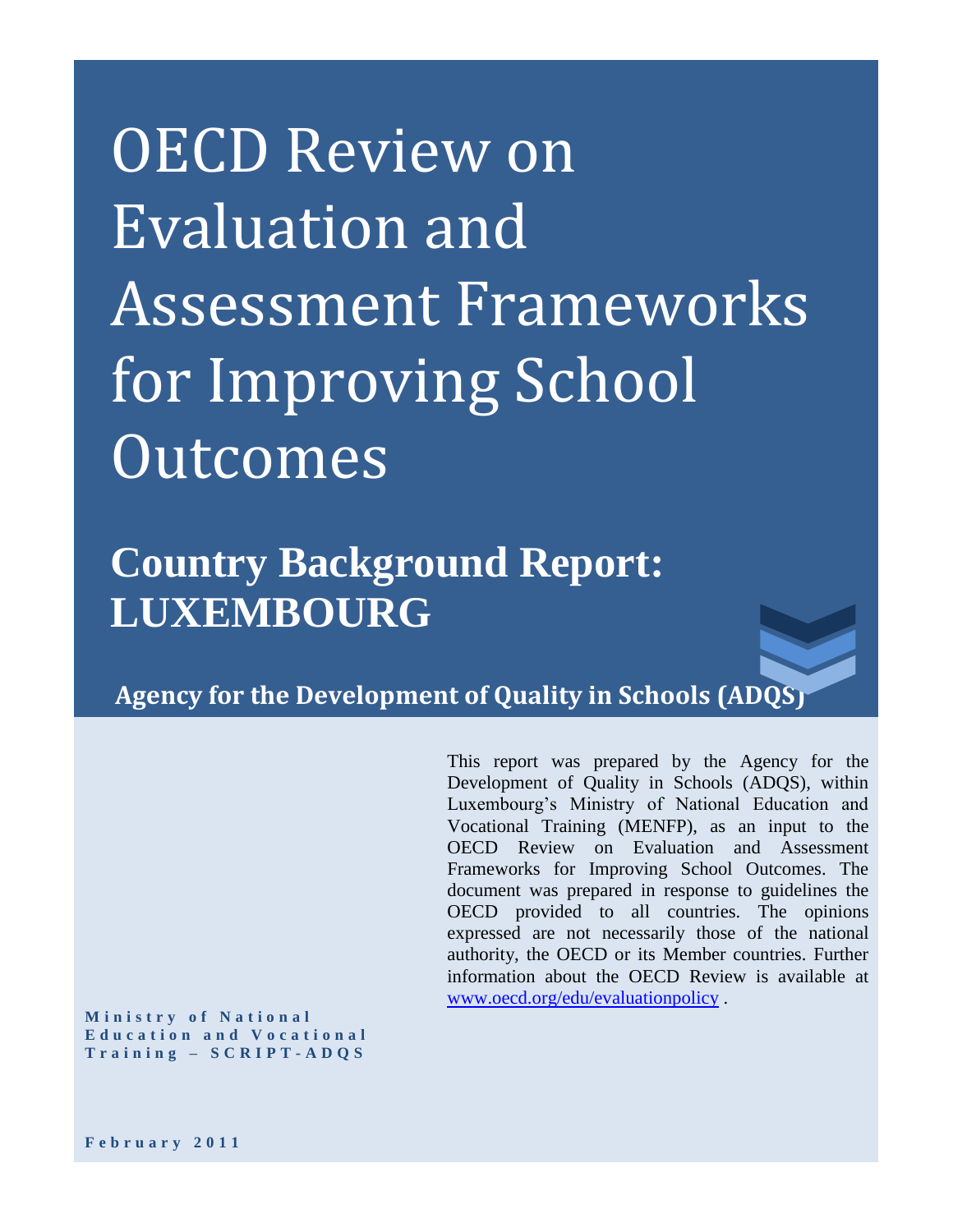Luxembourg's participation in the OECD Review on Evaluation and Assessment Frameworks for Improving School Outcomes was co-ordinated by Amina Kafaï, who is responsible for the Agency for the Development of Quality in Schools (ADQS). The OECD review aims to provide a stock-take of current policies and practices in countries, identify innovative and successful initiatives, analyse the effectiveness of policies and share policy advice to countries on how evaluation and assessment frameworks best ensure real gains in performance across the school system. This national report contributes to the OECD review by providing an in-depth analysis of the context, key factors and policy responses with regards to the approaches to evaluation and assessment of education in Luxembourg. It covers aspects such as the extent of evaluation and assessment in the school system, the evaluation culture and the uses of evaluation results. It also addresses the challenges of implementation of assessment policies and the evidence of their impact.

*Situated at the heart of Europe, Luxembourg has borders with Belgium, Germany and France. With a surface area of 2 586 km², it is one of the smallest States of the European Union. In spite of its small size, Luxembourg distinguishes itself by virtue of its multicultural character. The share of non Luxembourgers in the total population has surpassed 43 % today. As such, Luxembourg is also a trilingual country: the law dated 24th February 1984 states that the national language of the Luxembourg people is Luxembourgish ("Lëtzebuergesch"), that of the legislation is French and the administrative and legislative languages are French, German and Luxembourgish. Immigrant languages add to these languages (especially Portuguese and Italian). The necessity to shift from one language to another reflects the daily practice of the residents.*

*Luxembourg is a constitutional monarchy under the regime of a parliamentary democracy. The last government was sworn in on the 23rd July 2009. It comprises a président who bears the title of a prime minister, a vice prime minister and twelve members who bear the title of ministers. The governmental programme constitutes the basis of the policy between the Christian Social Party and the Luxembourgish Socialist Party. Each ministry has the duty of fulfilling its administrative role which consists of preparing, implementing and supervising political decisions within its competence.*

*The Ministry of National Education and Vocational Training (referred to in this document as MENFP) takes charge of the educational planning and of all the teaching offered in Luxembourg. On the other hand, the organisation of higher education is ensured by the Ministère de l'Enseignement supérieur et de la Recherche.*

*A reform addressed towards the educational system came into force at the beginning of the academic year 2009-2010. The first nine years of schooling (fundamental school) were reorganised based on a pedagogical and organisational plan so as to improve the childrens' success rate. On the whole, the reform has widened the field of action for teachers to adapt education to their pupils' needs. Each school shall, from now on, have the possibility to differentiate its educational offerings, decide and implement their own initiatives to take their pupils to the levels of the predefined skill levels and beyond.*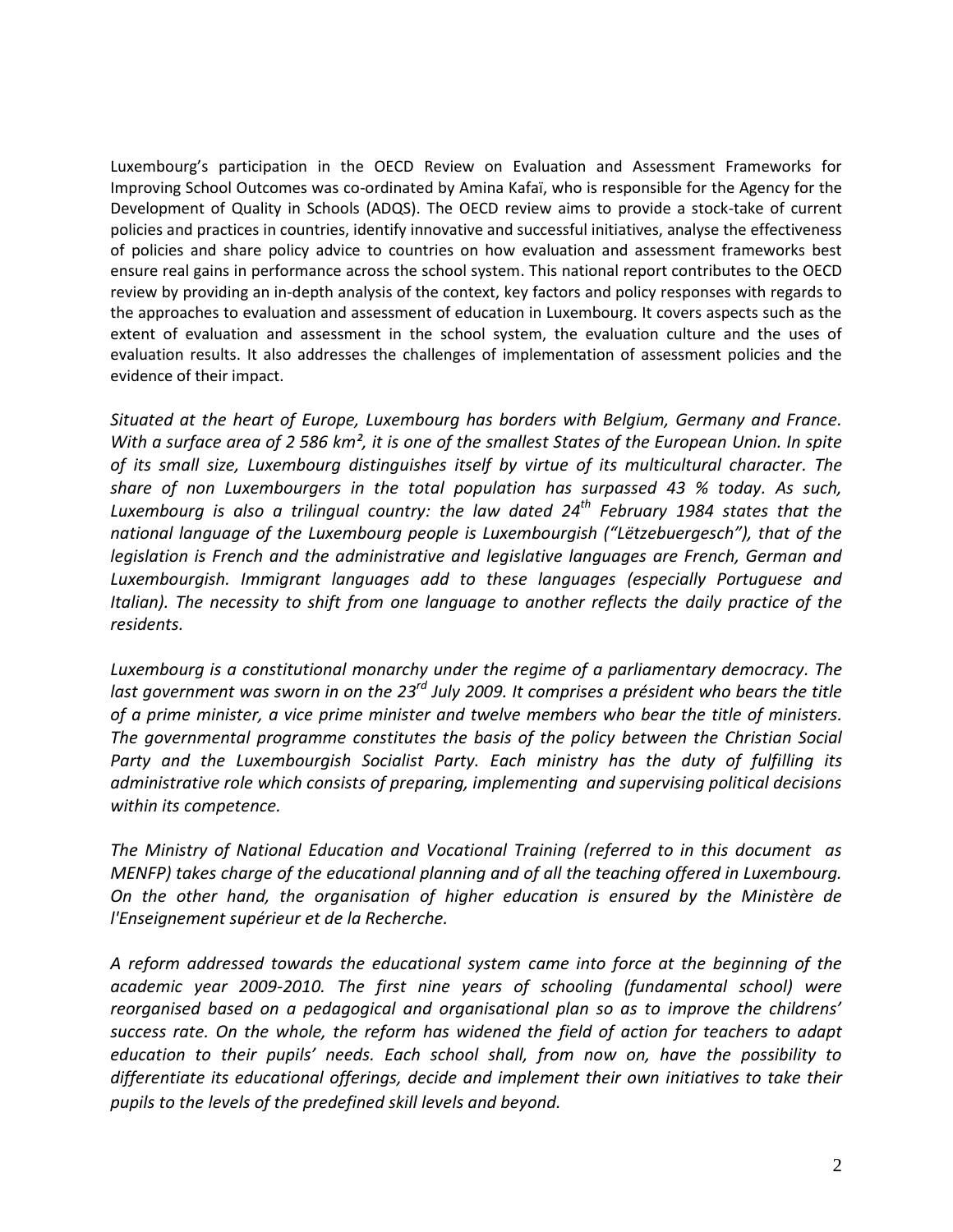# **Table of Contents**

| 2.1                                                                                        |  |
|--------------------------------------------------------------------------------------------|--|
|                                                                                            |  |
|                                                                                            |  |
| Framework for evaluation and assessment: strategies for improvement  16                    |  |
| Framework for evaluation and assessment: distribution of responsibilities  16              |  |
| Framework for evaluation and assessment: relationship between its different components .17 |  |
| Framework for evaluation and assessment: processes and mechanisms17                        |  |
| Framework for evaluation and assessment: improvement of school and classroom practice 18   |  |
| 2.2                                                                                        |  |
| 2.3                                                                                        |  |
|                                                                                            |  |
| Current practices 3.1.1 Overall framework for system evaluation 21<br>3.1                  |  |
|                                                                                            |  |
| 3.1.3 Competencies to evaluate the school system and to use evaluation results 25          |  |
|                                                                                            |  |
|                                                                                            |  |
| 4.1.2                                                                                      |  |
| Competencies to assess schools and to use assessment results32<br>4.1.3                    |  |
|                                                                                            |  |
|                                                                                            |  |
| 5.1.1                                                                                      |  |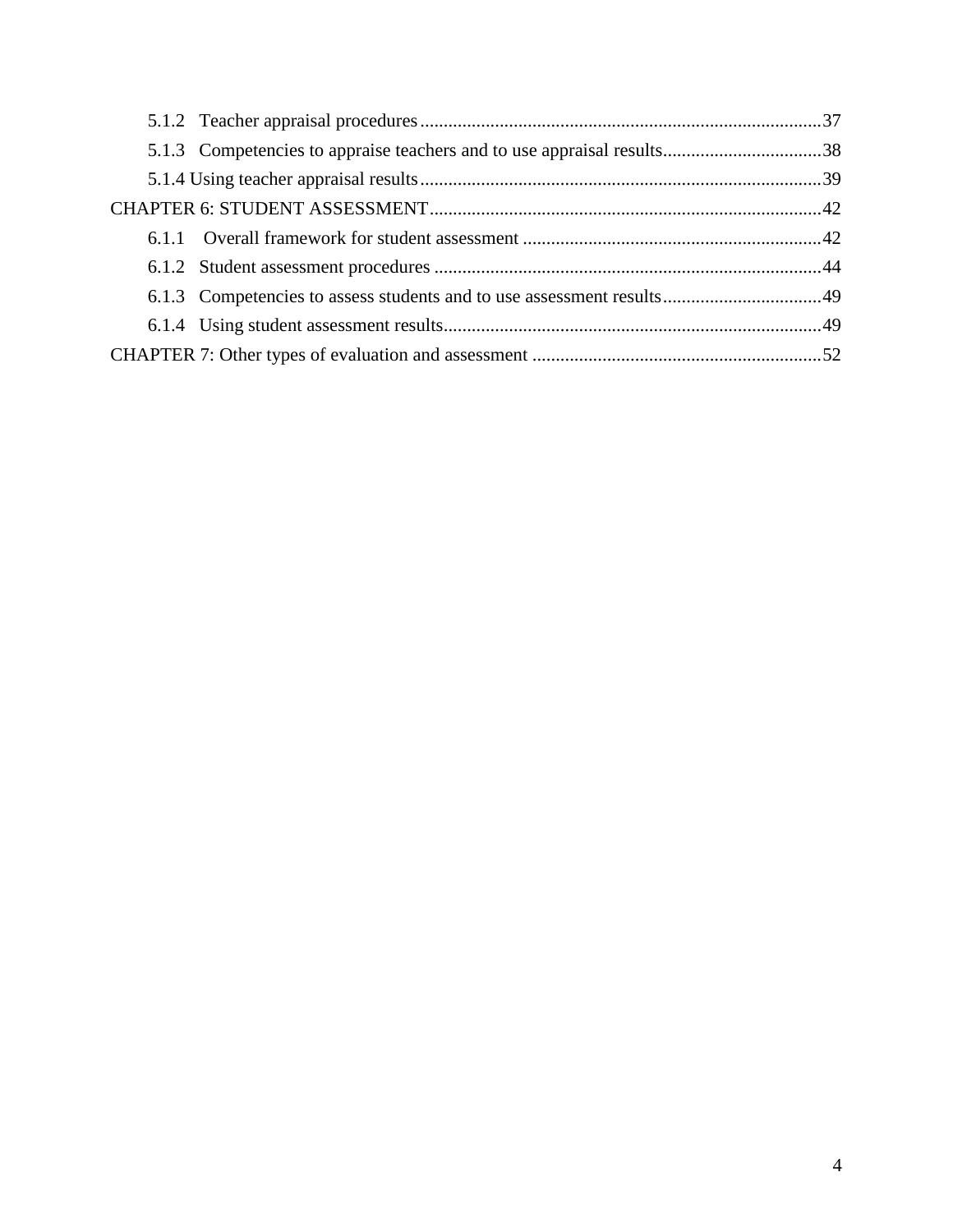# <span id="page-4-0"></span>**Executive summary**

In an effort to strengthen its existing policies regarding the use of assessment data to monitor the education system in Luxembourg, the Ministry of National Education and Vocational Training (MENFP) decided in 2010 to participate in the OECD Review on Evaluation and Assessment Frameworks for Improving School Outcomes. The objective of the review was to provide a description of design, implementation and use of assessment and evaluation procedures in participating countries; analyse the strengths and weaknesses of different approaches and provide recommendations for improvement. For Luxembourg, the aim was to understand the relationships, and increase the coherence, between the different assessment policies at student, teacher, school and system level.

This Country Background Report was prepared by the Agency for the Development of School Quality (ADQS) as an input to Luxembourg's participation in the project. The ADQS was assisted in this task by Mr Jeannot Hansen, the former Head of Department of Secondary Schools within the MENFP and Mr Michel Lanners, who is both Adviser to the Minister of National Education and Vocational Training as well as the MENFP's Head of International Relations. The report describes Luxembourg's approaches to evaluation and assessment in fundamental and secondary education as at February 2011, the challenges of implementation faced by the education system as well as the evidence of their impact on teaching and learning in schools.

The structure of the report respects the guidelines within a common framework provided by the OECD to all countries participating in the Review. The aim is to facilitate comparative analysis and to maximise the opportunities for countries to learn from each other's systems and experiences.

The seven chapters of this report relate to:

- the school system of Luxembourg
- the framework for evaluation and assessment
- system evaluation or "monitoring"
- internal and external school assessment
- teacher appraisal processes
- formative and summative student assessment
- other types of evaluation and assessment

The content of the report is based partly on a synthesis of available documents, reports and statistics on evaluation and assessment already published by the MENFP. However in the absence of clear evidence or documentation to certain questions regarding the evaluation and assessment framework, the ADQS also seeked and reported the opinions of different stakeholders in the various departments of the MENFP. Given the complexity of evaluation and assessment in Luxembourg, it should be noted that the opinions expressed are not necessarily those of the national authority.

*Amina Kafaï Head of the Agency for the Development of Quality in Schools National Project Coordinator for Luxembourg*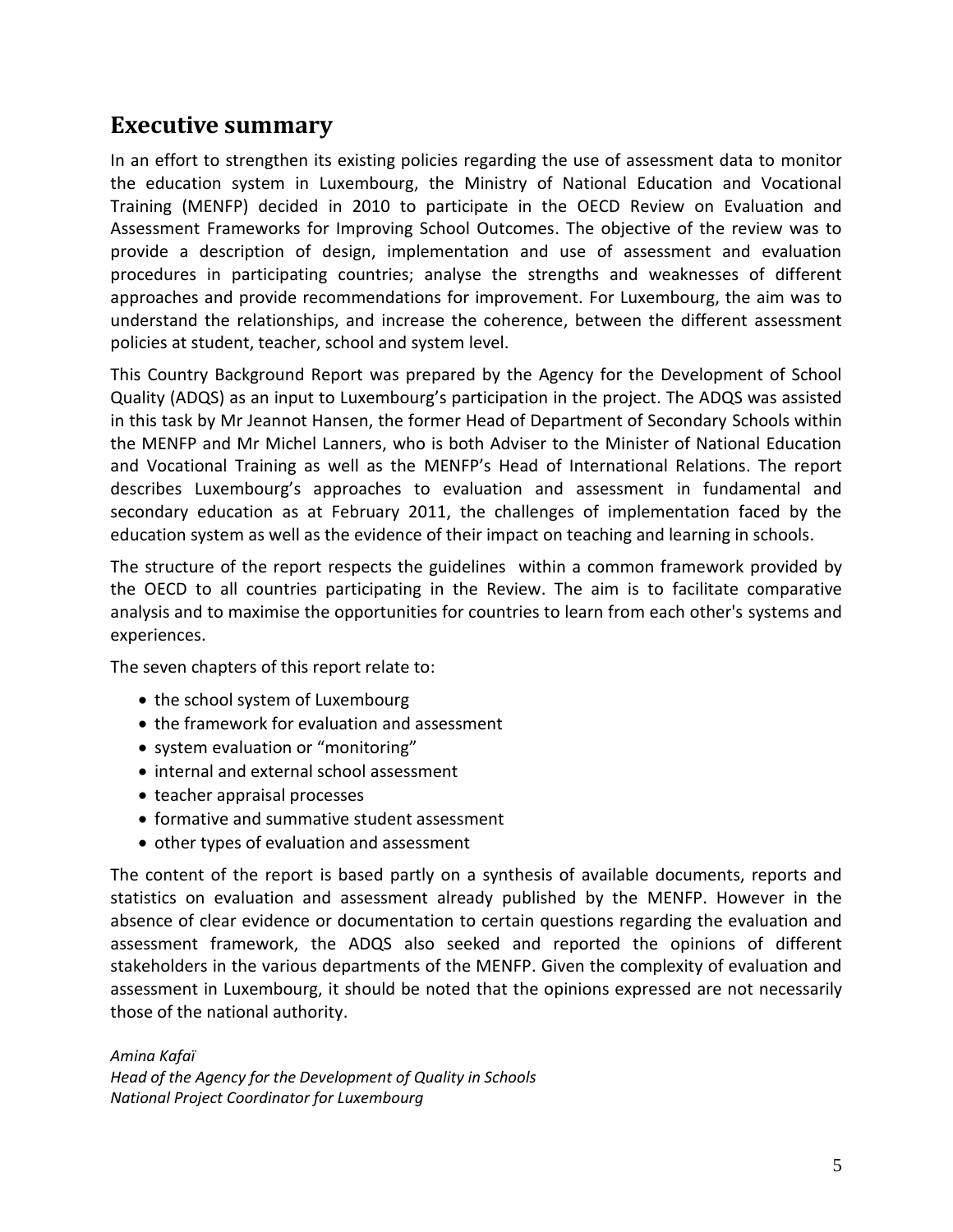# <span id="page-5-0"></span>**CHAPTER 1: The school system**

# <span id="page-5-1"></span>**Main structural features**

The structure of the school system (from 2009) in Luxembourg is illustrated as follows.

|                                 |                          | <b>Higher Studies &amp;</b><br><b>University</b> |                                                            |                    | <b>Higher Technical Studies</b>              | <b>Skilled Profession</b>             |                  |            |                            |  |
|---------------------------------|--------------------------|--------------------------------------------------|------------------------------------------------------------|--------------------|----------------------------------------------|---------------------------------------|------------------|------------|----------------------------|--|
|                                 |                          |                                                  |                                                            |                    |                                              |                                       |                  |            |                            |  |
|                                 |                          | <b>General</b><br><b>Technical Secondary</b>     |                                                            |                    |                                              |                                       |                  |            |                            |  |
|                                 |                          | <b>Secondary</b>                                 |                                                            |                    |                                              |                                       |                  |            |                            |  |
|                                 |                          | Diploma                                          | <b>Diploma</b>                                             |                    | <b>Diploma</b>                               | <b>Certificate</b>                    | Certificate      |            | <b>Certificate</b>         |  |
|                                 |                          | General                                          | <b>Technical</b>                                           |                    | Technician                                   | <b>Technical &amp;</b>                | <b>Manual</b>    |            | <b>Technical &amp;</b>     |  |
|                                 |                          | Secondary<br>School                              | Secondary<br><b>School</b>                                 |                    |                                              | Professional<br>Aptitude              | Aptitude         |            | Professional<br>Initiation |  |
|                                 |                          |                                                  |                                                            |                    |                                              |                                       |                  |            |                            |  |
|                                 |                          |                                                  | <b>Technical</b><br><b>Technician</b><br><b>Vocational</b> |                    |                                              |                                       |                  |            |                            |  |
|                                 | 18                       | 13 <sup>th</sup><br>13 <sup>th</sup><br>$1st$ ES |                                                            |                    |                                              |                                       |                  |            |                            |  |
|                                 | 17                       | 2 <sup>nd</sup> ES                               | $12^{th}$<br>$12^{th}$                                     |                    | $12^{th}$                                    | $12^{th}$                             |                  |            |                            |  |
|                                 |                          |                                                  |                                                            | $11^{\text{th}}$   | $11^{\text{th}}$                             |                                       | $11^{\text{th}}$ |            |                            |  |
|                                 | 3 <sup>rd</sup> ES<br>16 |                                                  |                                                            |                    | $11^{\text{th}}$                             |                                       |                  | $2nd$ year |                            |  |
|                                 |                          |                                                  |                                                            |                    |                                              |                                       |                  |            |                            |  |
|                                 | 15                       | $4^{th}$ ES                                      |                                                            | 10 <sup>th</sup>   | $10^{\text{th}}$                             | $10^{\text{th}}$                      |                  | $10^{th}$  | $1st$ year                 |  |
|                                 |                          |                                                  |                                                            |                    |                                              |                                       |                  |            |                            |  |
|                                 | 14                       | 5 <sup>th</sup> ES                               |                                                            | 9 <sup>th</sup> TE | $9th$ PO                                     | 9 <sup>th</sup> PR                    |                  |            | 9 <sup>th</sup> modular    |  |
|                                 | 13                       | 6 <sup>th</sup> ES                               |                                                            | 8 <sup>th</sup> TE | $8th$ PO                                     | $8th$ modular                         |                  |            |                            |  |
|                                 | 12                       | 7 <sup>th</sup> ES                               |                                                            |                    | 7 <sup>th</sup> ST, 7 <sup>th</sup> ST-ADAPT | 7 <sup>th</sup> preparatory / modular |                  |            |                            |  |
|                                 |                          |                                                  |                                                            |                    |                                              |                                       |                  |            |                            |  |
| of compulsory schooling (years) |                          | <b>Fundamental School</b>                        |                                                            |                    |                                              |                                       |                  |            |                            |  |
|                                 | 11                       | Cycle 4                                          |                                                            |                    |                                              |                                       |                  |            |                            |  |
|                                 | 10                       |                                                  |                                                            |                    |                                              |                                       |                  |            |                            |  |
|                                 | 9                        |                                                  |                                                            |                    | Cycle 3                                      |                                       |                  |            |                            |  |
| Age                             | 8<br>7                   |                                                  |                                                            |                    | Cycle 2                                      |                                       |                  |            |                            |  |
|                                 | $\overline{6}$           |                                                  |                                                            |                    |                                              |                                       |                  |            |                            |  |
|                                 | 5                        |                                                  |                                                            |                    | Cycle 1                                      |                                       |                  |            |                            |  |
|                                 | 4                        |                                                  |                                                            |                    |                                              |                                       |                  |            |                            |  |
|                                 | 3                        | Early learning (optional)                        |                                                            |                    |                                              |                                       |                  |            |                            |  |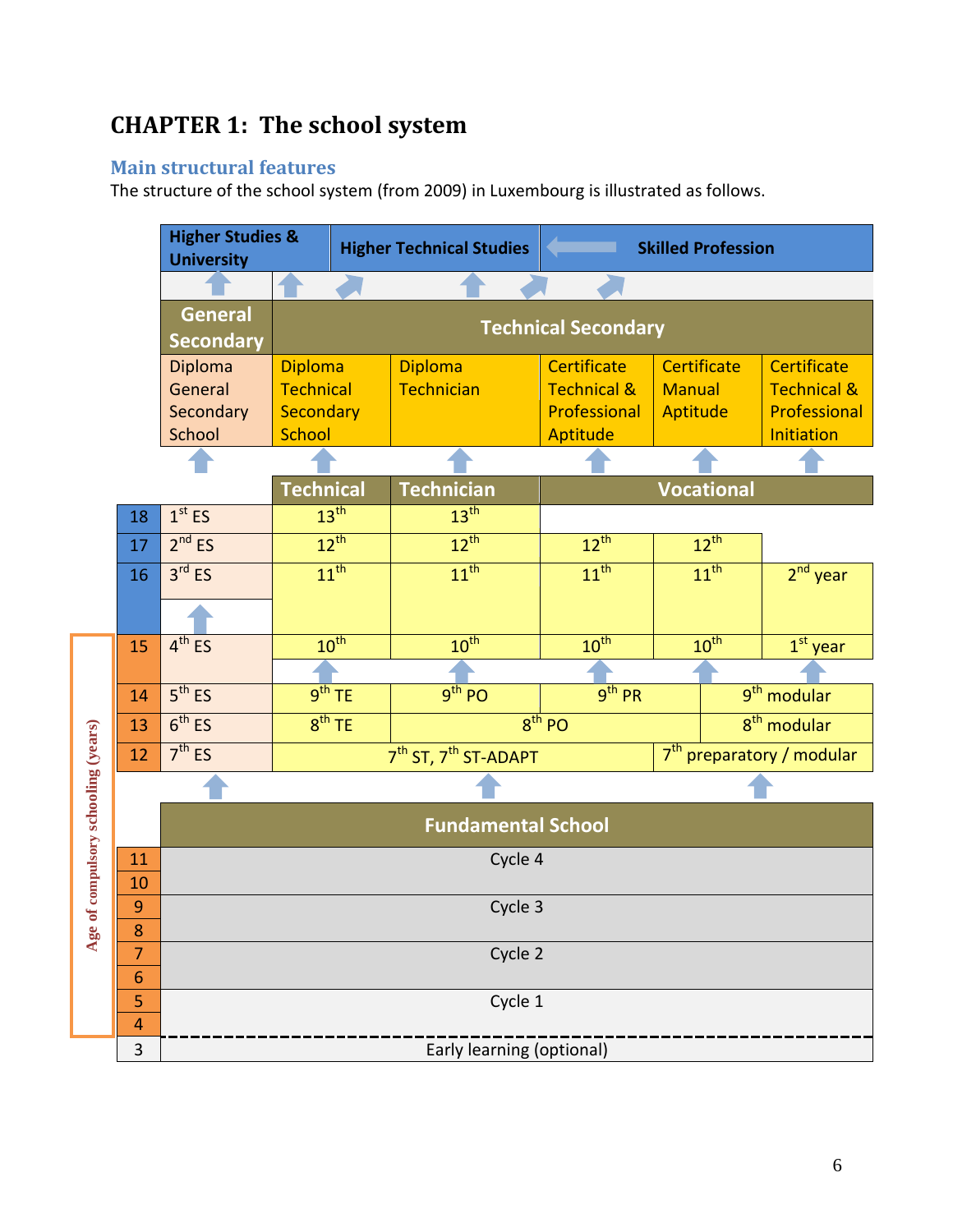Education is compulsory between the ages of 4 and 15 as shown in the diagram above. It lasts for a minimum of 12 years and is divided into Fundamental School and Secondary School. The Luxembourg school system is specially distinguished by it **plurilingual tradition**, hence assigning a central role to the teaching and learning of languages. The next two sections of this chapter describe firstly, the **types and number of schools** in Luxembourg and secondly, the **division of responsibilities in the public schools**.

# <span id="page-6-0"></span>**Types and numbers of schools**

#### <span id="page-6-1"></span>**Fundamental School**

There are 153 fundamental schools in Luxembourg with a total of 47,051 students (2009<sup>1</sup>). The fundamental schooling consists of 4 cycles:

- Cycle 1: for pre-school children aged 4-5 years. One optional early learning year is offered for children aged 3.
- Cycle 2: for children aged 6-7 years.
- Cycle 3: for children aged 8-9 years.
- Cycle 4: for children aged 10-11 years.

| <b>Cycle</b>         | Number of<br><b>students</b> | % of students |
|----------------------|------------------------------|---------------|
|                      | 14 131                       | 30%           |
| $2 - 4$              | 32 312                       | 69%           |
| <b>Special needs</b> | 608                          | 1%            |
| <b>Total</b>         | 47 051                       | 100%          |

In January 2009, three laws<sup>2</sup> were passed legally reorganising the nine first years of schooling on both the organisational and pedagogical levels. The laws came into force at the beginning of the 2009-2010 school year.

#### <span id="page-6-2"></span>**Secondary school**

 $\overline{a}$ 

There are 35 secondary schools in Luxembourg with 37,941 students (2009<sup>1</sup>). These are divided into 2 main streams: general or technical and a third, preparatory or "modular" stream. Typically, schools offer one stream; however, some schools do offer general and technical streams in the lower secondary classes and a few schools offer both streams in the lower and upper secondary classes.

 General secondary (ES): this lasts seven years at the end of which a secondary school diploma is obtained as a pre-entry requirement for university studies.

<sup>1</sup> [http://www.men.public.lu/publications/etudes\\_statistiques/chiffres\\_cles/110127\\_depliant\\_chiffres09\\_10/110127\\_depliant\\_chiffres09\\_10.pdf](http://www.men.public.lu/publications/etudes_statistiques/chiffres_cles/110127_depliant_chiffres09_10/110127_depliant_chiffres09_10.pdf)

<sup>&</sup>lt;sup>2</sup> <http://www.legilux.public.lu/leg/a/archives/2009/0020/a020.pdf>

Loi du 6 février 2009 relative à l'obligation scolaire ; Loi du 6 février 2009 portant organisation de l'enseignement fondamental ; Loi du 6 février 2009 concernant le personnel de l'enseignement fondamental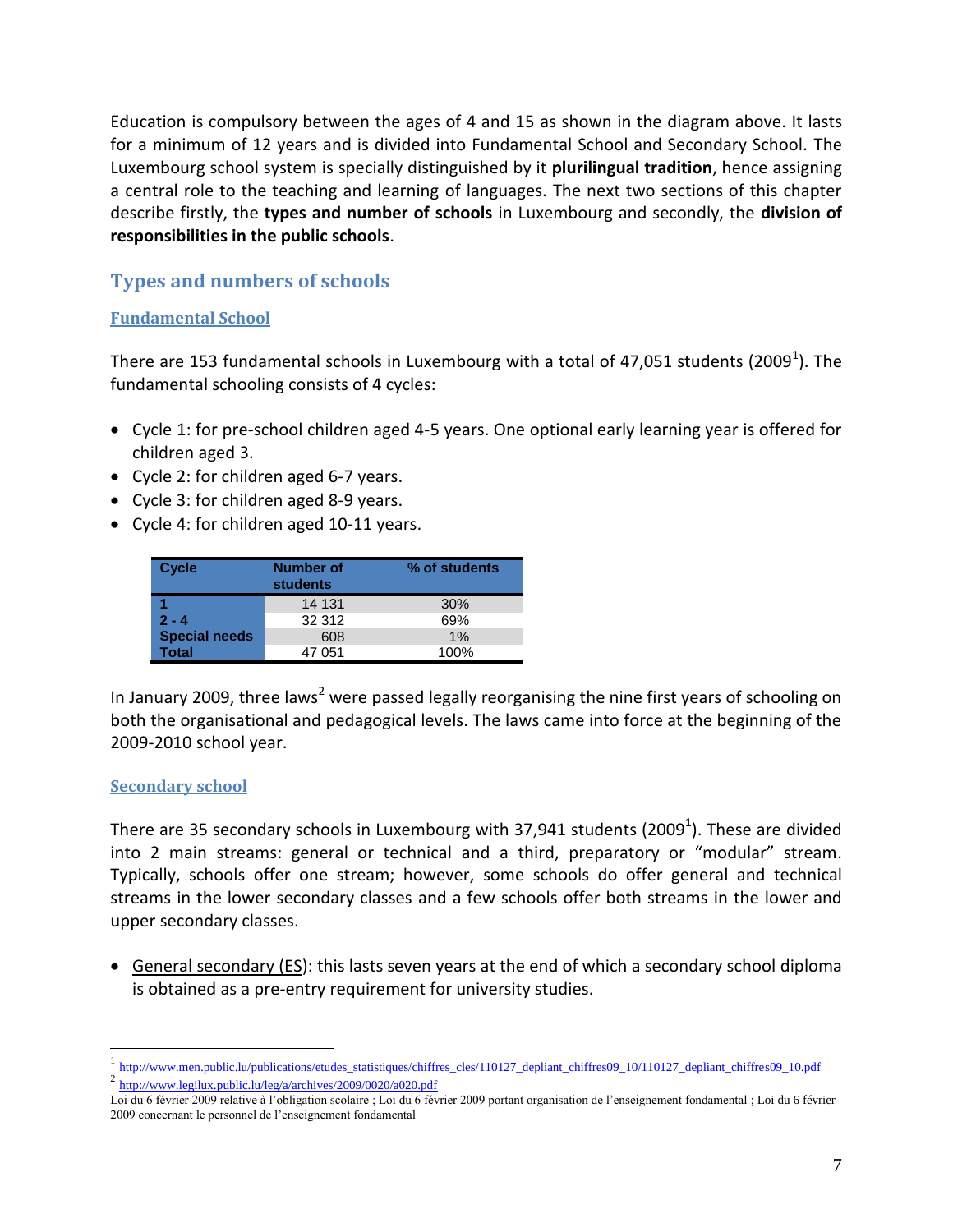It is divided into three years of lower secondary (7th, 6th and 5th classes) and four years of upper secondary (4th, 3rd, 2nd and 1st) classes. The last three years of upper secondary are devoted to specialisation in one of seven different sections: modern languages, mathematics and IT, natural sciences and mathematics, economics and mathematics, arts, music, humanities and sciences.

 Technical secondary school (EST): this lasts between six and eight years and consists of different training paths in which students are oriented according to their choice and performance level.

**Three cycles** exist in EST : lower, middle and upper cycles as well as the preparatory or "modular" stream.

- $\cdot$  Lower cycle : 7<sup>th</sup>, 8<sup>th</sup> and 9<sup>th</sup> classes of general training leading up to further technical or vocational training
- Middle and upper cycles: offers students the option of preparing for a job
	- $\rightarrow$  Vocational: 10<sup>th</sup> 12<sup>th</sup> classes leading to a certificate of technical and professional aptitude
	- $\rightarrow$  Technician: 10<sup>th</sup> 13<sup>th</sup> classes leading to a technician's diploma
	- $\rightarrow$  Technical: 10<sup>th</sup> 13<sup>th</sup> classes (and 14<sup>th</sup> for health and social option) leading to a technical diploma which - as the secondary school diploma - is a pre-entry requirement for university studies.

Since 2010-2011, the reform of vocational training re-organises the first two (vocational and technical) sub-divisions into 19 specific "profession" modules. The other 99 modules will be reorganised from September 2011 onwards.

 The preparatory or "modular" stream: organised in **training "modules"**, this stream caters for students who struggle to follow the mainstream curriculum. The curriculum is broken down into 9 modules per subject. Students progress through the modules and, whenever possible, are integrated in EST mainstream classes.

| <b>Secondary</b> | <b>Number of</b><br><b>students</b> | % of students |
|------------------|-------------------------------------|---------------|
| ES               | 12757                               | 33.6%         |
| <b>EST</b>       | 25 184                              | 66.4%         |
| <b>Total</b>     | 37 941                              | 100.0%        |

Throughout the Luxembourgish school system, that is in both fundamental and secondary schools, special classes and learning support are offered to assist **new pupils** joining the system as well as to **foreign students** integrating into the mainstream school.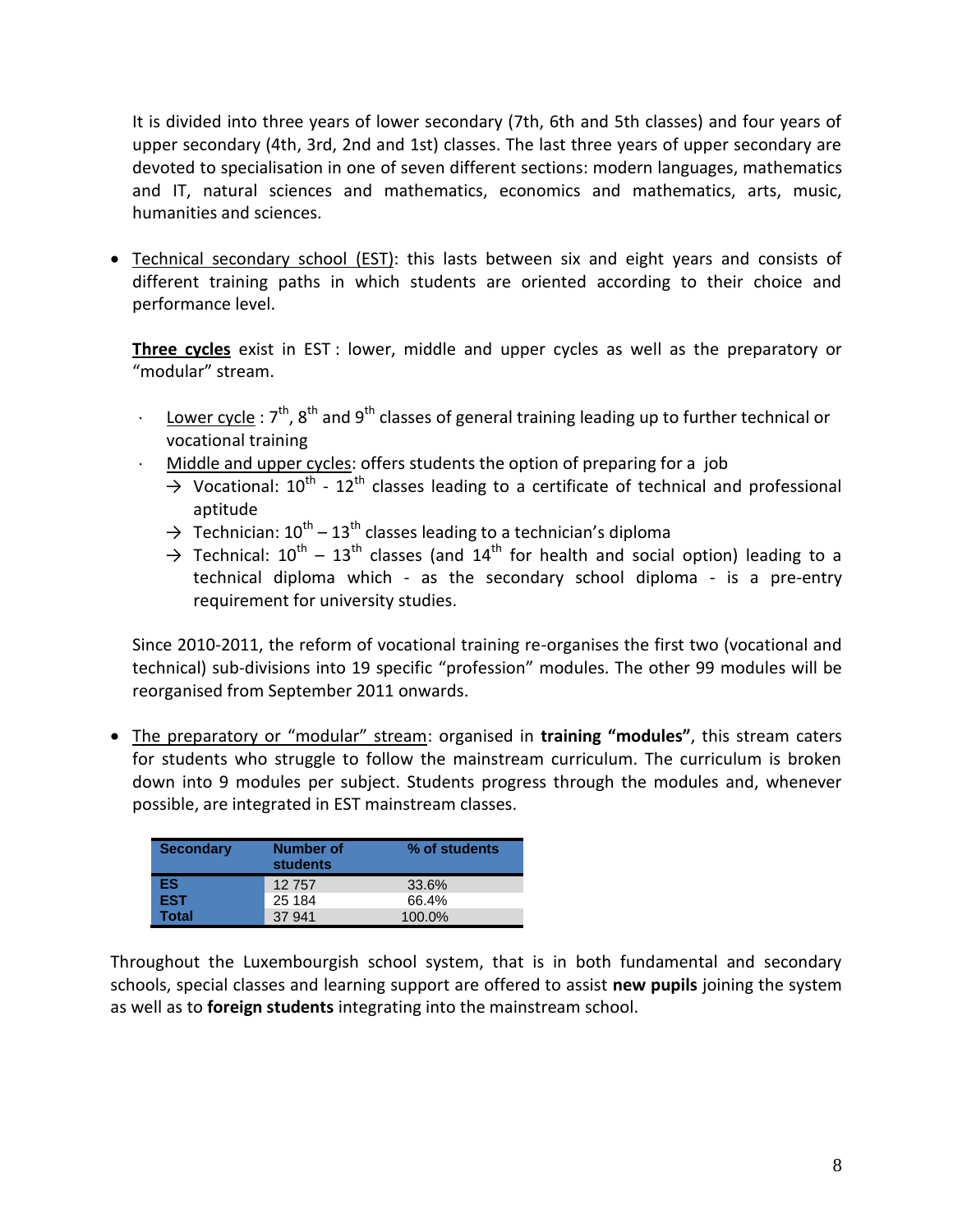#### **Special needs schools**

Schooling is compulsory for **special needs students** (those students who, due to behavioural, sensorial, motor, medical, mental or psychological difficulties, struggle to follow lessons in mainstream classes) and they are either integrated in mainstream classes or fall under the responsibility of the **Department of Special Needs Education** (**Education Différenciée** or l'Ediff). The Ediff currently has  $608^3$  students across 14 schools organised in regional centres and specialised institutes. All the multiprofessional teams of psychologists, social assistants and other special needs experts are assigned to this department and offer an individual support to the students concerned. Ediff's mission is to support the special needs students requiring additional support not offered in the mainstream classroom. It works closely with the "**Centre de Logopédie"** – a therapy centre helping students with hearing and speech difficulties. Students are oriented to the Ediff subject on the recommendation of the "**Commission médicopsycho-pédagogique nationale**" and the decision of the parents concerned. Parents have indeed the right and responsibility to choose the type of schooling that they believe best suited for their child. The options include: full integration of a child with special educational needs in the mainstream school; partial integration in Ediff and mainstream school; full integration in Ediff or enrolment in a specialised institute abroad.

**Vocational training** is undertaken by students in the technical secondary schools and leads to a professional qualification. It is also undertaken by already qualified professionals who wish to adapt or extend their training according to existing economic needs.

**Adult training** is offered to learning adults either in the framework of continued vocational training, general interest courses or in order to attain national certificates and diplomas. Both vocational and adult training are included in the context of **lifelong learning**.

**Higher education** falls under the responsibility of the Ministry of Higher Education and Research.

#### **Private and international schools**

 $\overline{a}$ 

Other than public schools, alternative schooling is offered in private schools. The parents contribute, in principle, to the financing of these private schools.

The private schools do not fall under the control of the MENFP as in the case of the public schools. They have their own administration and management (director, secretariat, teachers).

In order to benefit from 90% of the costs of State subsidies, the private schools need to offer the same curriculum and certification as that in public schools. Besides these school certificates are only issued by the MENFP. As such, the assessment systems are almost identical in the private and public schools.

<sup>&</sup>lt;sup>3</sup> Source: Chiffres Clés, January 2010[; http://www.men.public.lu/publications/etudes\\_statistiques/chiffres\\_cles/](http://www.men.public.lu/publications/etudes_statistiques/chiffres_cles/)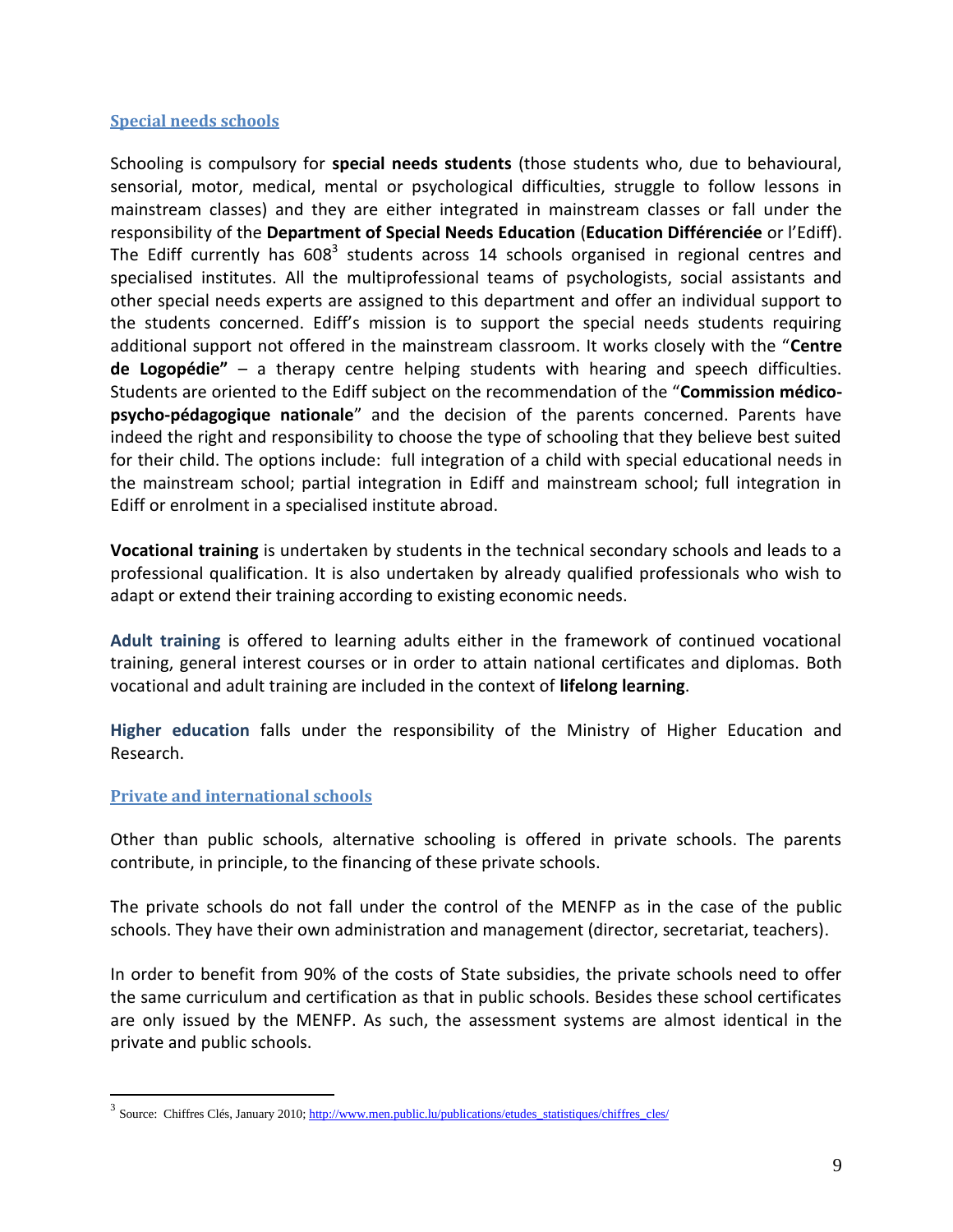Private schools, which do not offer the same curriculum and certification as the public schools, also exist, with a total of 7,903 students. These include the local Waldorf School and the foreign ones, namely: European School, International School of Luxembourg, Lycée Vauban. These schools have their own assessment system and certification and they benefit from 40% of the costs from State subsidies.

# <span id="page-9-0"></span>**Public schools: division of responsibilities**

The MENFP is responsible for the planning and administration of all teaching in Luxembourg, with the exception of higher education which falls under the responsibility of the Ministry of Higher Education and Research.

#### <span id="page-9-1"></span>**Fundamental Schools**

Up to 2009, the State and the districts were jointly responsible for schools. According to the new law for fundamental schools<sup>4</sup>, the MENFP now appoints the teachers and assigns them to the districts. The district administration is still responsible for the school organisation (assigning teacher resources to its respective schools and children to classes). With regards to financing, the MENFP is responsible for personnel remuneration whereas the districts are responsible for funding school infrastructure.

<sup>&</sup>lt;sup>4</sup> <http://www.legilux.public.lu/leg/a/archives/2009/0020/a020.pdf>

Loi du 6 février 2009 relative à l'obligation scolaire ; Loi du 6 février 2009 portant organisation de l'enseignement fondamental ; Loi du 6 février 2009 concernant le personnel de l'enseignement fondamental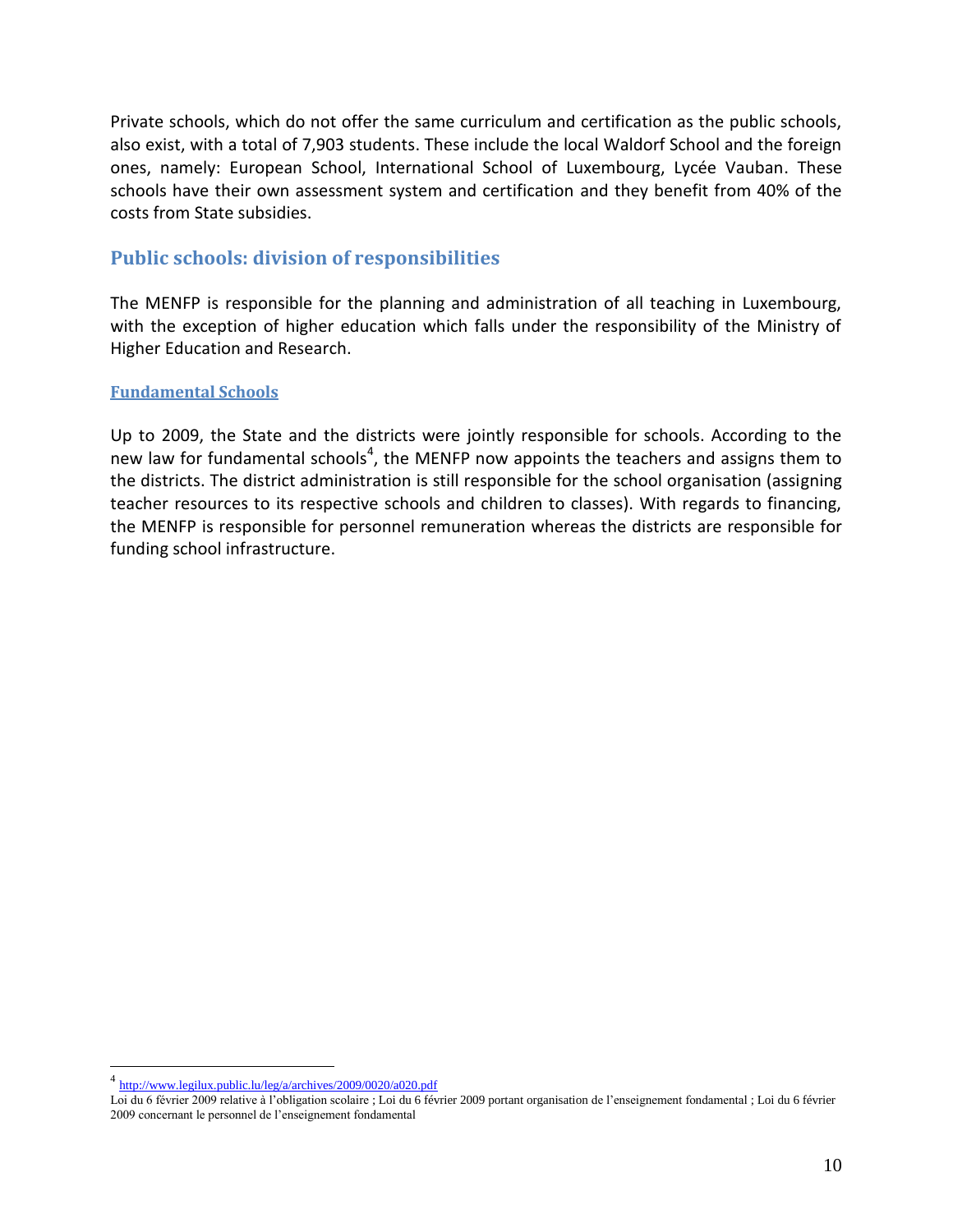Children from the ages of 3-11 years are enrolled in the 153 fundamental schools of Luxembourg (headed by a school committee president), across 118 districts or communes (headed by a district administrator). The schools are regrouped in 21 local education areas or *arrondissements* (headed by a school inspector).



Figure X: Illustration of governance and responsibilites in fundamental schools

Since the 2009-2010 school year, the fundamental schools began implementing the new school reform with the objective of preparing and equipping the students to face the challenges of the future society: ever-increasing knowledge, overload of information, new technologies, multiculturalism. Even more particular to Luxembourg is the existing language differences among the residents which when added to the various socio-economic and family statuses, simply increase the demands which schools are expected to meet.

The day-to-day management of the four distinct pedagogical cycles in fundamental schools is run by the schools themselves. Each fundamental school is managed by a sub-group of teachers (**committee)** headed by a **committee president** (a teacher elected by the committee, but with no hierarchical authority over the other teachers). Each class is headed by a class teacher who is responsible for the class students. The teachers of each of the four pedagogical cycles work together and constitute the pedagogical team. The pedagogical team is assisted whenever necessary by a **multi-professional team** – who mainly intervene to assist special learning needs. Each pedagogical team is coordinated by a cycle coordinator. The members of the team may be assigned to multi-professional teams of one or more schools.

The law stipulates a certain **autonomy** to the fundamental schools with respect to the organisation of learning. Each school can differentiate its learning and initiate new methods. The pedagogical team may choose the teaching material as long as it is approved by the school committee and is in line with the national curriculum. The pedagogical team can also decide to adapt the school timetable, the type of support offered to special needs students as well as the activities aimed at stimulating the more advanced students. The coherence of the choices made by the school according to its student population is laid out in the school's development plan.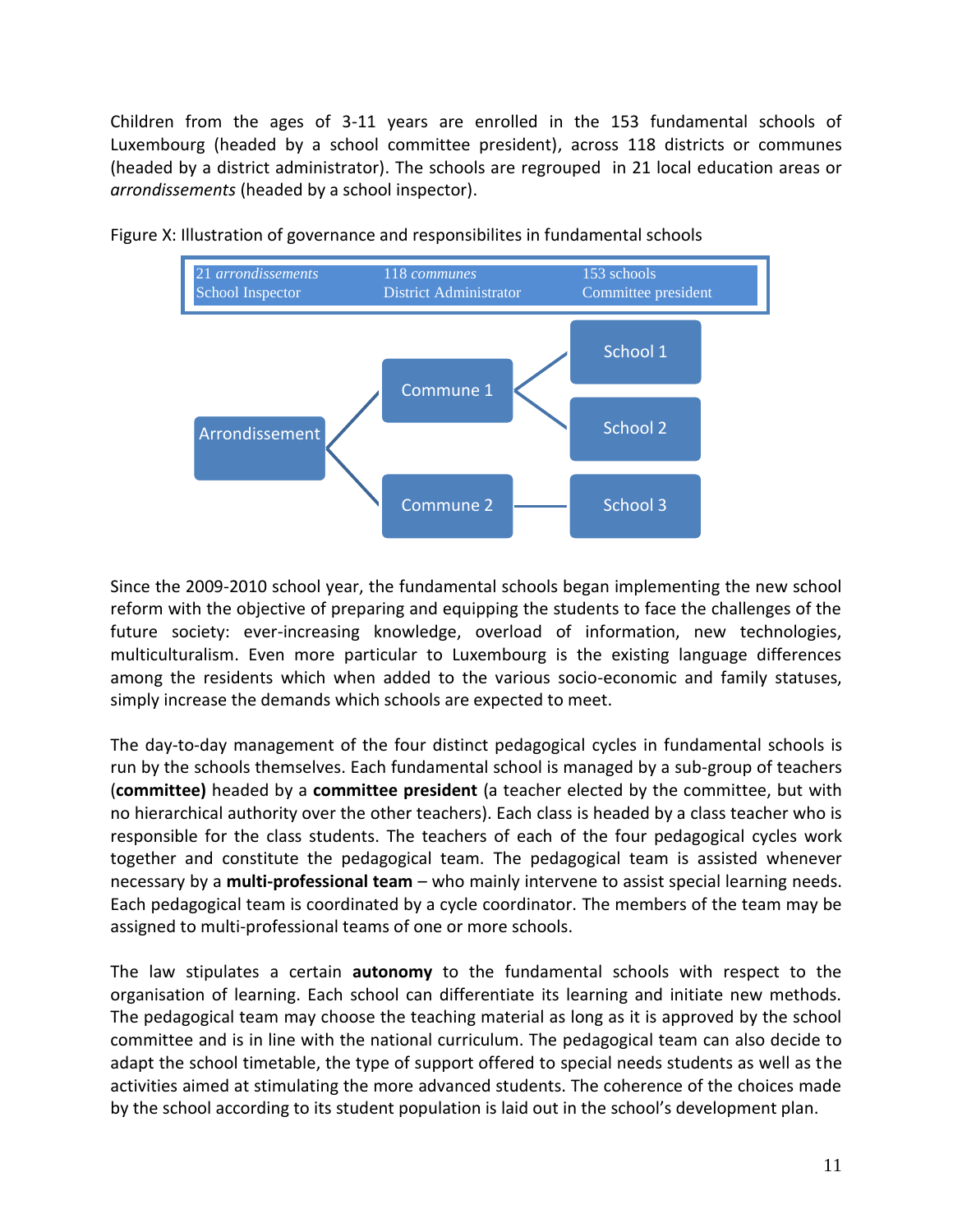The **inspector** is the hierarchical superior of the teachers in his local area and reports to the Minister. As the intermediary between the school and the MENFP, his role includes ensuring that schools abide to official regulations. He also intervenes at the pedagogical level of the school and deals with the parents whenever serious issues arise. With respect to school development, the inspector coordinates the actions of the school committee presidents of his area and participates in the follow-up of the school development plans. Within the framework of the new law, the inspector is assisted by a specially trained resource teacher *(instituteurressource)* assigned to him and intervening only in the schools of his area. A **College of Inspectors** groups all inspectors and meetings are held every fortnight to discuss and exchange on national reforms and policies relating to the fundamental schools.

A **Commission for School Inclusion** (CIS) exists in each local area and is headed by the Inspector. Members include a teacher, the multiprofessional team and if necessary a medical specialist and a social assistant. The CIS team draws up an individualised education plan for students with special educational needs and ensures its implementation and follow-up in collaboration with the parents.

The **National School Commission** (*Commission Scolaire Nationale*) is a national body comprising of representatives of mayors, teachers, parents, district administrators, teachers' unions and the MENFP. Maintaining the partnership between the school actors of the fundamental school, this Commission also follows up matters relating to the school organisation and budget, school development plan and the offer of extra-curricular activities.

#### <span id="page-11-0"></span>**Secondary schools**

Contrary to fundamental schools, the MENFP is directly responsible for the 35 secondary schools ; that is, the districts are not at all involved in the school administration. All secondary schools are hence managed by the MENFP and the school management team.

The legal framework and decisions regarding the general objectives, curriculum, assessment, school time-table, etc fall within the jurisdiction of the MENFP. The school itself is responsible for implementing national policies.

Several bodies act as a liaison between the MENFP and the schools as well as between the schools and other external partners. The three principal bodies are:

The **National Commission for Curriculum** (one commission per subject taught, e.g. Mathematics commission): each secondary school is represented on each commission, which is responsible for proposing the school curriculum and teaching materials to be used in a given subject. The proposals are subject to validation by the MENFP.

The **College of Directors**: groups all the school directors and deputy-directors of the ES and EST schools and holds regular meetings for purposes of exchange and consultation on national policies. The MENFP is also represented in this body.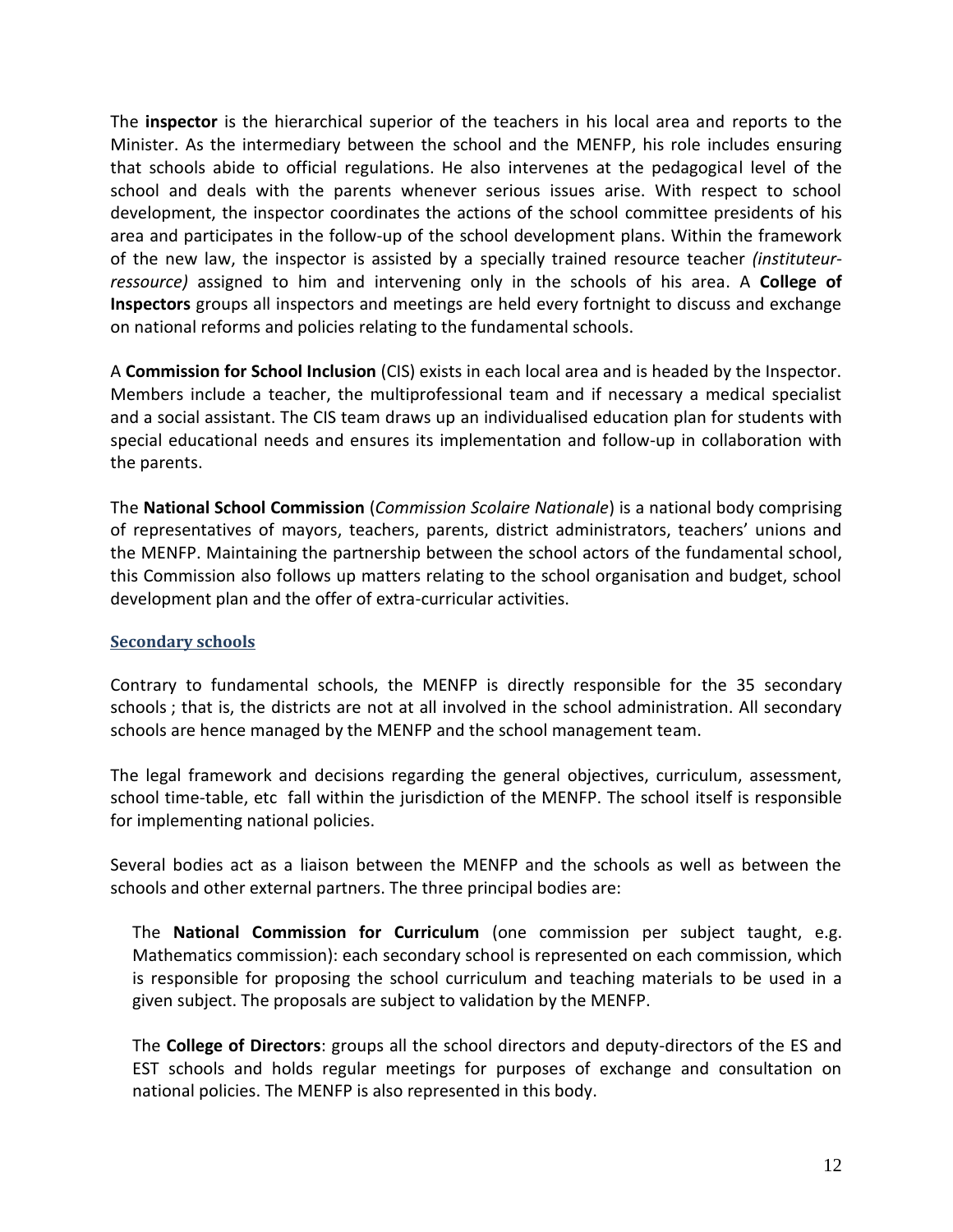The **Higher Council for National Education**: is the advisory board of the MENFP and provides recommendations on all matters related to education reforms and policies, teaching and learning. It does so upon request from the Minister or on its initiative. Members include representatives from the MENFP, Ministries of Sports, Health, Family, the Colleges of Directors and Inspectors, the teachers' unions, parents, students, professional chambers, private schools, clergy and cultural associations.

The management<sup>5</sup> of the school is undertaken by the school director, who heads the school personnel and is responsible for all coordination (administrative, technical and financial aspects, supervision, security) and implementation of the school curriculum and pedagogical projects carried out by the school. He also inspects and evaluates the school and reports directly to the MENFP. He is assisted in his duties by a **deputy-director** and a management team. Each secondary school has its **education council** (*conseil d'éducation*) that includes the director, teacher, student and parent representatives and, in some cases, also representatives of the local authorities, economic and cultural associations. It meets once every trimester and its mission includes adopting the school charter, validating the school decisions and budget distribution, adopting the global school project ("*projet d'établissement*") and endorsing its budget. It also communicates proposals relating to school organisation. A school **disciplinary council** exists to resolve decisions related to the potential expulsion of students from school.

Each class has a **teacher council** that oversees teaching and learning, student progress and discipline related to the class. The "*Conférence des Professeurs*" is a body consisting of all teachers in the school and it submits recommendations to the school director or MENFP on school matters. This body is itself represented by a **teacher committee** who conveys its recommendations regarding school matters to the Minister, the student and parent committees. Suggestions are put forward to the school director on matters relating to teaching in the school, teacher training, etc. Each secondary school also has its own **student committee** as well as a **parent committee**. A member of the student committee participates as a member of the **National Student Body** (*conférence nationale des élèves*) as well as in the education council. In addition to being consulted by the school with respect to decisions taken, the parent committee also organises cultural and social events and puts forward inititiatives related to the organisation of teaching and student work. It is represented in the education council. Each school also has at its disposal a **Centre for documentation and Information** (CDI), headed by a librarian, and a **Department for Psychological Support and Oorientation** (SPOS), run by a psychologist. Both units are integrated in the pedagogical structure. The CDI unit offers support to the students outside the classroom lessons while also promoting reading activities; the SPOS acts as a support unit for psychological assistance and school/career orientation.

<sup>5</sup> [http://www.men.public.lu/sys\\_edu/organisation/postprimaire/index.html](http://www.men.public.lu/sys_edu/organisation/postprimaire/index.html) : Organes de fonctionnement des lycées et lycées techniques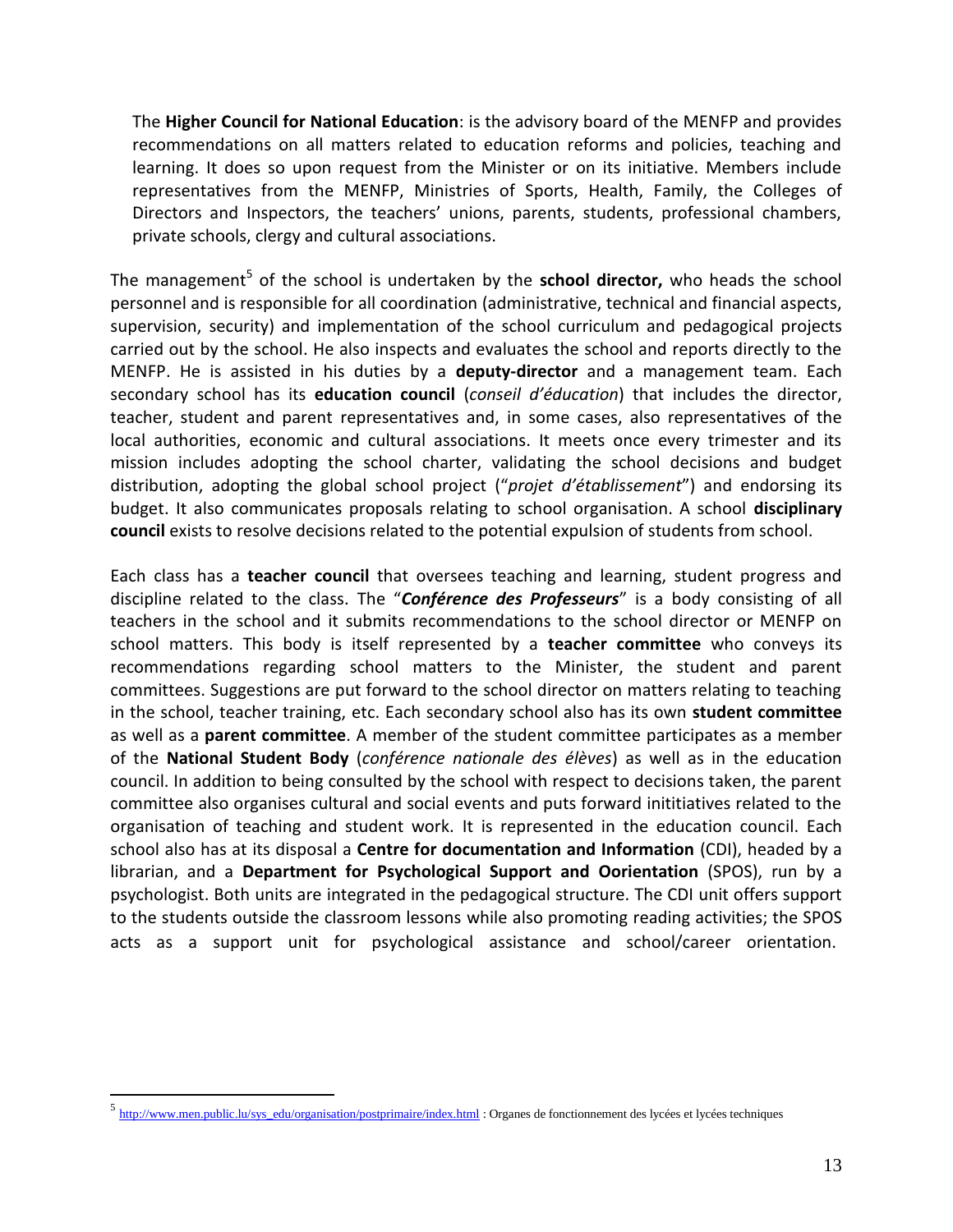# <span id="page-13-0"></span>**CHAPTER 2: The framework for evaluation and assessment**

# <span id="page-13-1"></span>**2.1 Current approach**

 $\overline{a}$ 

Luxembourg's educational system cannot avoid putting at the forefront the necessity to improve the quality of its schools. This complex challenge requires implementing new policies and strategies as a driving force for change. In general, the emphasis on policies in this field points to increasing school autonomy. That is, there is a shift away from the traditional system of education centrally driven by the MENFP to increasing school autonomy. As schools are now held responsible for their own development, the MENFP encourages all school initiatives aimed at promoting openness, support and success for all pupils. The steering of the educational system - up until now based on the human, financial and material resources - is now moving progressively to include a view of school performance results.

Each school enjoys more autonomy and responsibility and is allocated resources by the MENFP corresponding to its specific contextual needs, thereby aiming for a certain equity between schools.

#### <span id="page-13-2"></span>**Framework for evaluation and assessment: concept and approach**

The general aim of the laws on education voted in 2009 was to significantly improve Luxembourg's school system and to set the tone for adapting schools to the changing needs of society. As school performances depended largely on the socio-economic and migrant background of students, priority measures focused on promoting school equity<sup>6</sup>. With improvement of school quality underlying policy reflection, the immediate consequence was the decision to renew efforts to consolidate the school evaluation framework, contained in the document "*Die Steuerung des Luxemburger Schulwesens"* **(2007)<sup>7</sup>.** 

It should be noted at this point that even if the existing framework was up to 2009 not explicitly and formally referred to, the national reforms nevertheless implicity supported its general trend – whether this related to system, school or student evaluation. In addition, the formal statement to adapt teaching and learning towards a competency-based approach, the definition of curricular standards, the drawing of an action plan to readjust the teaching of languages at school, the transfer of autonomy to schools and the reform of initial teacher training, all indicate the government's clear drive to improve the school system. In continuing the reforms started five years ago, the MENFP is still pursuing and consolidating its efforts to strive even further. By taking into consideration the individual differences, there is a need to offer schools the necessary expertise and tools to integrate and adapt the students to an ever demanding and complex society.

Besides these structural and methodological reforms, great thought has been devoted to the efficiency and efficacy of education governance at all levels.

<sup>&</sup>lt;sup>6</sup> [http://www.men.public.lu/publications/etudes\\_statistiques/etudes\\_internationales/071204\\_pisa2006\\_rapport\\_national\\_fr/071204\\_pisa\\_fr.pdf](http://www.men.public.lu/publications/etudes_statistiques/etudes_internationales/071204_pisa2006_rapport_national_fr/071204_pisa_fr.pdf) 7<br>[http://www.men.public.lu/publications/periodiques/cen\\_numeros\\_speciaux/071015\\_steuerung\\_lux\\_schulwesen/071015\\_steuerung\\_lux\\_schul\\_sre](http://www.men.public.lu/publications/periodiques/cen_numeros_speciaux/071015_steuerung_lux_schulwesen/071015_steuerung_lux_schul_sreen.pdf) [en.pdf](http://www.men.public.lu/publications/periodiques/cen_numeros_speciaux/071015_steuerung_lux_schulwesen/071015_steuerung_lux_schul_sreen.pdf)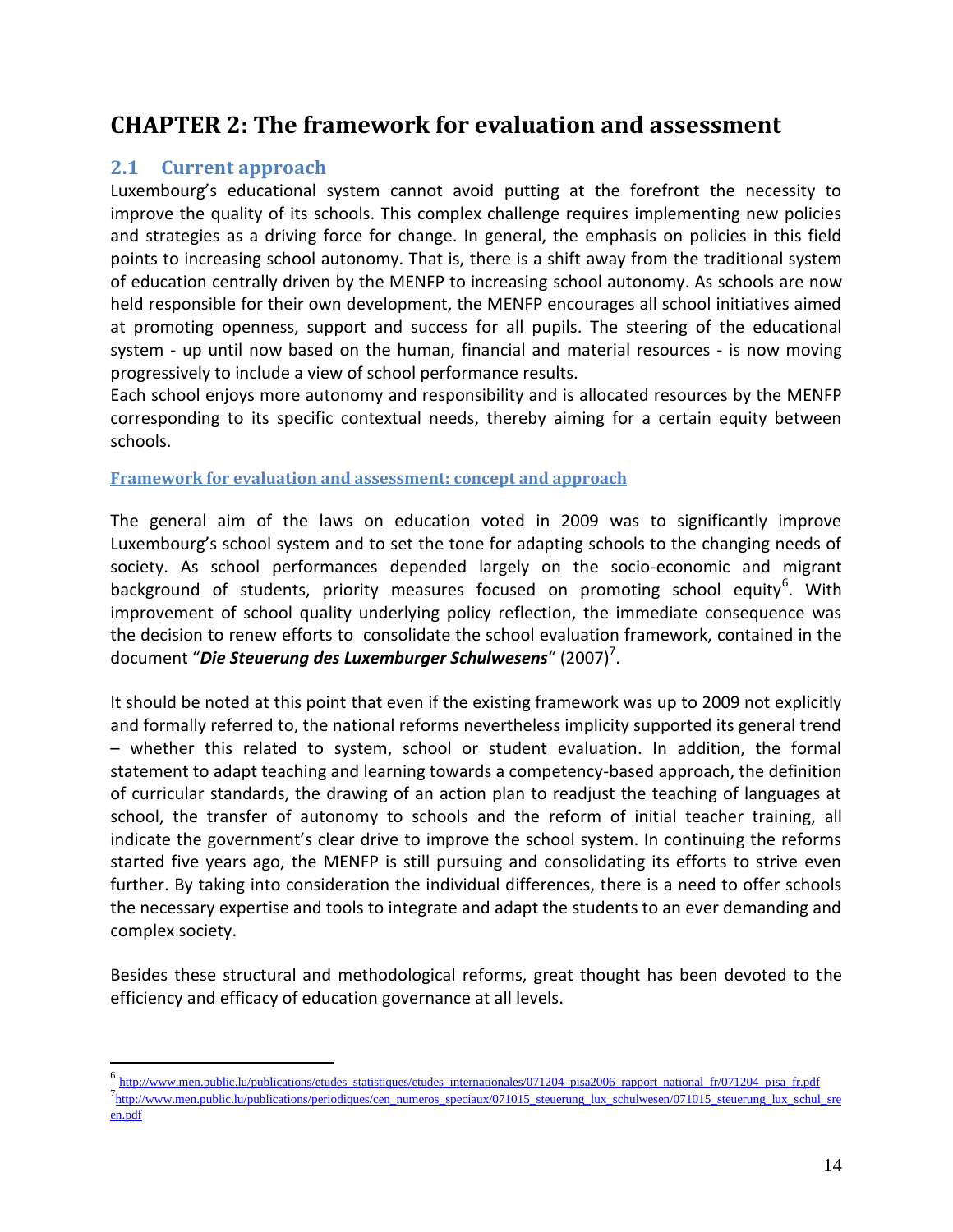Within this line of reflection, since 2003 the Université de Luxembourg has created research units<sup>8</sup> which are involved in most of the reform efforts and collaborate with the MENFP in its pursuit to improve school quality. These are namely, the EMACS (*Educational Measurement and Applied Cognitive Science*), INSIDE (*Integrative Research Unit on Social and Individual Development*), LCMI (*Language, Culture, Media, Identities*) and IPSE (*Identities Politics, Societies, Spaces*).

The framework of evaluation includes 4 levels each with its own specific missions $^9$ :

- the system setting the education context of Luxembourg
- the school as an action unit ;
- the class as a unit in a school establishment ;
- the student at the centre of all teaching and learning.

<span id="page-14-0"></span>**Framework for evaluation and assessment: objectives and purpose**

The framework for evaluation and assessment aims to:

**Improve the performance of students in the school system:** by placing emphasis on formative *student assessment* as part of the competency-based approach of learning, the focus can be placed *on individual feedback* to ensure that the student can improve learning and attain the defined standards

**Reduce the school failure rate:** by placing emphasis on *national assessments* which take into account the characteristics of the students (socio-economic background, migration effect, attitudes and motivation) and combining that with internal *school evaluation* (school development plan, resources, team collaboration), significant factors that reduce school failure could be identified and addressed. It should be noted that Luxembourg has one of the highest school failure rates in Europe in terms of primary schooling. At the end of the fundamental school, 20% of the pupils have repeated at least one year and the failure rates range between 30% and 50% in technical secondary schools.

**Adapt the school to the changing family status:** current trends indicate that children are raised increasingly by a single parent. In addition, 30% of students live within families who have not attended secondary schooling and nearly 50% of students do not have Luxembourgish as mother-tongue. Again, *school assessments* which in return provide feedback about the relative impact of these factors on student results should lead to national recommendations and strategies on how to adapt the school policies to improve learning.

**Increase school autonomy**: within the framework of the "national monitoring" project, national standardised tests are administered to all schools with the aim of providing teachers and

9 Rapport national du Luxembourg, PISA 2006 :

 $\overline{a}$ <sup>8</sup> These units were created under the Facutly of Humanities and Sciences, Educational Arts and Sciences

[http://www.men.public.lu/publications/etudes\\_statistiques/etudes\\_internationales/071204\\_pisa2006\\_rapport\\_national\\_fr/071204\\_pisa\\_fr.pdf](http://www.men.public.lu/publications/etudes_statistiques/etudes_internationales/071204_pisa2006_rapport_national_fr/071204_pisa_fr.pdf)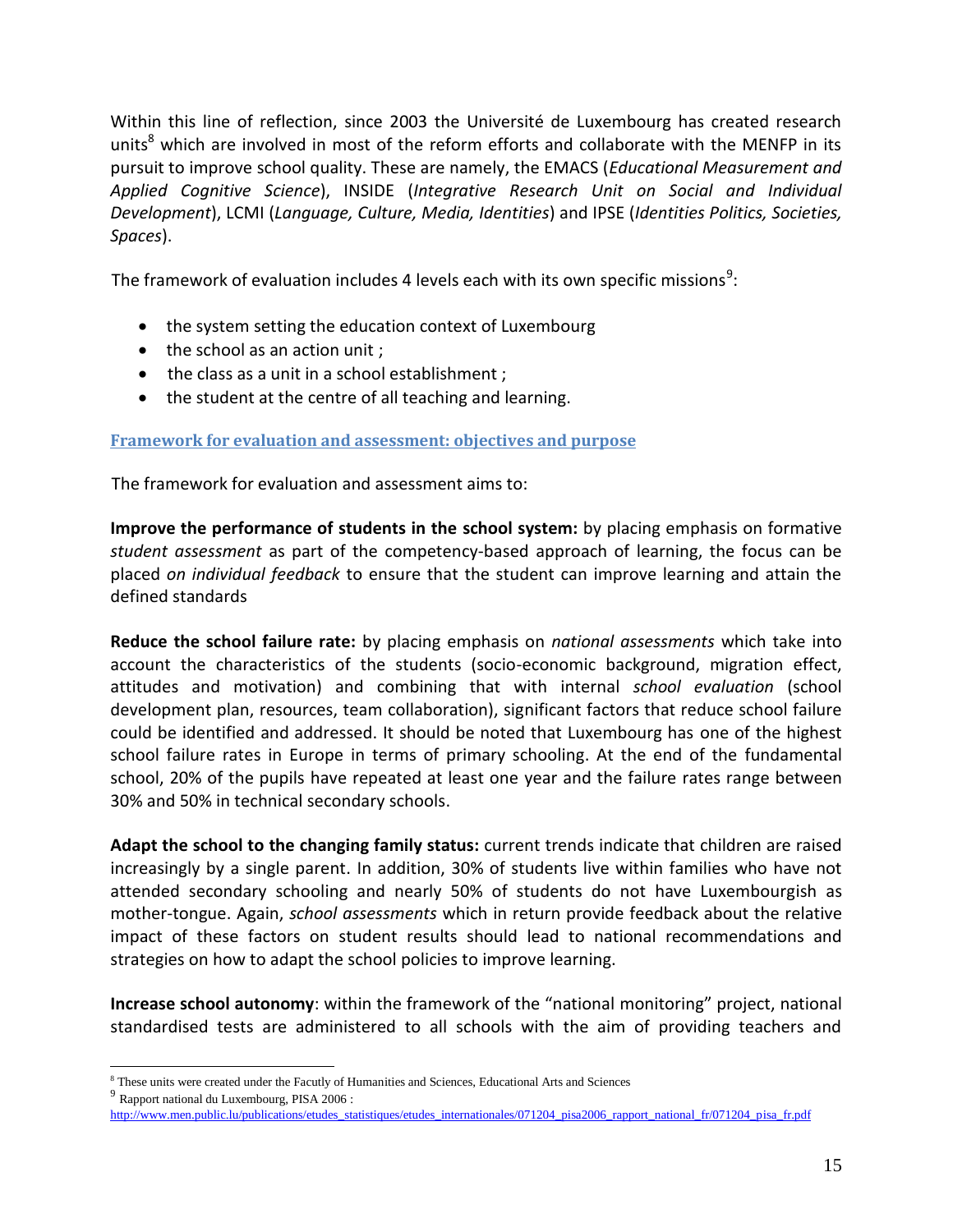students feedback on student performance, which consequently would help to raise the level of standards achieved. This move shifts away from using the information for external control or sanctioning purposes.

**Enhancing confidence in the Luxembourgish school system:** The underlying objective of the framework for evaluation and assessment is ensure that all students achieve the basic level of skills required to assume their role as an active citizen. In this way, it offers a solution in which everyone can contribute towards this shared success.

**Enabling students to discover the joy of learning**: By means of the competency-based approach to teaching and learning, students would identify their strengths and weaknesses; this selfawareness would increase their self-esteem and encourage them to set their own objectives and exceed their expectations.

The broad objectives defined within the framework of evaluation and assessment rest on the assumption of the interrelationship between system, school, class and individual assessment. Specifically, it is *implied* that the results of any assessment, irrespective of the level it addresses, should provide feedback to deliver meaningful results and recommendations to the other levels.

#### <span id="page-15-0"></span>**Framework for evaluation and assessment: strategies for improvement**

In defining educational policies and reflecting on school reforms, all the components of the evaluation and assessment framework are implicitly considered and are mentioned repeatedly as the basis for school quality improvement – however no formal reference is stated with regards to the relationship between the existing conceptualized framework and policy-making.

#### <span id="page-15-1"></span>**Framework for evaluation and assessment: distribution of responsibilities**

The actions and reflections undertaken with respect to the framework of evaluation and assessment are shared between all the actors of the school system. The government authorities such as the MENFP certainly have the decisive voice with regard to the evaluations and assessments carried out across the country; however the MENFP remains committed to listening to the views of school partner representatives involved directly or indirectly in the process.

It should be noted that regular dialogue among all stakeholders is key to facilitate the implementation and feasibility of these recent reforms, and to address the difficulties encountered in the schools. Consequently, taking on board the views of all stakeholders becomes inherent to the process: thus, school directors, teachers, parents, students, teachers' unions, school commissions, communes, inspectors, university researchers and the MENFP policy makers are all associated to the approach.

Currently, the implementation of the national student assessment and various school evaluations falls within the responsibility of the Agency for the Development of Quality in Schools (ADQS) – a subdivision of the MENFP. In collaboration with the other ministerial departments and the University of Luxembourg, the ADQS introduces schools to the concept of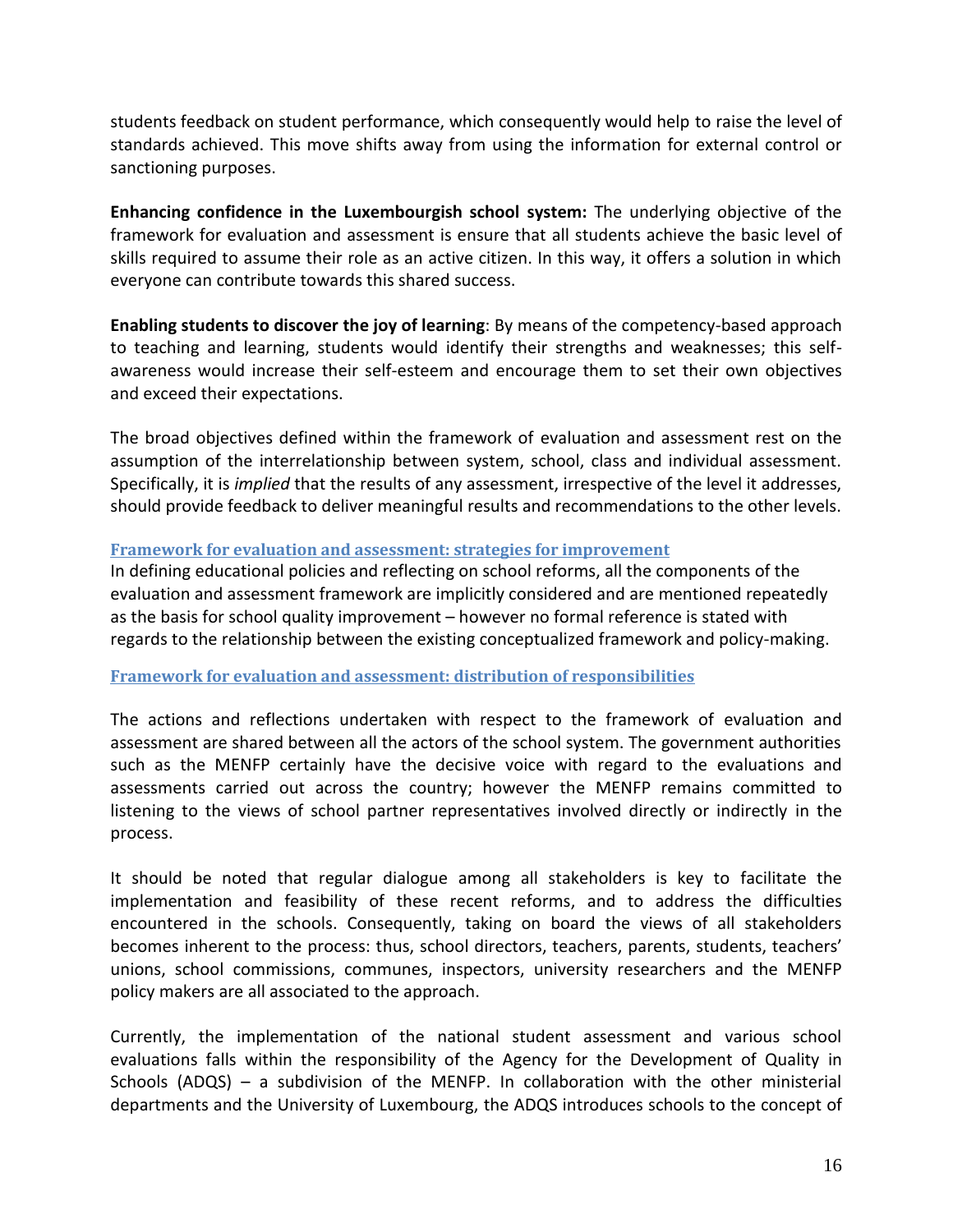standardised assessments and accompanies schools in the drawing up and follow-up of their school development plans. The intention is always to provide a meaningful and timely feedback to schools so as to improve learning in the classroom. Regular consultations take place with the actors concerned – however the ADQS yet needs to further clarify the utility of assessments, produce meaningful results which can be converted into improvement strategies, foster the collaboration between all actors, so that the framework of evaluation and assessment does not remain classified as just another theoretical concept.

#### <span id="page-16-0"></span>**Framework for evaluation and assessment: relationship between its different components**

The framework for evaluation and assessment was conceptualised in terms of the changes it aimed to bring about. Based on these expected outcomes, plans were established for implementation via reforms and action strategies. There is nevertheless a lack of formal emphasis on appropriately inter-relating the different components of the framework. Much of the reform programs set off in parallel hence generating unintended negative consequences – frustration, lack of readiness, misunderstood intentions, etc. Insufficient resources and expertise contributed to undermine the best intentions – and despite great efforts to help schools improve their quality, the MENFP recognises the need to anticipate and link the effects of multiple policies, to clearly define the role and responsibilities of all partners involved and to communicate across the board so as to succeed with implementation.

#### <span id="page-16-1"></span>**Framework for evaluation and assessment: processes and mechanisms**

Currently, within the MENFP, the Service for Pedagogical Innovation Research and Technology Coordination (SCRIPT $^{10}$ ) collaborates closely with the University of Luxembourg in order to provide evidence-based data to inform policy-making at the system and school levels. The University is constantly improving its technical and organisational infrastructure in order to develop assessment item banks, online testing platforms, data analysis, interpretation and feedback to schools.

In February 2009, SCRIPT was re-structured into three divisions that collaborate closely in the monitoring of the framework of evaluation and assessment of Luxembourg's school system. The three divisions and their missions are set out below:

1. The Innovation Division:

 $\overline{a}$ 

- a) carries out pilot projects and feasibility studies within the framework of school reforms
- b) coordinates and manages innovation projects and those related to development of new school material, as well as ensuring its follow-up and evaluation

c) supplies the necessary material and methodological resources to working groups nominated by the MENFP so that they can carry out prescribed action programmes.

- 2. The Agency for Development of Quality in Schools (ADQS):
	- a) accompanies all schools in their assessment of teaching and learning
	- b) helps all schools draw up their school development plan
	- c) collaborates with various governmental, European and international authorities in order to foster the performance of Luxembourg's education system.
- 3. The Institute for Continuing Training of all School (teaching) Personnel

<sup>&</sup>lt;sup>10</sup> SCRIPT: Service de Coordination de Recherche de l'Innovation Pédagogique et Technologique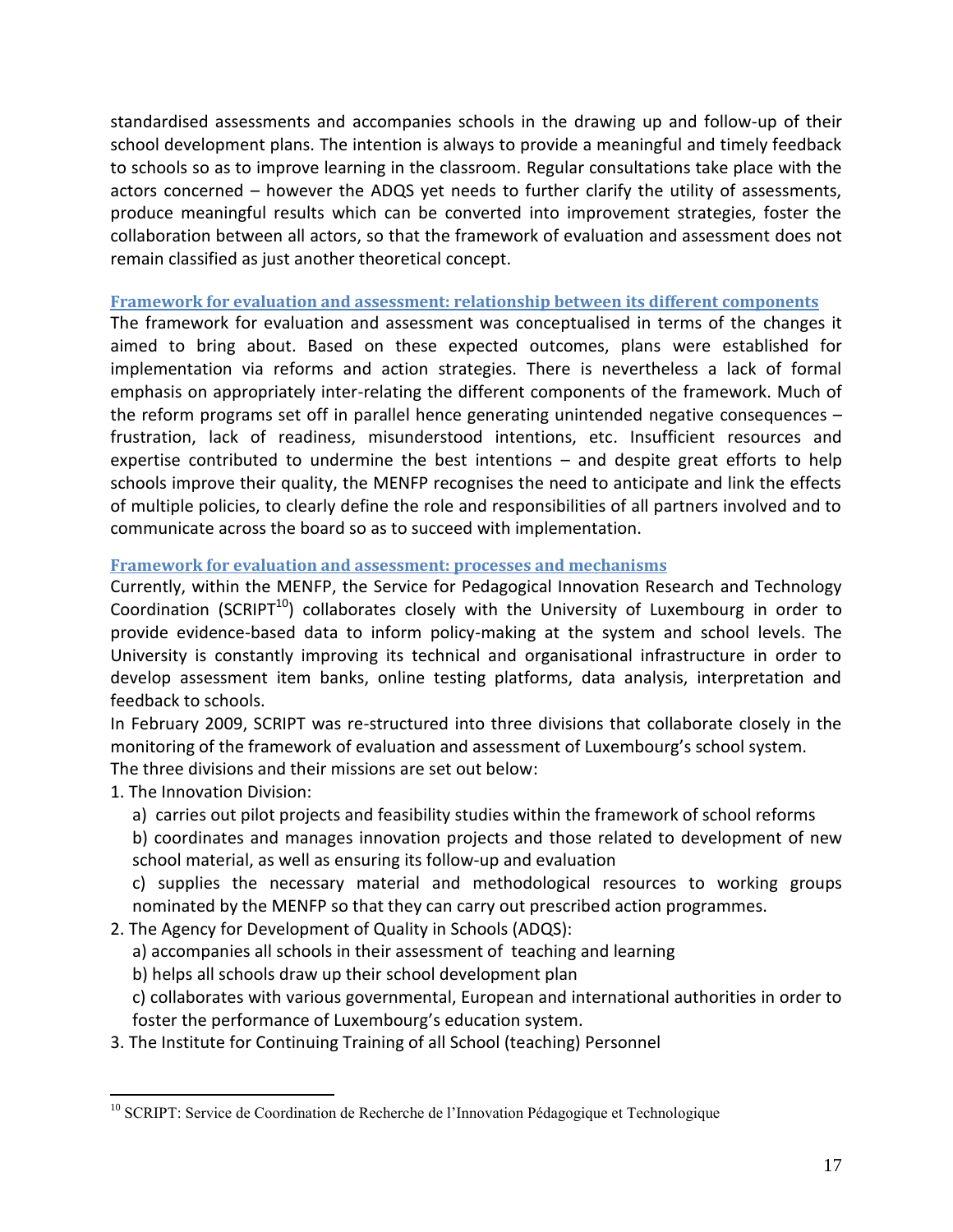a) promotes, coordinates and organises continuing training for all the teachers and educational personnel of all schools in Luxembourg, within the framework of life-long learning.

b) advises and accompanies all schools as well as the sectorial services of the national administration in drawing up continuing training plans

c) participates in the professional induction of the teachers and educational personnel

d) is the certifying and validating body with regard to the continuing education in which the teachers and educational personnel participate.

It is the objective of SCRIPT to coordinate the activities of the three divisions so as to be able to re-inject the results into the system's decision process and produce the intended outcomes. Without explicit reference to the framework for evaluation and assessment, SCRIPT nevertheless strives to coordinate, as far as resources and time permit, the relevant projects that accompany schools in improving their performance and quality.

The growing use of collaborative IT tools and IT-based assessments all enhance the speed and degree of collaboration between MENFP and schools, particularly in terms of feedback resulting from assessments.

<span id="page-17-0"></span>**Framework for evaluation and assessment: improvement of school and classroom practice**

No mechanism is formally stated in the framework for evaluation and assessment as to ensure that the ensuing results do indeed improve school and classroom practice. Evidence gathered by MENFP to date indicates the need to render the results to schools more accessible in terms of simplicity and understanding. Schools need to be accompanied closely so as to fully derive the benefits of school and student assessments.

# <span id="page-17-1"></span>**2.2 Context**

The economic crisis triggered by the difficulties of the banking system led to a rise in unemployment rates bringing to the attention of political decision-makers the necessary skills required by the workforce and the young entering the job market. Faced with the inability of guaranteeing a job for life, the alternative was to equip the young such that they are "employable" for life.

This approach of focusing on the skills to be acquired by the growing youth is in line with that of equity and efficiency of the school system, and hence, the most suitable methods of assessment.

Besides, the poor performance results of the Luxembourg students in the PISA tests combined with the high student failure rate also highlighted the need for critical reflection on the contents of teaching, learning and assessment practiced in schools.

School autonomy is combined closely with the MENFP's control of the schools' financial resources and school organization. With regards to teaching, schools are free to adjust their timetable by 10% and to choose among a range of school manuals. Student assessment is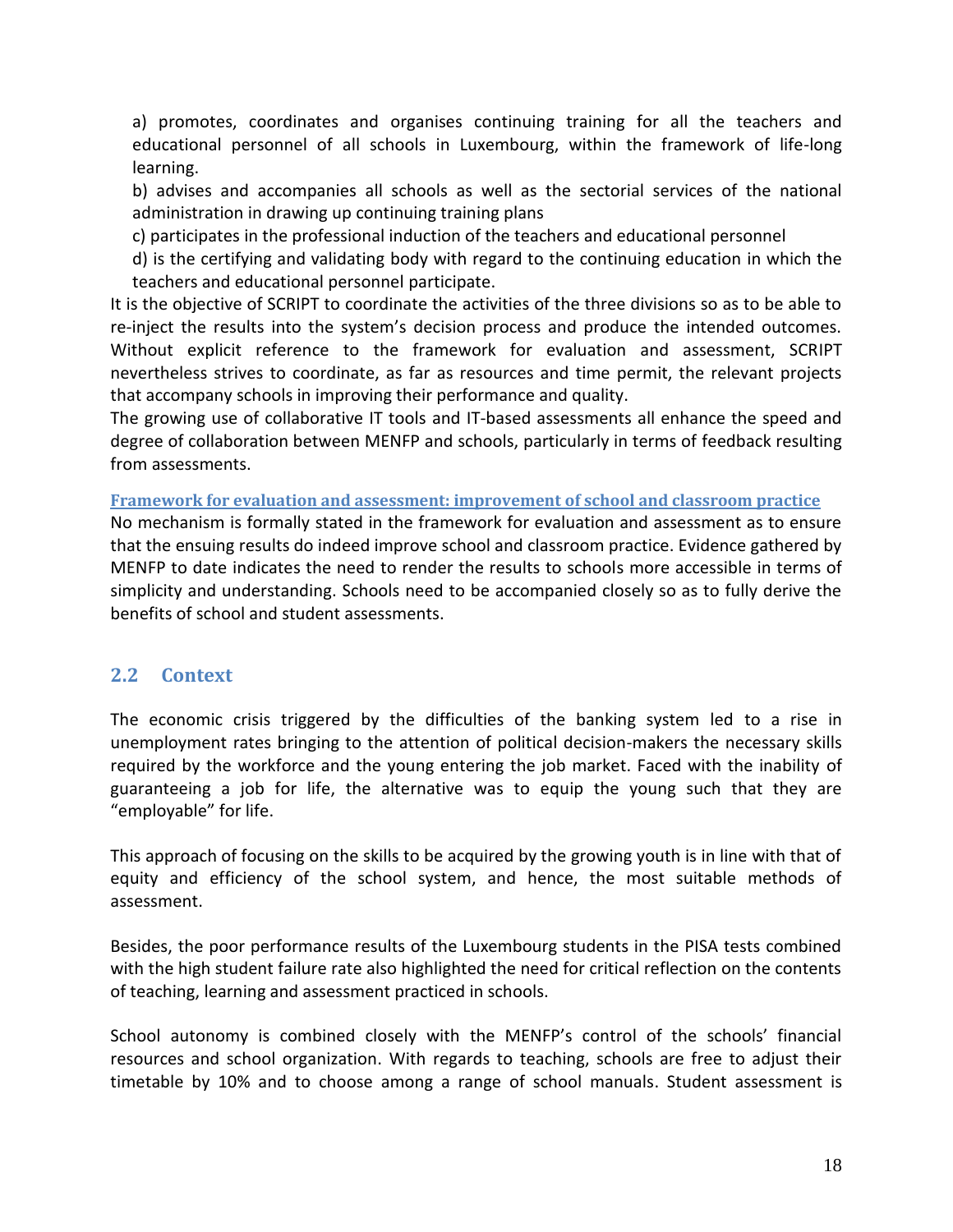however determined by the law and the same criteria are applied to all schools. Exceptions apply to schools with pilot initiatives such as Neie Lycée.

Pilot initiatives to assess the school system in a coherent manner are quite new and were mainly instigated by Luxembourg's participation in international assessments. Traditional assessments focused especially on student performances, and in the general stream of secondary school emphasis was laid on the methods used in initial teacher training.

However by strengthening the role of the school council according to the Law of 25 June 2005 with regards to secondary school organization and undertaking the initiatives within the Protocole d'Action Qualité Scolaire (PAQS) project, school actors became aware of the need for an overall system of evaluation of schools.

All decisions related to implementing evaluation strategies fall under the responsibility of either the MENFP or the Parliament if the strategy is embedded in a legal framework. Data collection, mainly concerning individual results of students, is subject to data protection regulation.

Teachers in Luxembourg are civil servants, hence they are subject to the law of  $16<sup>th</sup>$  April 1979 which determines their general status. Article 34, paragraph 5 of this law states that: "interviews are held at regular intervals between the head of departments (i.e. the school heads) or their representatives and the staff in order to promote dialogue, to set common objectives and to monitor work progress".

The procedures for nominating civil servants to management posts in ministries and government departments also apply to the appointment of directors and assistant directors – in other words, they are appointed for seven years. This category of staff is therefore subject to an implicit evaluation, given the possibility that a mandate may or may not be renewed.

# <span id="page-18-0"></span>**2.3 Initiatives and implementation**

In view of improving the effectiveness of the framework for evaluation and assessment research, the MENFP is reviewing, updating and completing details which clarify or make explicit the objectives of system evaluation, the data that needs to be collected, the mechanisms to be used for data collection and very importantly the forms and uses of the results which ensue from the analysis. The new proposals will be discussed in January 2011 to obtain the comments of key stakeholders involved in the system evaluation. These include the MENFP policy-makers, the University of Luxembourg, school managers, teachers, teacher unions, parents, professional chambers and the district administrators.

Consultations on system evaluation can be organized within the framework of existing official bodies such as the Colleges of Directors and Inspectors, National School Commission, the National Council for Higher Education, teacher union bodies, the national parent association. All the key stakeholders are in one way or another involved in these official bodies and all dialogue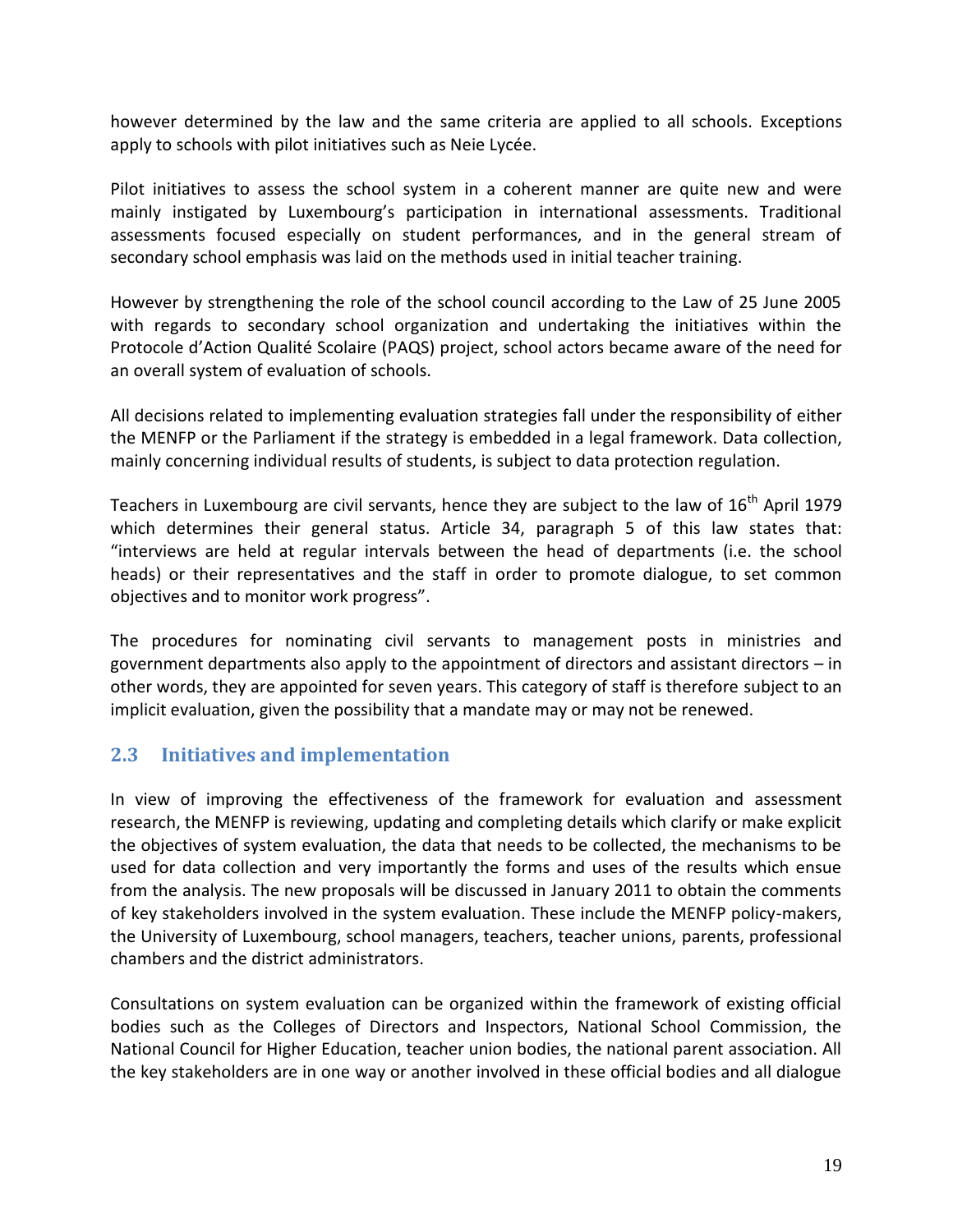held on these platforms can only promote decision-making and common understanding on evaluation.

In implementing evaluation and assessment strategies, a combination of difficulties come into play. Policy design within the MENFP often fails to thoroughly consider the full implications of a set of policies. As a result, policy direction lacks coherence and implementation suffers from negative unintended setbacks. Even if the policy-makers totally acknowledge this drawback, the next obstacle is the insufficient resources and expertise in the MENFP to implement prescribed procedures. Luxembourg also has a recent tradition of system evaluation, so any form of assessment is first viewed with apprehension and reluctance by key stakeholders. This is somehow justifiable especially when policy direction does not flow coherently from concept to implementation and relevance. Experience up to now has only shown the lack of meaningful use of data by the system and the schools, which further aggravates the case for producing more data for assessment purposes, no matter how useful the concept seems. Time constraint is another impeding factor which has often led to many policies and pilot initiatives either being implemented in parallel instead of in sequence, or the generalization of these initiatives are foreseen even before a full assessment is conducted of the pilot phase.

Priorities in the area of evaluation and assessment therefore need to be clearly defined from the concept to output phase in collaboration with all stakeholders concerned. Intended and unintended consequences need to be anticipated in advance, perhaps based on shared experiences from country partners. Assessment objectives need to be matched with observed needs so that results can be oriented to provide accurate, timely and meaningful data for improvement. On the system level, data should be produced in a way to provide an indication of whether educational policies foster and support schools in their efforts to raise student performance, whether resources and expertise are optimally distributed towards priority needs such as: reforming the national curricula, redefining teacher training needs, identifying poor performing schools and the possible underlying factors, allocating more support to students who require them or for further motivating high performing schools.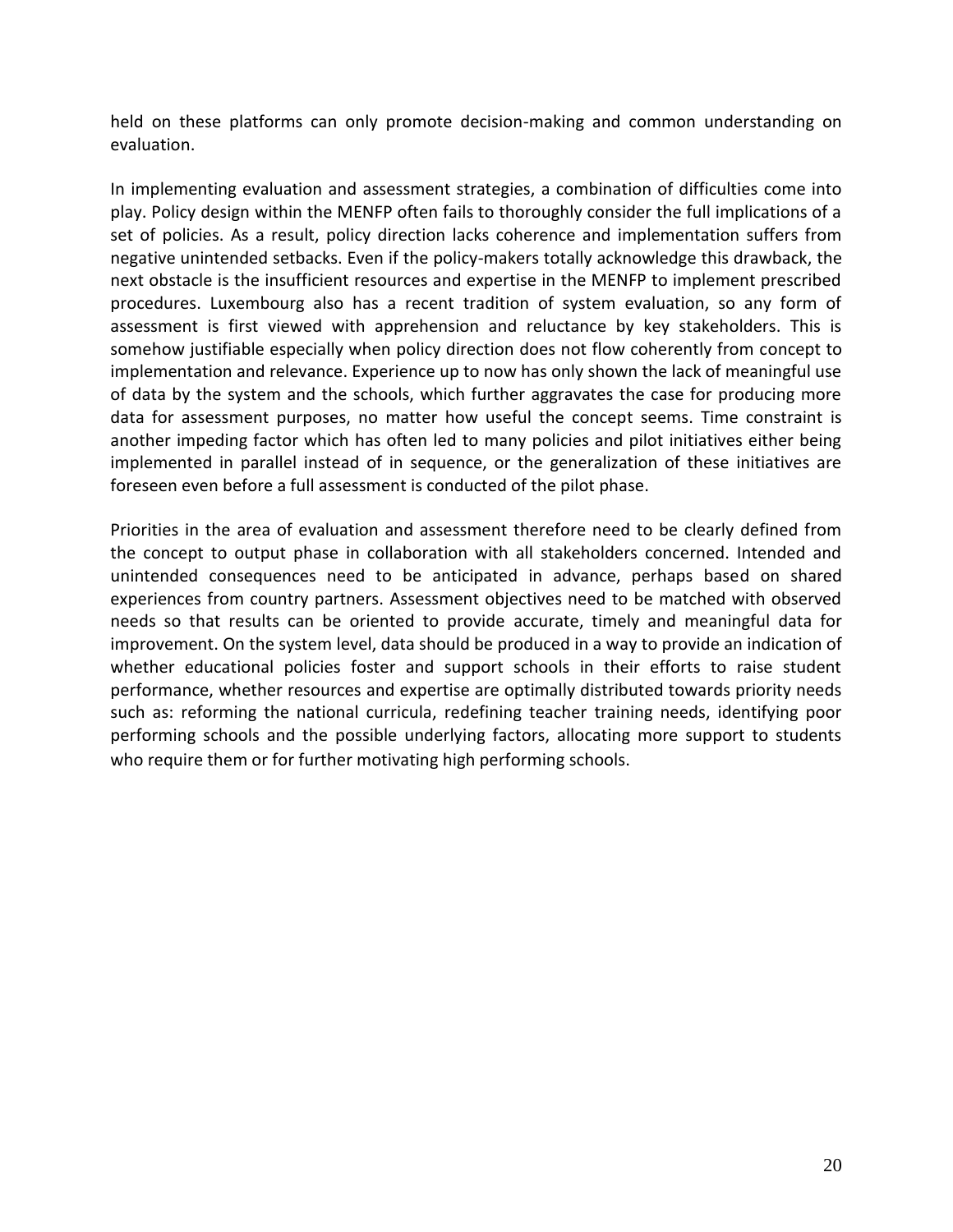# <span id="page-20-0"></span>**CHAPTER 3: SYSTEM EVALUATION**

### <span id="page-20-1"></span>**3.1 Current practices**

3.1.1 Overall framework for system evaluation

#### *System evaluation: a broad approach*

In order to implement a global strategy to evaluate the school system, the law of the 6th February 2009 - modifying the law of 7th October 1993 defining the creation of SCRIPT and the CTE (Centre for Technology of Education) - specifies on the one hand the creation of the ADQS within SCRIPT, responsible for supporting schools in their self-evaluation, while authorizing the Ministry to outsource external evaluation of the education system to one or more staterecognized university institutions.

The evaluation at the system level aims for improving equity and the efficiency of the school system as a whole. In this context, Luxembourg is committed to reducing the number of early school leavers to 10% or less, within the EU 2020 Program. The MENFP places high importance on system evaluation in the overall evaluation framework by setting national achievement standards to be attained, restructuring school organisation and adapting assessment tools to respond to new school needs and priorities.

### *System evaluation: monitoring and improving*

Within the education sector, system evaluation aims to provide the MENFP and schools with tools for monitoring student performance and assisting in policy orientation, the overall goal being to develop the quality in schools.

In order to achieve objectives of improvement, the 5-year government program clearly outlines its priorities at the beginning of each legislative period and an action plan is established and its implementation regularly followed by the respective Ministries and divisions. At the school level, the fundamental schools are now obliged to draw up their school development plan and define their 4-year objectives with a detailed action plan to be revised on an annual basis.

This procedure in itself is a means of fostering autonomy and responsibility among the education policy makers and school managers. An assessment of outcomes of the national action programmes and school development plans is traditionally foreseen and carried out. Strengths, weaknesses and recommendations are always formulated in view of improving and developing school quality rather than holding accountable or sanctioning the parties concerned.

#### *System evaluation: sharing of responsibilities*

All the educational authorities, the inspectorate and the College of Directors answer to the Minister of Education. The school inspectors are hierarchically responsible for school inspection at the fundamental level, the school directors inspect their own schools whenever necessary, while the ADQS accompanies all schools in their internal evaluation by offering assessment tools, advice and analytical expertise. Upon the demand of the Minister, the ADQS produces national reports on student performance, evaluation of pilot projects, collection and synthesis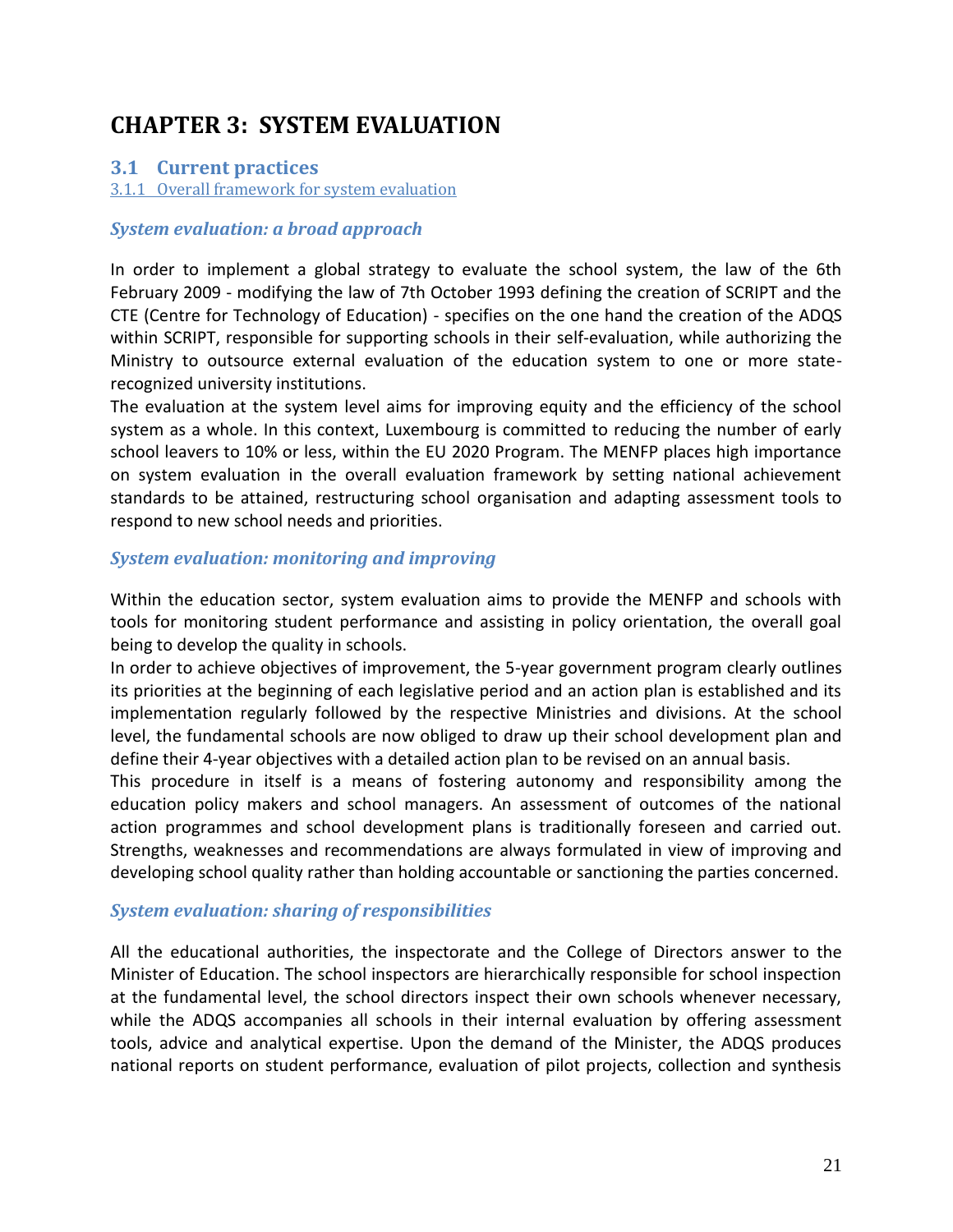of qualitative feedback received from schools (inspectors, school committee presidents and school directors).

#### *System evaluation: link with other evaluations*

With regards to student performance, data is regularly collected via national assessments (which are in both standardised and non-standardised forms) as well as local school performance results (teacher tests). National results are broken down into school, class and individual levels and sent to the school directors and school committee presidents, class teachers and in some cases to students, respectively. Up to now, no formal link is made between student assessments, teacher appraisal and other school evaluation. It is well-known to the MENFP that student performance data always attract much attention from the schools when initially released, but these first reactions are quickly dismissed with no meaningful follow-up action being taken to improve teaching and learning in the classroom.

The MENFP hopes to transform this situation by offering a more meaningful feedback of student performance to schools, one which would include better data interpretation skills, tips for identifying strengths and weaknesses in learning, and improvement in teaching strategies. The question of publishing individual school results in order to focus attention on accountability is one which is seriously being raised by all school partners. The MENFP needs to reflect on the weight of consequences (rewards, sanctions, extra support) faced by schools according to performance results obtained.

Participation in international studies (PISA, PIRLS, HBSC, ICCS) and European initiatives (EBAFLS) for school improvement is always encouraged. With the best of intentions to accumulate experiences and base decisions on observed outcomes, the combined efforts of MENFP and schools still need to improve the way it uses hard evidence data to inform decision-making.

#### <span id="page-21-0"></span>**3.1.2 Procedures used in system evaluation**

# *Performance Criteria and Reference Standards in System Evaluation*

The evaluation of education at the system level is based on national standards and performance criteria defined by the MENFP in collaboration with school teachers.

For the four cycles of fundamental schools, these are contained in the study programmes (*Plan*  d'Etudes) legally established in August 2009.<sup>11</sup> They describe, for each cycle and subject, the learning standards to be achieved by the students in order to be promoted to the next cycle. Also included are the curriculum, the skills to be developed, examples of descriptors of these skills and recommendations of learning content. Teachers are free to apply their strategies and methods of teaching.

 $\overline{a}$ <sup>11</sup> [http://www.men.public.lu/actualites/2009/09/090909\\_plan\\_etudes/index.html](http://www.men.public.lu/actualites/2009/09/090909_plan_etudes/index.html)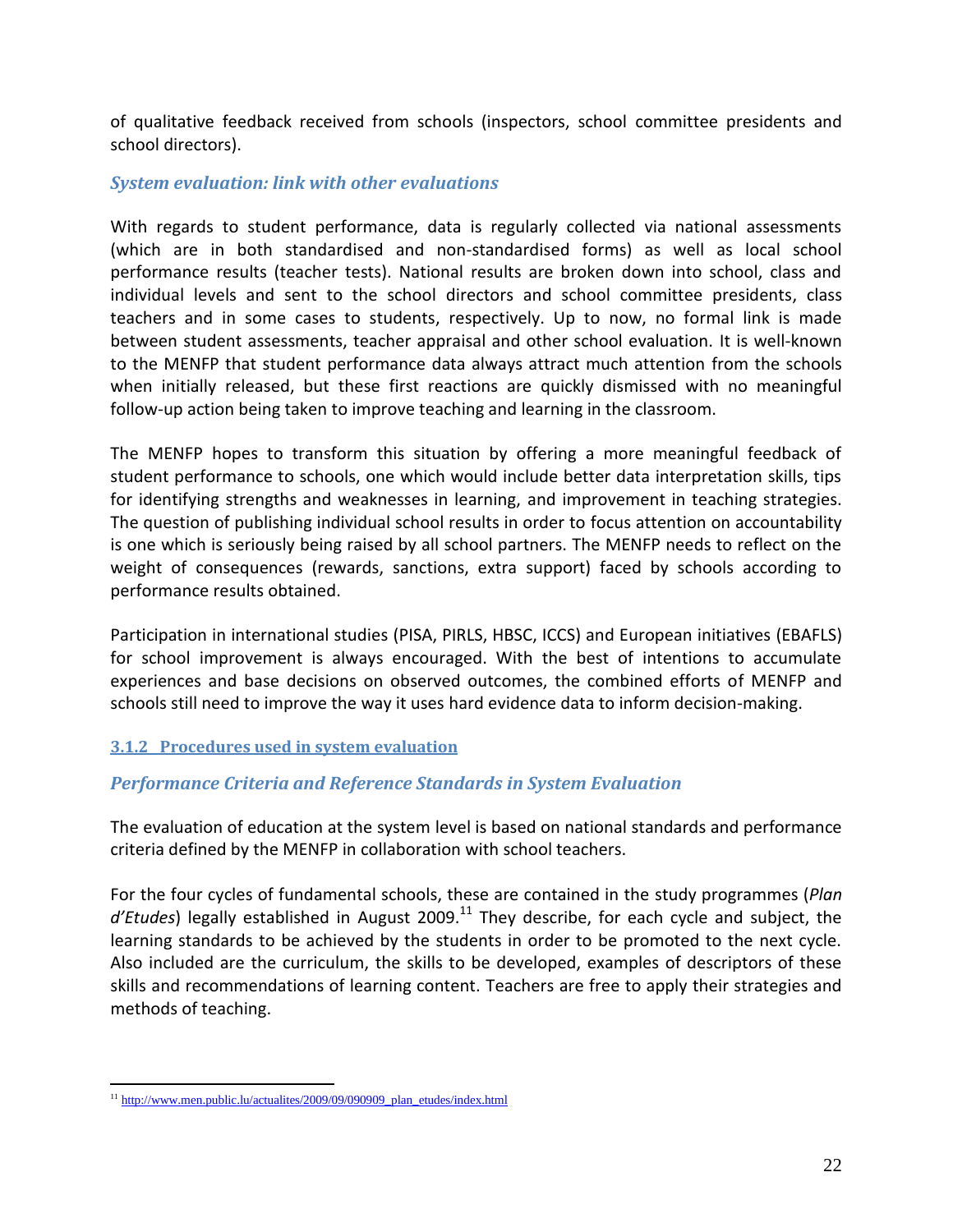With respect to secondary schools, similar work on the definition of standards<sup>12</sup> began in 2007 for languages and mathematics; these will be extended to include all subjects and are expected to be completed by July 2011.

These standards and performance criteria are used as a basis for defining the national standardized tests<sup>13</sup> (in 3<sup>rd</sup>and 9<sup>th</sup> grade) elaborated by the University of Luxembourg. They are also used by the teachers in writing the national "*épreuves communes*" – a common nonstandardized test for  $9<sup>th</sup>$  grade students in German and French, which the teachers use as a tool for providing formative feedback to their students. The MENFP uses the aggregated data at national level as an additional tool to obtain an overview of student performance. The standards for  $6<sup>th</sup>$  graders are used to elaborate tests for orienting students from fundamental to secondary schools.

### *Instruments used to evaluate the school system*

As mentioned above, a combination of instruments are used for the evaluation of the school system. Student performance results are collected through international, national and school tests and compared to nationally-defined standards. Pilot initiatives related to teaching or assessment strategies are closely monitored through respective work groups whose mission is to provide regular feedback to feed national policy-making. Examples include the "*écoles en movement*" initiative where 5 fundamental schools decided to implement the skills based approach to teaching and learning before it was generalized to all fundamental schools under the new law. The PROCI $^{14}$  initiative in 2003 is another successful example where 6 technical secondary schools (around 1700 students in total) piloted new ways of teaching, learning and assessment as compared to nationally prescribed regulations. The main emphasis in this project was to keep students from  $7<sup>th</sup>$  to  $9<sup>th</sup>$  grade in the same learning group, without any grade repetition and offering them appropriate learning support. The objective was to enhance the promotion of students at the end of the 9<sup>th</sup> grade. Today, the PROCI classes have demonstrated a slightly better performance than non-PROCI classes in national tests as well as in the PISA study<sup>15</sup>. New schools such as Neie Lycée, Ganzdagsschoul Jean Jaurès and Eis Schoul have since 2005, 2007 and 2008 respectively offered different school rhythms and strategies of teaching and learning to accompany students in ways other than all the other local schools. Evaluations of these pilot initiatives are always subject to public scrutiny as the MENFP is constantly called to answer to Parliament whenever questions arise.

Since the 2009 reform of the fundamental schools, the MENFP has collected direct feedback from the schools through regional meetings with the school committee presidents, annual interviews with the school inspectors, monthly feedback from the National School Commission as well as ad-hoc meetings with different school partners, including parents, students and

<sup>12</sup>

[http://www.myschool.lu/portal/server.pt?space=CommunityPage&cached=true&parentname=MyPage&parentid=2&in\\_hi\\_userid=2&control=Set](http://www.myschool.lu/portal/server.pt?space=CommunityPage&cached=true&parentname=MyPage&parentid=2&in_hi_userid=2&control=SetCommunity&CommunityID=1385&PageID=0) [Community&CommunityID=1385&PageID=0](http://www.myschool.lu/portal/server.pt?space=CommunityPage&cached=true&parentname=MyPage&parentid=2&in_hi_userid=2&control=SetCommunity&CommunityID=1385&PageID=0) 13

[http://www.men.public.lu/actualites/2009/08/090806\\_agence\\_qualite/090806\\_secondaire\\_epreuves\\_standardisees/index.html?highlight=epreuves](http://www.men.public.lu/actualites/2009/08/090806_agence_qualite/090806_secondaire_epreuves_standardisees/index.html?highlight=epreuves%22standardis%C3%A9es) [%22standardis%C3%A9es](http://www.men.public.lu/actualites/2009/08/090806_agence_qualite/090806_secondaire_epreuves_standardisees/index.html?highlight=epreuves%22standardis%C3%A9es)

<sup>14</sup> [http://www.men.public.lu/actualites/2007/03/070321\\_proci/index.html?highlight=proci](http://www.men.public.lu/actualites/2007/03/070321_proci/index.html?highlight=proci)

<sup>&</sup>lt;sup>15</sup> [http://www.men.public.lu/actualites/2010/12/101207\\_cp\\_pisa2009/index.html](http://www.men.public.lu/actualites/2010/12/101207_cp_pisa2009/index.html)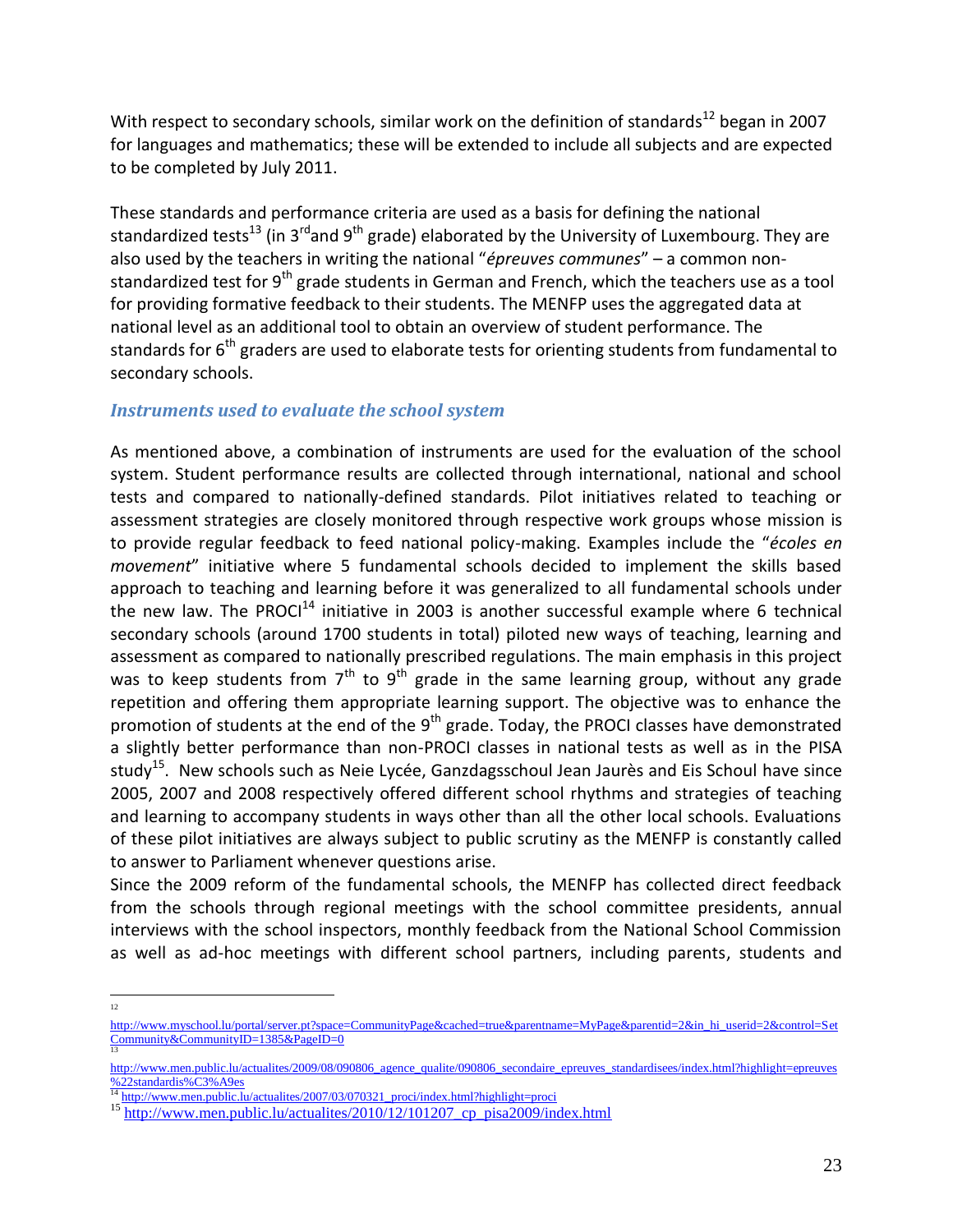district administrators. Feedback is summarized according to themes and will be included in a general evaluation of the reform in 2012, an action foreseen in the 2009-2014 government programme for education. The University of Luxembourg also assists in collecting data on school experiences via student research projects approved by the MENFP.

#### *Aspects included in system evaluation*

System evaluation therefore includes student performance according to specific skills (reading, writing, understanding, speaking, problem resolution, cross-curricular skills, attitude and motivation), a description of outcomes of pilot initiatives followed by recommendations, data exploration and analysis with regards to school drop-out rates, success rates of migrant students, language teaching policies, differentiation and assessment methods (portfolio, gradebased versus descriptive appreciation of learning). Effectiveness of policies is yet to be included in system evaluation, the evaluation remains rather a description of outcomes rather than a comparison with expected results. The quality of teaching, of infrastructure, of the effectiveness of school authorities or school leadership may be implicitly known but not formally assessed.

#### *System checks to ensure achievement of objectives*

There are no formal checks integrated in the system evaluation to ensure that the current school system indeed achieves the specified objectives. More coherent evidence would be necessary to justify the outcomes. Nevertheless, the feedback and data obtained from the different evaluation sources do provide the general direction for improvement and concrete measures are put in place by the MENFP and schools according to recommendations which result from the evaluations. There is obviously a need for a general framework for system evaluation which would collectively address the intended and unintended consequences of all the national and local policies, their implementation and their outcomes.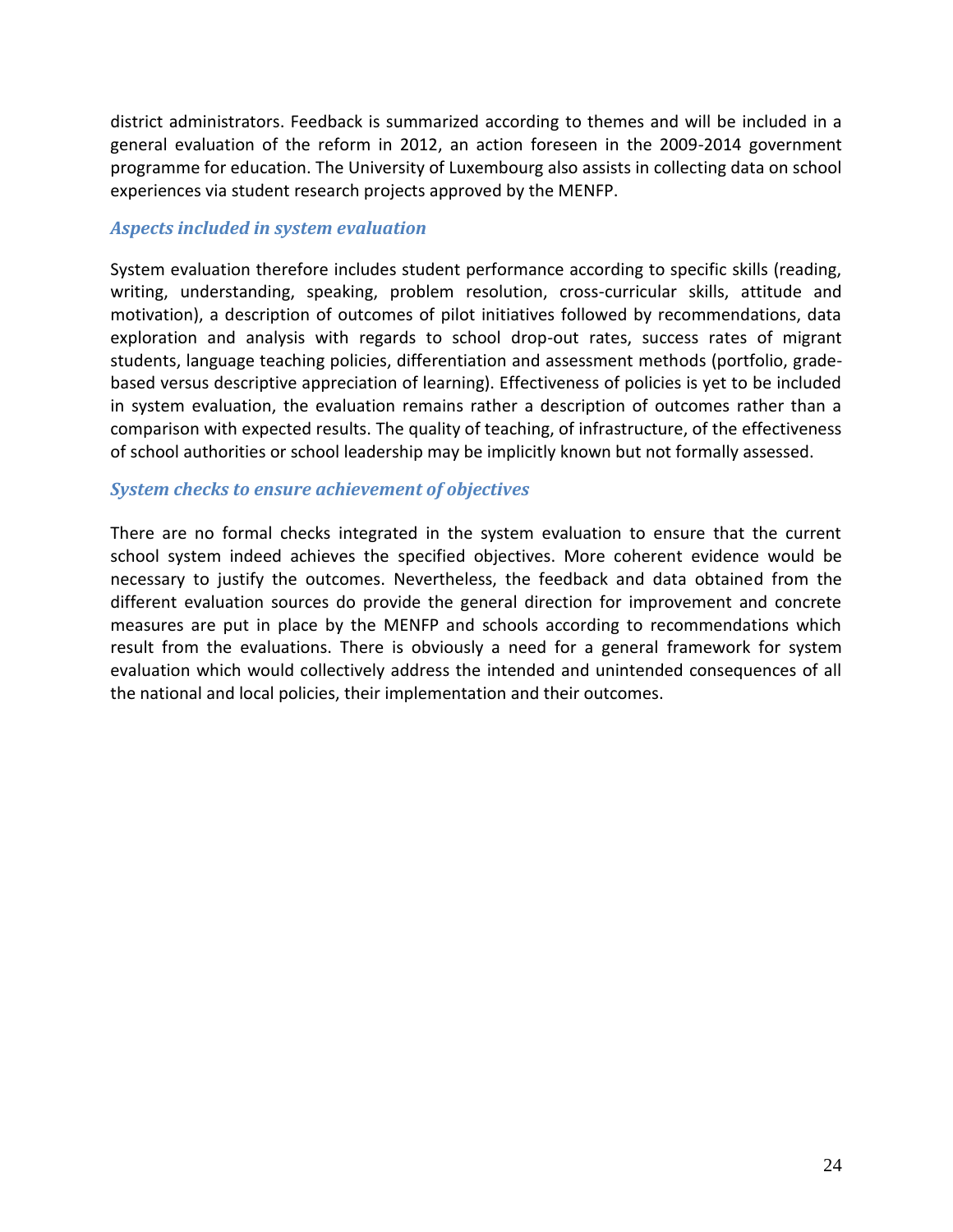#### <span id="page-24-0"></span>**3.1.3 Competencies to evaluate the school system and to use evaluation results**

#### *Responsibility for evaluating the overall performance of the school system*

The overall performance of the school system is evaluated by putting together and matching different outcomes from several bodies. SCRIPT is the department within MENFP which is responsible for coordinating the research on pedagogical and technological innovation. Within SCRIPT, the ADQS has, in addition to accompanying schools in their internal evaluation, a second mission of providing data to the MENFP for system and school monitoring. The external assessment of the system is outsourced to the University of Luxembourg, whereas the school inspectors and the directors are responsible for providing feedback on the quality of teaching and learning in the schools. As it stands today, the inspectors and directors allocate very little time, if any, to school inspection. The ADQS was created in 2009 and with a staff of only 10 fulltime personnel, is seriously under resourced to effectively carry out its missions in an efficient manner. This lack of resources is a general problem applicable at national level. Recognizing this factor, the MENFP is gradually building its capacity and expertise through short-term contracts which where possible are converted to long-term institutionalization of SCRIPT.

#### *Ensuring effective use of system-level evaluation results*

At the moment, results from system evaluation are not put to the meaningful use that was originally intended. The MENFP and the schools agree on the need to have more data for improving teaching, learning and assessment practices. However, experience over the years has shown that there is still the need to produce timely performance and outcome data that can be put to meaningful use in a formative manner. Unless this is achieved, there is an understandable reluctance on the part of all school agents to continuously produce data for the sake of doing so.

#### <span id="page-24-1"></span>**3.1.4 Using system evaluation results**

#### *Uses of system evaluation results*

Results from system evaluation are for the moment mostly considered in the specific context from which it was derived. Facts are retained, discussed and recommendations put forward. The MENFP will brainstorm results and formulate policies for improvement. Schools generally take note of performance data and continue steadily with their business of teaching and learning, without necessarily adapting the latter and without being held accountable for any direct outcome. Projects, assessments, evaluations are hence generally taken in isolation, at least on the formal level; however, this is not to say that no implicit link is made between the outcomes and that the collective results are ignored. Regular discussions and decision-making are always based on the implicit knowledge of the strengths and weaknesses of the education system. New pilot initiatives rarely bring unknown facts from evaluations, resulting outcomes are always no surprise, but the system needs hard evidence upon which to act in a coherent way and to ensure that the results feed well into policy and practice.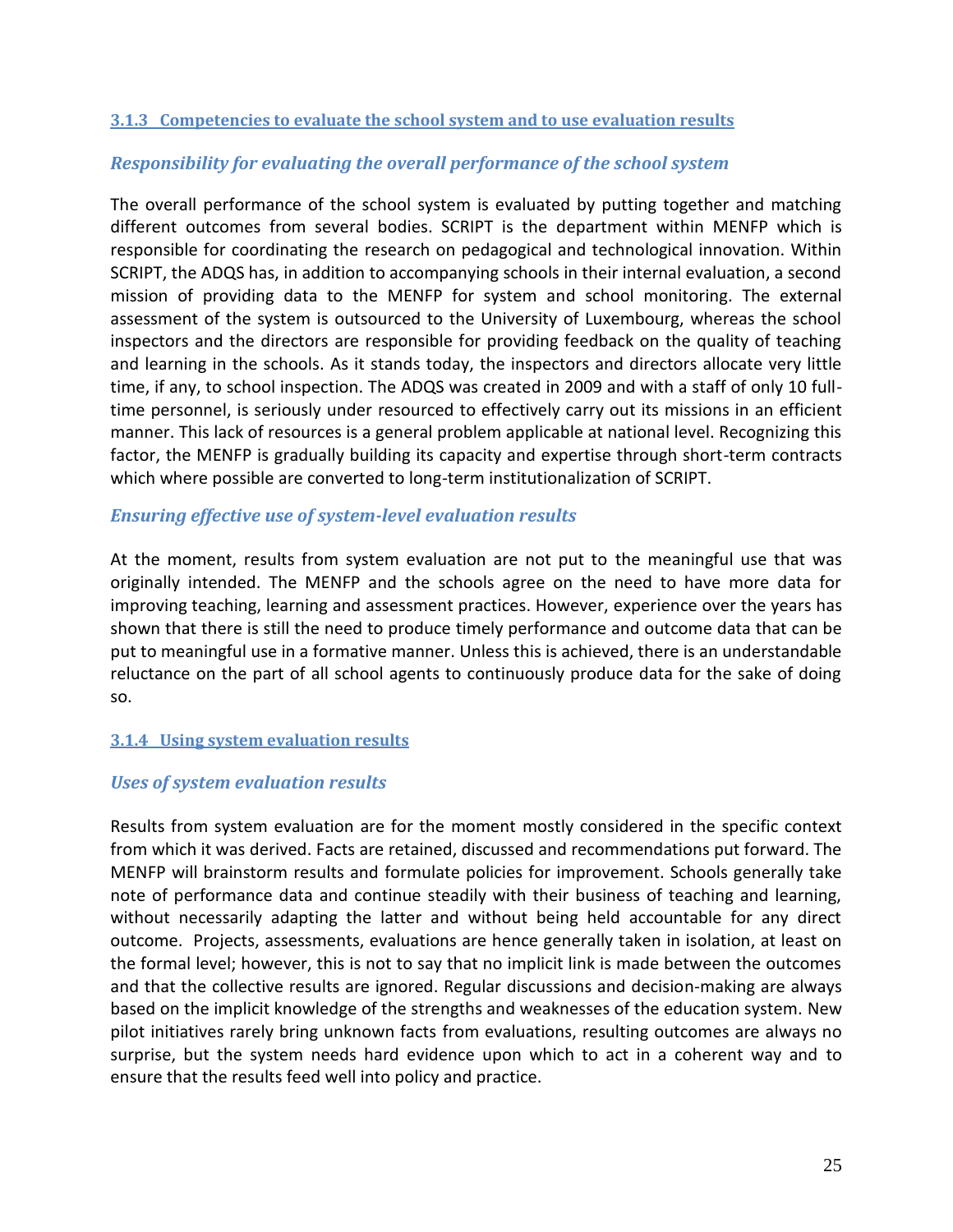# **3.2 Implementation of System evaluation**

#### *Impact of system evaluation*

To date, the impact of the current protocol for system evaluation is not measured.

However, poor performance results of students in the PISA study and the national assessments have given rise to growing concerns about the evaluation of the school system. The MENFP is increasingly aware of the need to have a global framework for monitoring national student performance, which stipulates the often conflicting aims of assessments especially when the needs of the policy-makers, teachers, students and parents have to be met without over-testing the students. All school actors demand answers or underlying factors leading to the underachievement of a large majority of the Luxembourgish students. Without a coherent system evaluation, the complex processes involved in teaching and learning remain only partly and individually addressed – hence impeding the formulation of a coherent and relevant action plan.

### *Difficulties in implementing system evaluation*

The major obstacle faced by system evaluation is that this practice is not a traditional one for Luxembourg. The teachers unions and the teachers themselves do not often perceive the meaning or usefulness of system evaluation. External evaluation, undertaken by the University of Luxembourg, requires that teachers and students respond to questionnaires – a task which is often viewed by teachers as a waste of precious time which could have been put to more meaningful use in the classroom.

The MENFP addresses these difficulties by regular discussions with the teachers' unions, the parent representatives, the teacher committees and the working groups of teachers elaborating the new standards and the associated assessment criteria.

#### *Views of stakeholders on the current approach to system evaluation*

It is commonly agreed by the MENFP and the different stakeholders that the current approach to system evaluation leaves much room for improvement. There is a general agreement on the need to obtain data on student performance but the major criticisms arise as to how these are used to improve learning in the classroom. Whereas the MENFP requires aggregated data at the end of the learning cycle to monitor the attainment of national standards, the school teachers need individual data at the beginning of the cycle to diagnose and adapt their teaching to optimize individual learning. To respond to this double objective would ideally require testing students regularly, which is not favourably viewed by the teachers.

# **3.3 Policy initiatives**

#### *Initiatives to improve effectiveness of system evaluation*

In order to improve the effectiveness of system evaluation, the use of different assessment instruments and the combination of ensuing results is an obvious solution whose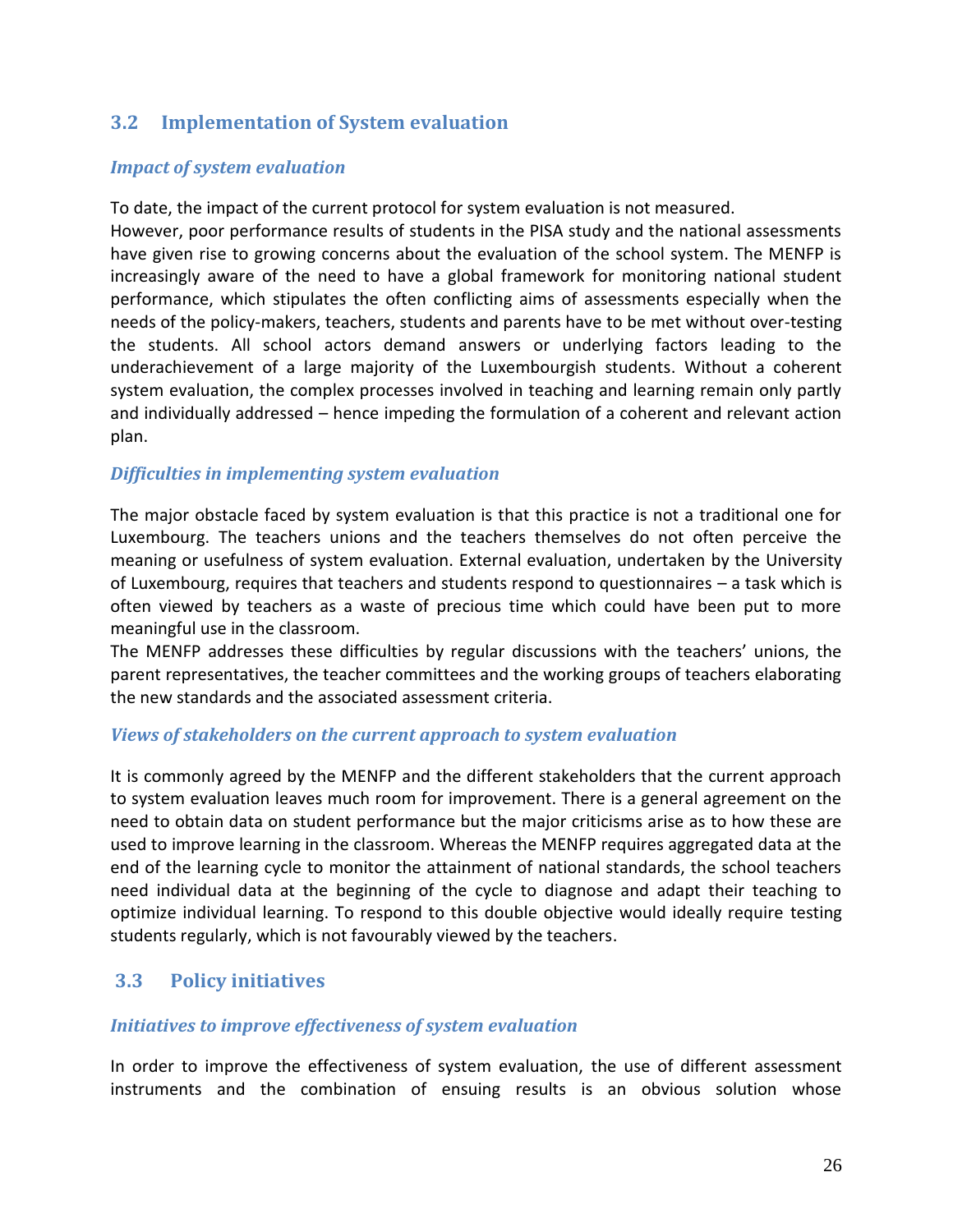implementation nevertheless remains a yet unsolved matter. A new proposal for system monitoring is expected to be discussed with all school actors during the first half of 2011 for implementation as at September 2011. The ADQS recognized the need to inform itself of best practices of system evaluation in other countries and consequently applied for participation in this current OECD review on evaluation and assessment frameworks to improve school outcomes. The participation of all stakeholders in order to obtain their views on system evaluation clearly underlines MENFP's intentions to associate all school actors in this process and foster their interest and awareness of the need to obtain data to guide system policymaking and further improve school performance.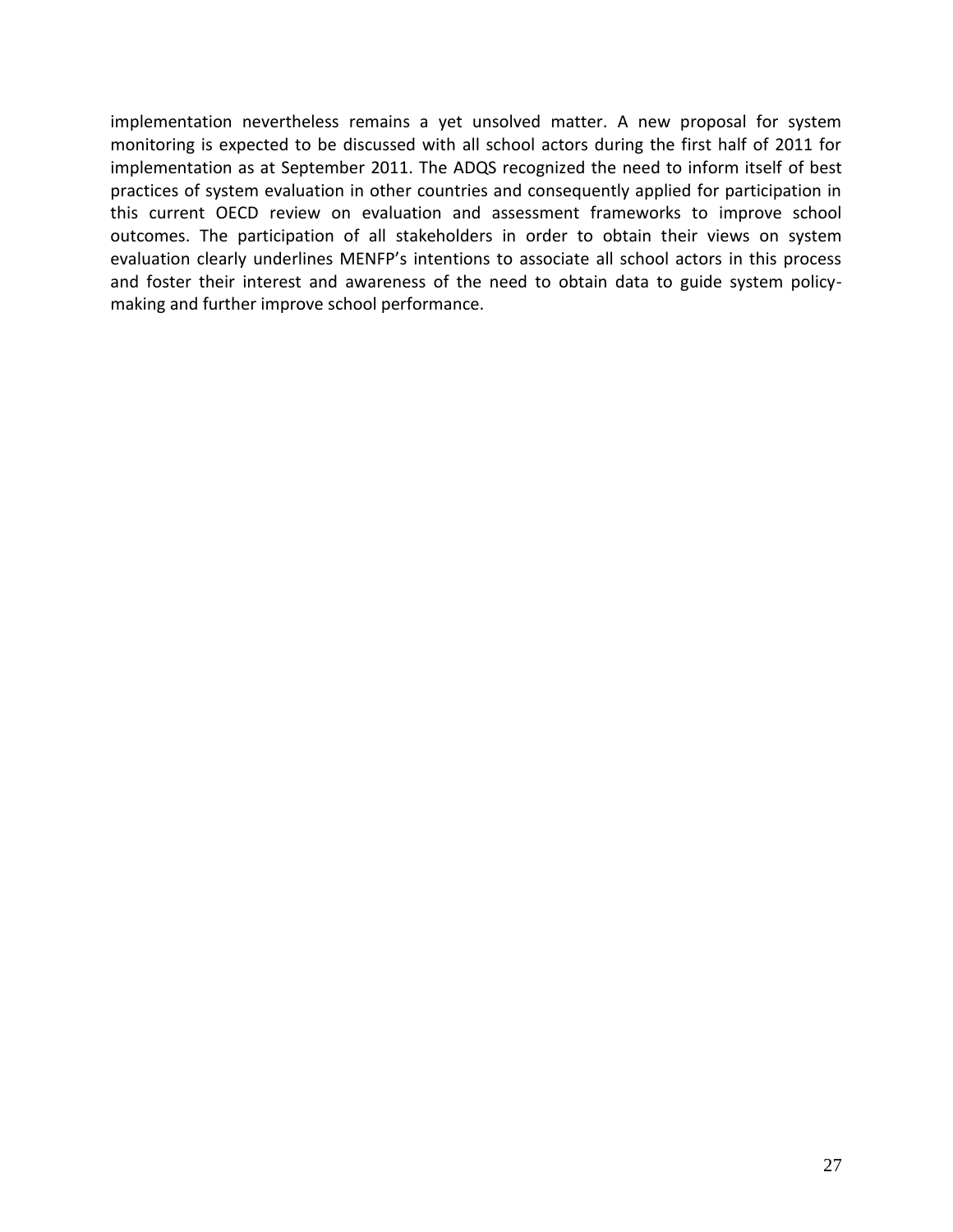# <span id="page-27-0"></span>**CHAPTER 4: SCHOOL ASSESSMENT**

# **4.1 Current practices**

 $\overline{a}$ 

#### *4.1.1 Overall framework for school assessment*

#### Key features of current approach to school assessment

Assessment of schools in Luxembourg today is based on the need to set up a tool to assess and support schools in drawing up their own school development plan in order to improve quality of teaching and learning.

According to the 2009 school law for fundamental schools, the school committee is legally obliged to draw up its 4-year development plan<sup>16</sup>. This is carried out in collaboration with the parents, the school inspector, the local district authorities and other partners with the methodological and scientific support of the ADQS. At the outset, it involves portraying the actual situation of the school in terms of: the characteristics of its student population by cycle (number, age, nationality, language spoken, socio-economic background, promotion rates, performance results where available), the human and financial resources available to the school, the collaboration within the school and that with its external partners, teaching and learning material, support and strategies, communication, training needs, extra-curricular activities, school infrastructure, etc Based on this first internal assessment, the priority needs are identified by the school, according to which objectives and their corresponding action plans are outlined subject to the recommendation of the inspector, agreement of the parents, approval of the ADQS and finally the local district authority. Schools are accompanied closely during this process by SCRIPT in terms of training and methodological support. An annual check of the implementation of the plan is foreseen by the school, with the support of the ADQS, and a new plan is drawn up after 4 years. School improvement is measured in terms of the achievement of the annual goals and four-year objectives. No sanctions are foreseen for failing to meet the planned targets, instead the schools are encouraged to reflect on their strengths and weaknesses, the initiatives for improvement and measures of improvement. Accountability is therefore both internal to the school but it has the obligation to respond to its students, parents, the school inspector and district authority. The ADQS does not at any moment assess the attainment of targets but rather remains present throughout for offering data and tools for analysis, interpretation and reporting.

Secondary schools have already been similarly engaged in the process since 2005 with the introduction of the PAQS project<sup>17</sup>. Although this is not a legal obligation, schools are strongly recommended to draw up a 3-year development plan based on a descriptive and quantitative annual report produced by SCRIPT (ADQS did not exist as an entity until 2009). The principles underlying PAQS was the adaptation of means to the needs of the schools (equity), the accountability of how the means were used (responsibility) and the improvement of existing resources (performance). The annual report was summative in that it described the actual situation on the school at a certain point in time based on school performance results, financial

<sup>&</sup>lt;sup>16</sup> http://www.men.public.lu/actualites/2009/08/090806 agence qualite/090806 prs/index.html

<sup>17</sup> [http://www.men.public.lu/actualites/2009/08/090806\\_agence\\_qualite/090806\\_paqs/index.html?highlight=PAQS](http://www.men.public.lu/actualites/2009/08/090806_agence_qualite/090806_paqs/index.html?highlight=PAQS)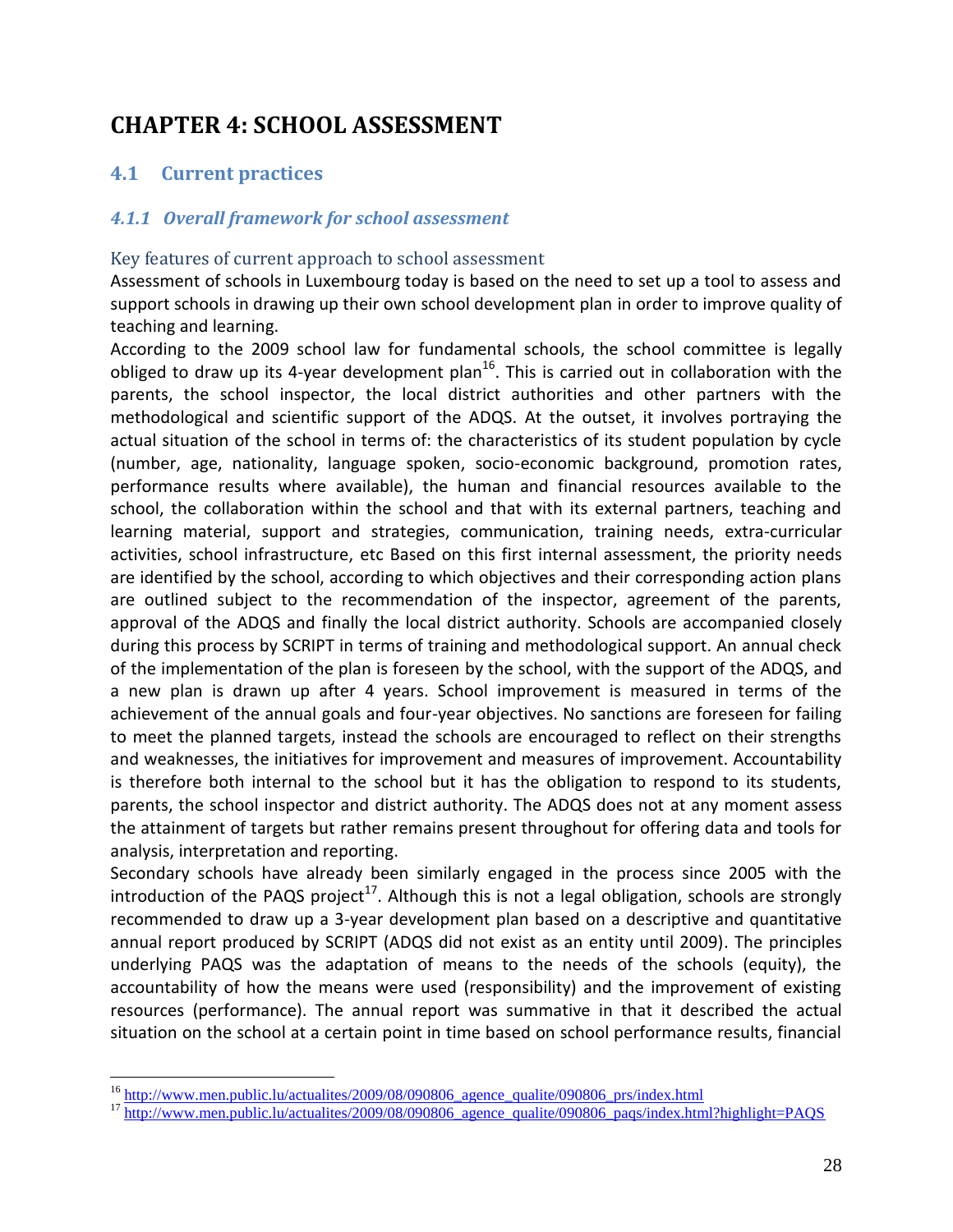and human resources available. It was also formative in that the school, with the help of SCRIPT, then followed up through discussions with the school management in order to establish plans for improvement. It should be noted at this point that since 2007, due to lack of human resources SCRIPT failed to pursue this project as expected.

Meanwhile, within the "*projet d'établissement*"<sup>18</sup> based on the law of 4<sup>th</sup> September 1990, each secondary school could choose to set up a 3-year local project to promote pedagogical initiatives subject to the approval of the school council and the Centre for the Coordination of the School Projects<sup>19</sup>, a public entity with legal, financial and managerial autonomy. It was composed of members from the MENFP, professional chambers and school directors. In 2010, all secondary schools are engaged in a "*projet d'établissement*" thriving on a budget foreseen for that purpose.

The next phase planned by the MENFP in terms of school development in secondary schools is to re-introduce the school development plan initiative in 2011 as installed in the fundamental schools, but taking into account the school experiences with PAQS and the existing school project. A first proposal from the ADQS has been submitted to the Centre for the Coordination of the School Projects for comment.

### *School assessment : rationale for current approach*

 $\overline{a}$ 

The underlying rationale for the current approach to school assessment is the decentralization of autonomy and responsibility to all schools in order that they promote their own school development according to their specific population, resources and expertise. The intended outcome of school assessment is to set out a strategy for improving the quality of education in Luxembourg. Schools are encouraged to reflect on their own vision and direction by addressing issues such as the organization of learning, the school support of an increasingly heterogeneous student population in terms of teaching and learning, the school offers in terms of extracurricular activities, the adequate and relevant training of school personnel and the readiness of schools in preparing their students to enter the professional market. In this setting, the school strives to offer each and every child the opportunity to achieve the maximum of his or her potential – fulfilling the national education missions of educating, providing social skills and qualifying its youth - in other words equipping them with the tools for a successful career and life.

School assessment therefore plays a vital role in the overall evaluation as it provides the system with an overview of the strengths and opportunities existing in the schools, the priorities and needs identified that need to be addressed and the strategies and resources that can be planned ahead to implement action plans. By accompanying schools in their internal school assessment, the ADQS stands as a partner to develop quality in schools and provides the necessary data to assist in policy monitoring.

<sup>18</sup> [http://ccpe.men.lu/1\\_pe/10\\_Le%20projet\\_etablissement.asp?NODECLOSED=15,20,21,29,31,32,33,34,35,36,37,38,&QTV=1#QTV](http://ccpe.men.lu/1_pe/10_Le%20projet_etablissement.asp?NODECLOSED=15,20,21,29,31,32,33,34,35,36,37,38,&QTV=1#QTV)

<sup>19</sup> [http://ccpe.men.lu/1\\_pe/15\\_ccpe.asp?NODECLOSED=6,10,11,12,13,14,15,20,21,29,31,32,33,34,35,36,37,38,&QTV=1#QTV](http://ccpe.men.lu/1_pe/15_ccpe.asp?NODECLOSED=6,10,11,12,13,14,15,20,21,29,31,32,33,34,35,36,37,38,&QTV=1#QTV)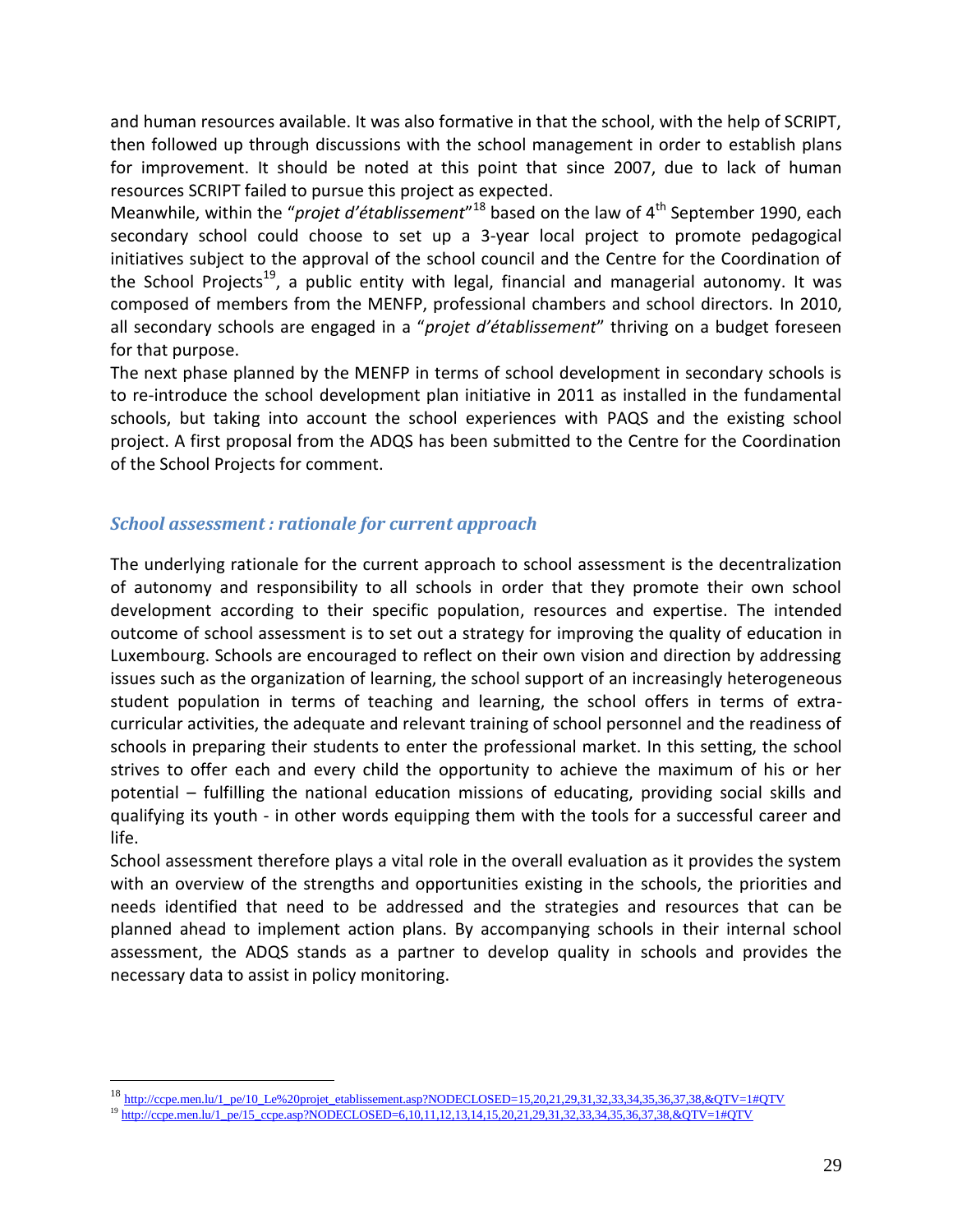#### *School assessment : sharing of responsibilities*

As explained previously, school assessment is an internal one initiated by the school committee presidents and school directors and undertaken by the school teams in collaboration with the school's external partners. The ADQS provides scientific and methodological support, the inspectors recommend the objectives for the fundamental schools and oversee the implementation, the school directors and board approve the objectives of secondary schools. SCRIPT offers training and support to schools in the phases of project planning and evaluation. The final responsibility of all school assessment falls under the MENFP.

#### *School assessment : links with other forms of evaluation*

Within school assessments are included all available data related to student performance, sent to the schools by ADQS. Schools are therefore able to compare their performance to other similar schools as well as to the national level. ADQS intends to provide schools with more indepth data, such as the socio-economic index of their region, the value-added data for the school, user-friendly results that are easily interpretable and translated into improvement plans.

Currently, school assessment is not, or hardly, influenced by teacher appraisal and system evaluation. School assessment results are used at the system level to obtain an overview of the situation of schools.

#### <span id="page-29-0"></span>4.1.2 School assessment procedures

#### *Performance Criteria and Reference Standards in School Assessment*

School assessments, as explained above, are internal evaluations by the school teams based on methodologies and tools proposed by SCRIPT. The academic performance is simply an aggregate of student performance results at the school level – data sent to the schools by ADQS. All schools are required to complete a pre-defined standard form for the school development plan designed by ADQS, which contains quantitative data describing the school population, a qualitative section illustrating the situation of the school in terms of its strengths, weaknesses, resources, priorities, objectives and action plans. In order to integrate the views of the school partners, the school committee conducts discussions or surveys via questionnaires with the teachers within the school, the parents, the students and other relevant partners. Questionnaires, based on adapted similar international surveys, are proposed on a voluntary basis by ADQS to schools. Data are collected by the schools and usually sent for analyses to ADQS. A description of results and basic interpretation are proposed but the level of satisfaction with respect to the questionnaire themes is left to be appreciated by the school. No external review is conducted in this process up to now and classroom observations are not included. The school development plan is not compared to that of any other school. It belongs to the school and is open to public once approved for implementation.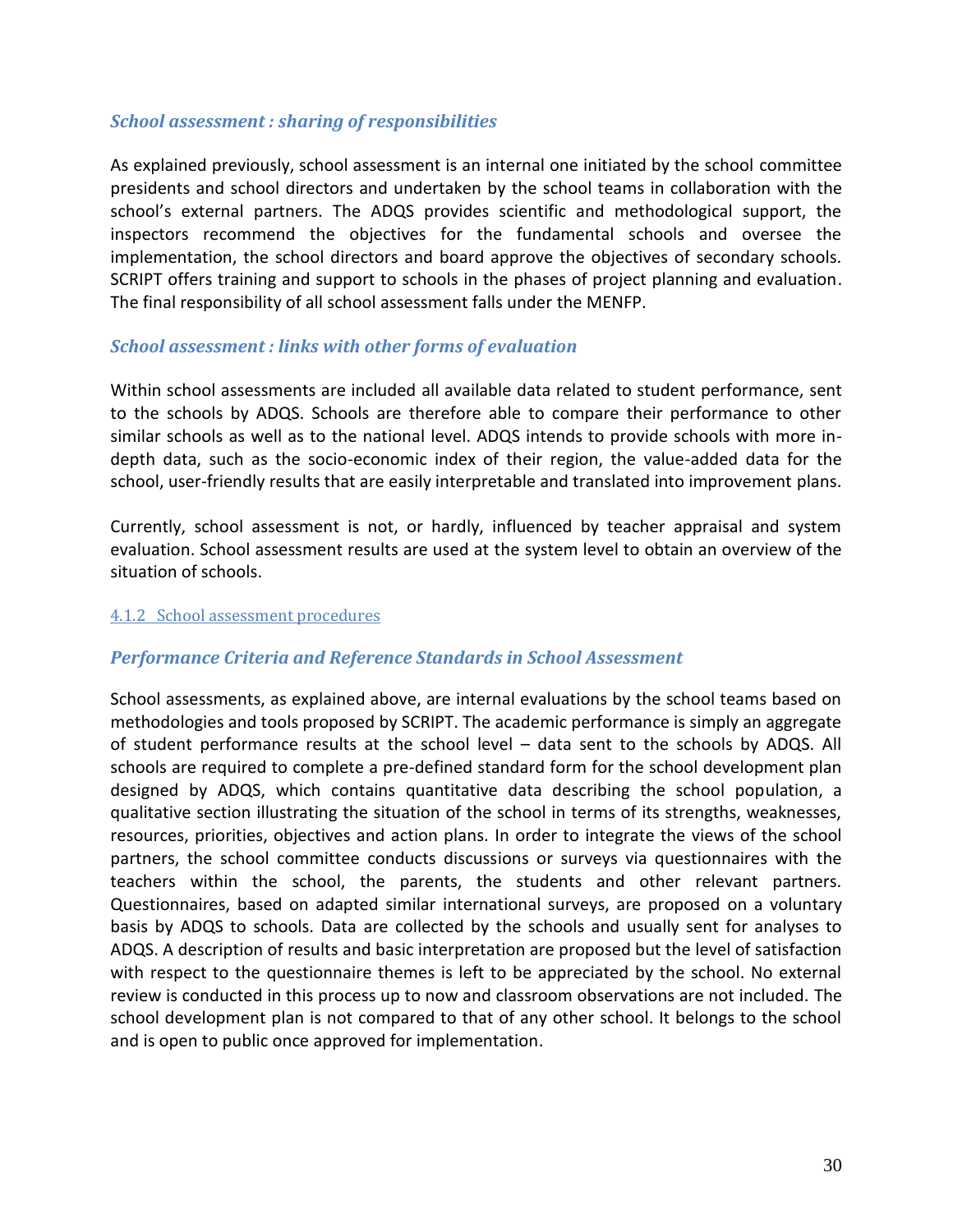#### *Aspects included in school assessments*

Concerning fundamental schools, other aspects taken into account by the school team when formulating their objectives relate to the number of school staff (by qualification, employment status, working hours). Schools are required to draw up their school development plan according to human resources available rather than using their plan to obtain more resources for implementing desired objectives. However for future planning purposes, the MENFP intends to redistribute more equitably the national resources available for schools, according to the specific situation and needs of the schools, in a way to foster school development and improvement.

With regards to secondary schools, in addition to the quantitative and qualitative data mentioned above that are taken into account for the school assessment report, data related to the management of material and financial resources are also included. These are derived from an external evaluation conducted annually during the first school trimester by the Department of Secondary schools of the MENFP to inspect the implementation or use of resources related to school personnel, infrastructure, lesson time-table and budget resources. This information, referred to as "*contingent*" is normally planned ahead and sent to the MENFP (according to the planning of staff requirements legally defined in 1980<sup>20</sup> and the legal organization of secondary schools from 2004 $^{21}$ ) following school enrolment in the new academic year. Tables of data relate to the student and class enrolment, number and organization of teaching lessons, number of hours allocated to support and assistance of students, number of school staff (including trainees) by category of qualification and employment status as well as a breakdown of the hours used for other school and extracurricular activities.

Aspects of school management, leadership and compliance with regulations are not evaluated externally in the school assessment. A level of appreciation of the satisfaction of the school with regards to school development, school environment and partnerships with the community may be obtained via discussions or questionnaire surveys. An overall appreciation is then noted in the school report. As mentioned previously, these were addressed in the framework of the PAQS project and will be integrated in the upcoming proposal for the school development plan for secondary schools.

Overall, the MENFP plans to adopt a similar approach for school assessment in both fundamental and secondary schools. The distinct difference relates to the absence of inspectors in the secondary schools, their equivalent being the school directors. It should also be recalled that the school committee president of fundamental schools is responsible for school administration tasks but is not hierarchically responsible for the school.

#### *Methodology for school assessment*

 $\overline{a}$ 

With similar school assessment approaches in both fundamental and secondary schools, the methodology remains by far an internal process. External assessment (if it can be called so!) refers to overseeing the use of human and financial resources by MENFP.

 $^{20}$  <http://www.legilux.public.lu/leg/a/archives/1980/0038/a038.pdf#page=2>

 $^{21}$  <http://www.legilux.public.lu/leg/a/archives/2004/0126/a126.pdf#page=2>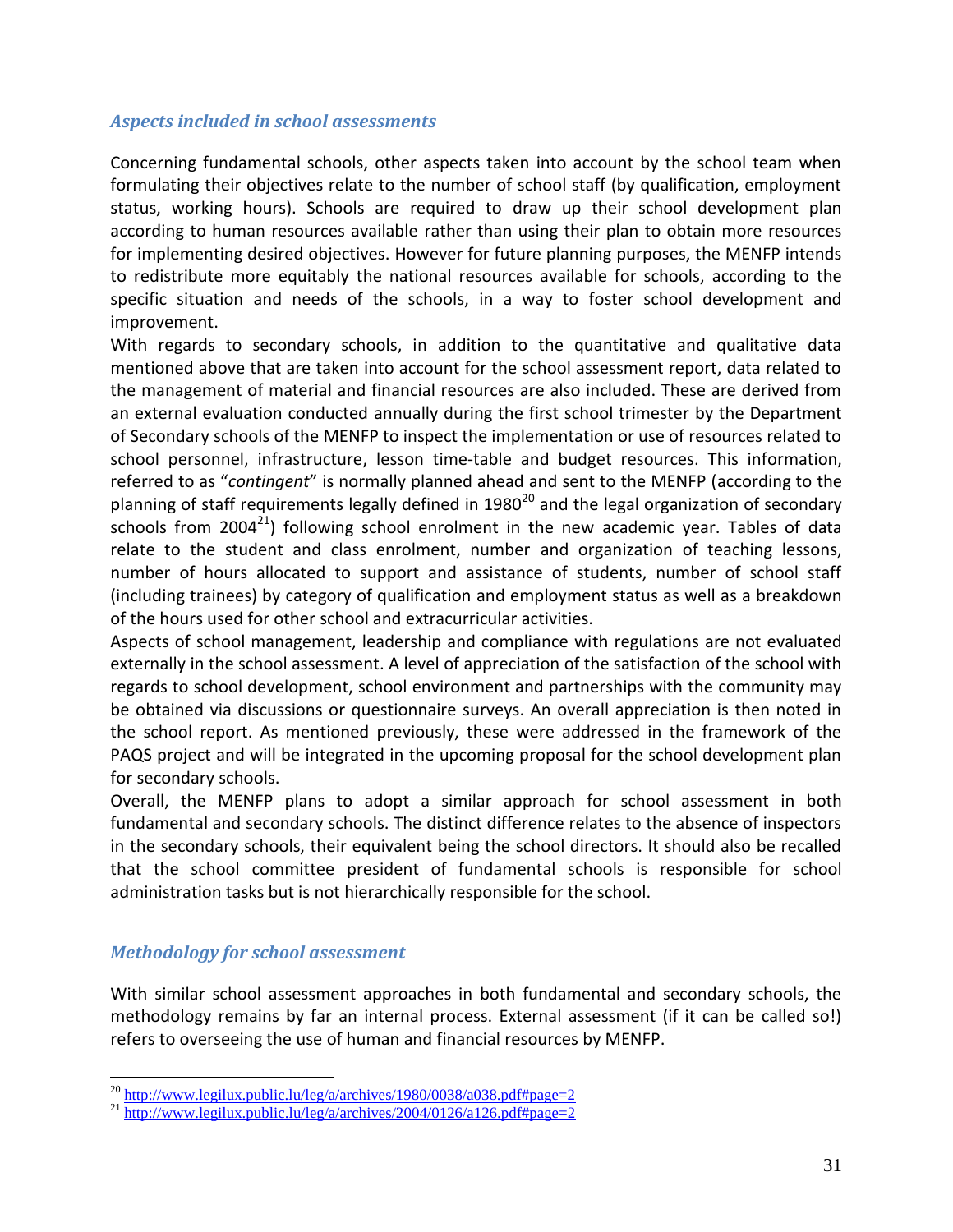School assessment for fundamental schools is a combination of inspection by the school inspectors and internal follow-up and evaluation by the school team in the framework of its school development plan. Inspectors testify that due to the overburden in volume of hours arising from administrative duties, inspections are only carried out whenever a teacher wishes to transfer from one school to another or whenever a specific school problem needs to be attended to. The school development plan is elaborated every four years but a follow-up of the action plan implementation is conducted annually by the school team with the assistance of SCRIPT.

School inspection in secondary schools is conducted by the school director who is free to do so whenever necessary. Implementation and evaluation of the school project is an ongoing activity whereas the frequency of elaborating the school development plan is anticipated to follow that of the fundamental schools – every 4 years.

School assessment procedures do not vary between schools themselves as the procedures are defined at the national level. Differences may inevitably exist as to how the schools proceed to collect their data, collaborate with the school partners or implement their action plans.

#### <span id="page-31-0"></span>**4.1.3 Competencies to assess schools and to use assessment results**

### *Evaluators*

The school inspectors are civil servants responsible for inspecting the fundamental schools, whose admission to their profession is legally defined by law  $(13<sup>th</sup>$  May 2009)<sup>22</sup>. Inspectors have at least 5 years of teaching experience and should hold a Masters degree related to teaching. After two years as a trainee inspector and the submission of a thesis, they are officially nominated as inspector and can fully assume the role of evaluator for school assessment.

In secondary schools, the evaluators are the civil servants of the MENFP who are thoroughly aware of the school organization and curriculum. They are generally former secondary school teachers who know the schools inside out. When visiting the secondary schools, they hold discussions with the director.

No evaluation is carried out of the evaluators in both fundamental and secondary schools.

# *Preparation for assessment*

There are no formal preparations foreseen for school assessment. Inspectors have their own individual criteria for assessing the schools as no common criteria exist.

To assist the directors in organizing the school curriculum, pedagogical support and extracurricular activities, the MENFP sends official guidelines to the schools which contain the number of students and teaching hours allocated for the school organization. Depending on the specific needs of the schools, a certain number of hours is given to the school, which varies according to its geographic situation and the number of subjects and streams offered. The assessment of the management and organization of classes is intended to encourage the directors to optimize the resources available to them and to manage the schools in its best interests. Consequently, this would lead to an optimization of the use of national resources.

 $\overline{a}$  $^{22}$  <http://www.legilux.public.lu/leg/a/archives/2009/0187/a187.pdf>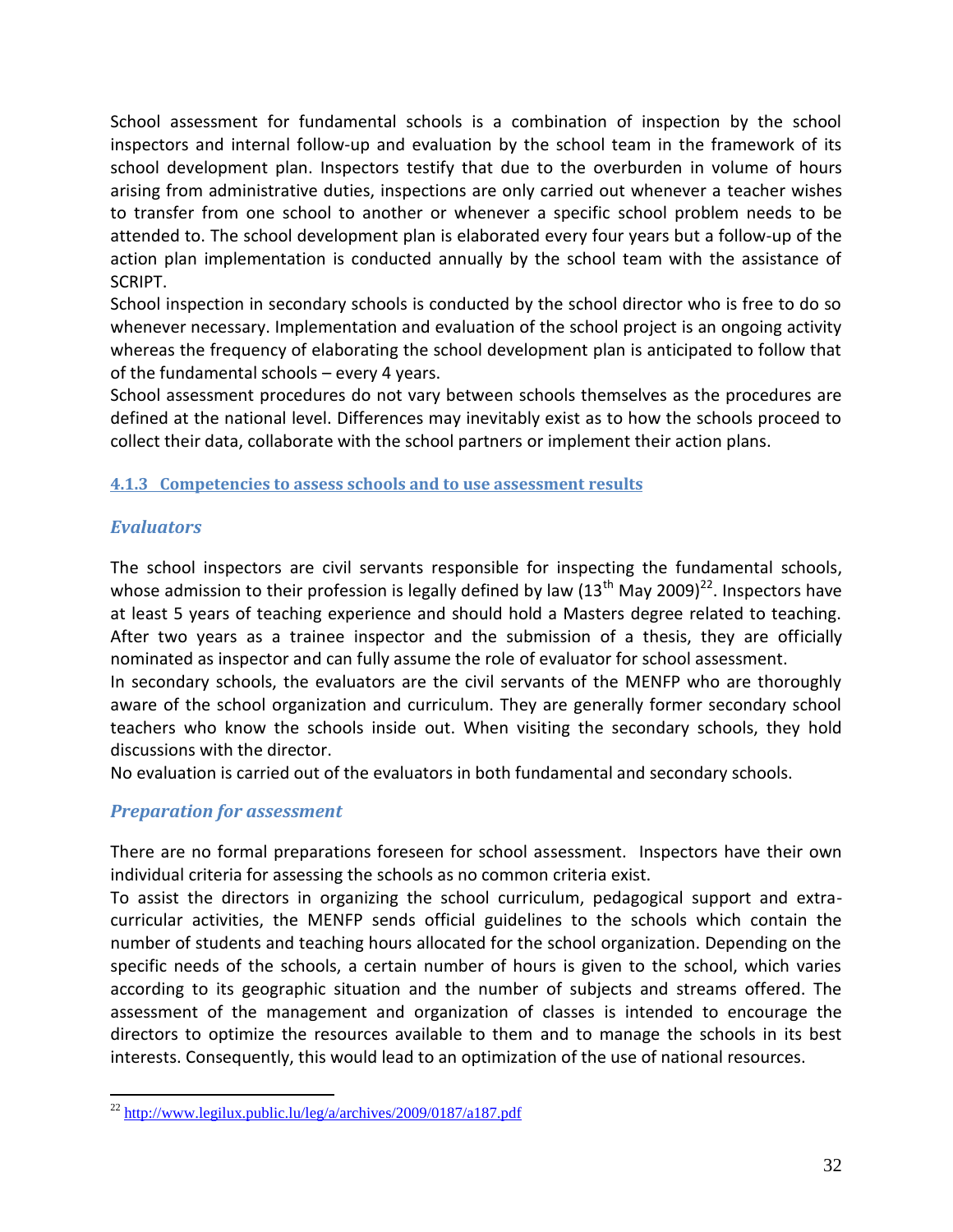In its capacity to accompany schools in their school development plans, the ADQS puts all related documents at the schools' disposal via internet, assists in all training of school-teachers with respect to development of their school plan, offers specific assistance and support according to school requests. If necessary, school visits by ADQS are arranged and discussions are held with the school committee, sometimes in the presence of the inspector. The respective inspectors are always informed of all communication between the schools and ADQS.

## *Capacity-building of evaluation agencies*

Capacity-building is an ongoing priority of the MENFP and there is now a demand to train the teachers to better interpret data resulting from school assessment. Teacher training plans will be integrated in the school monitoring strategy to be validated during 2011. The staff of ADQS and the collaborating team of the University of Luxembourg work closely to define training needs so as to better support the schools in meaningfully using school assessment data. It is expected that as schools gain experience in developing their plans, internal expertise will be acquired in team building and collaboration.

#### <span id="page-32-0"></span>**4.1.4 Using school assessment results**

School assessment is only recent in fundamental schools who were legally obliged to focus particular attention to this matter as at September 2009. However, the planned timeline of school development plans gives hope that schools will regularly use and follow-up these data in order to develop their quality. Up to now, evidence of use of school assessment does not reach beyond this intention.

In secondary schools, data collected in the national and international studies as well as PAQS project have only been used by a minority of schools to monitor student performance. It is commonly complained and justifiably said by schools that the results of school assessment do not provide meaningful information beyond student performance. Schools are unable to directly identify from school assessments, the causes of weak performance nor can they pinpoint areas for improvement. In other words, school assessment brings little value-added to their existing knowledge of the school.

School assessment reports belong to the schools and schools accordingly are free to publish these or not. The MENFP does not publish rankings of performance results nor assessments.

# **4.2 Implementation of school assessment**

#### *Impact of school assessment*

As from December 2010, all 153 fundamental schools have started establishing their school development plan; 43 of them have already started implementing their plans as at September 2010. The major priority needs identified by schools relate mainly to improvement of the school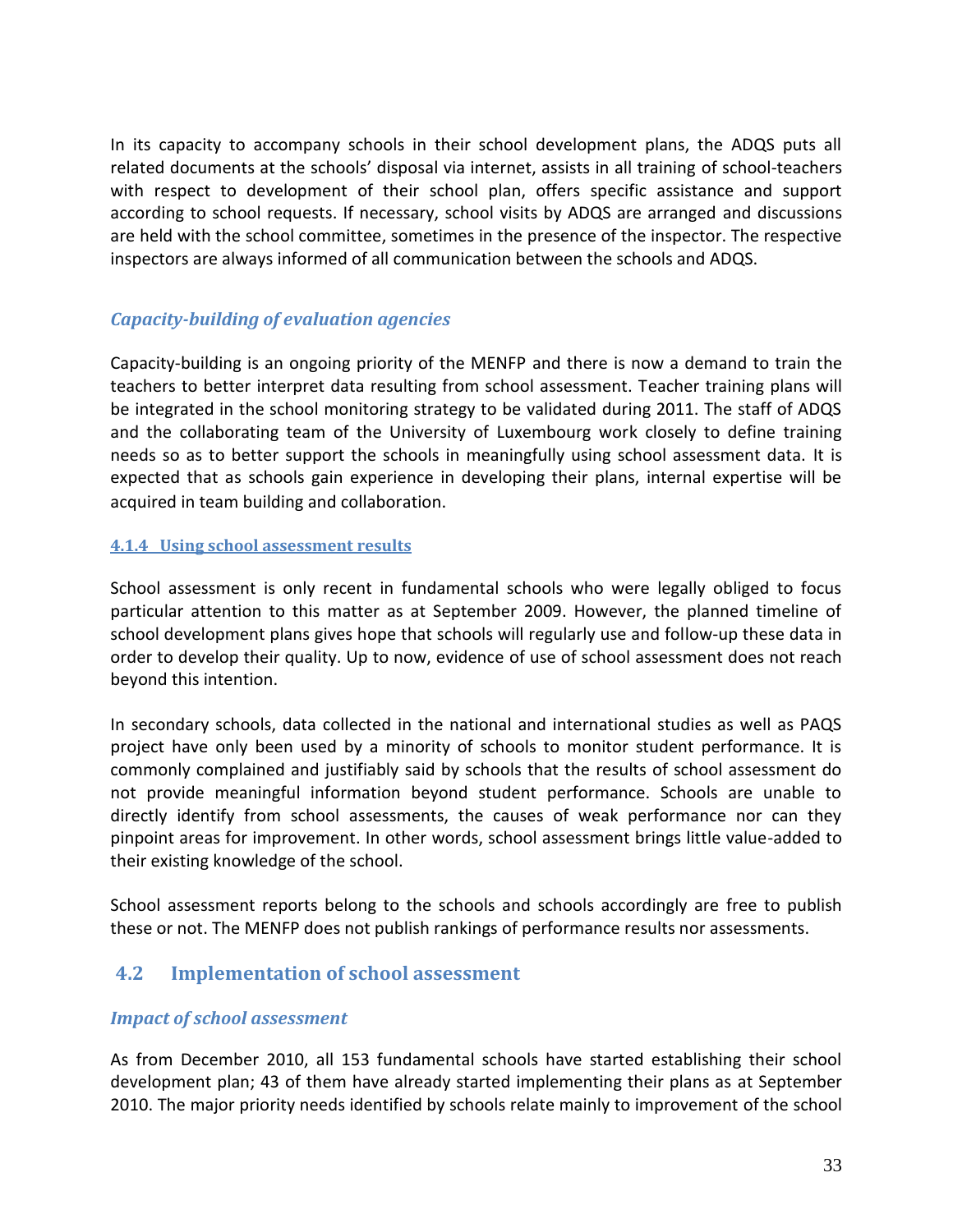climate (over 80% of the schools) and better learning support for a growing heterogeneous population. Reviewing overall strengths stated by the schools reveal improving team collaboration and communication between school actors. As this process is relatively new for fundamental schools, a better picture would be obtained in a few years. However, ADQS has received large feedback from schools who start feeling supported in their efforts to improve learning at school.

With regard to the 35 secondary schools, the school development plan will be re-launched in its new form in September 2011. However, meanwhile all schools are involved in a school project (*projet d'établissement*), and the aspects covered by most of them include: teaching, learning and assessment strategies in the classroom, measures supporting students in early secondary schools and other pedagogical initiatives<sup>23</sup>.

No study has been undertaken to assess the impact of current school arrangements.

### *Major concerns and difficulties about school assessment*

The MENFP recognizes the need to enhance school assessment procedures and the tools and support offered to school. One of the major concerns is the insufficient exploitation of an enormous amount of performance data available from many sources. Lack of human resources and expertise underlies ADQS's inability to respond to the demands of the schools. Another concern is that even the data that are sent to schools do not stir enough interest as their utility to schools remains low.

In 2007, the MENFP published a framework document "*Die Steuerung des Luxemburger Schulwesens*<sup>24</sup>" which defined the system evaluation policies. Much effort followed in setting up national tests, combining them with existing school performance results, questionnaires on student motivation, and data from the international studies PISA and PIRLS. However, a strategy is now required to combine these existing data in a meaningful form that schools can use to improve teaching and learning.

This view is well-shared by the stakeholders, such as the teacher unions, school managers, parents and is also a common situation in many other countries with which we have shared experiences.

As a result, the ADQS has now solicited the collaboration of all stakeholders to provide their views in the framework of this OECD review, whose objective is indeed to assist the MENFP in drawing up a coherent framework for evaluating our education system.

#### *Views of different stakeholders on school assessment*

 $\overline{a}$ 

All stakeholders generally agree to using evidence and data to feed into school improvement. However, as long as the results of school assessments do not add any value to improving teaching and learning in the classrooms, any assessment is considered as a waste of time and limited resources. Data collection, analyses and interpretation taken aside, it is very tempting to draw a cause-effect relationship between student performance and other factors. For this

<sup>23</sup> [http://ccpe.men.lu/4\\_projets/44\\_archive.asp?NODECLOSED=1,10,13,20,21,29,36,37,38,&QTV=1#QTV](http://ccpe.men.lu/4_projets/44_archive.asp?NODECLOSED=1,10,13,20,21,29,36,37,38,&QTV=1#QTV)  $^{24}$ 

[http://www.men.public.lu/publications/periodiques/cen\\_numeros\\_speciaux/071015\\_steuerung\\_lux\\_schulwesen/071015\\_steuerung\\_lux\\_schul\\_sree](http://www.men.public.lu/publications/periodiques/cen_numeros_speciaux/071015_steuerung_lux_schulwesen/071015_steuerung_lux_schul_sreen.pdf) [n.pdf](http://www.men.public.lu/publications/periodiques/cen_numeros_speciaux/071015_steuerung_lux_schulwesen/071015_steuerung_lux_schul_sreen.pdf)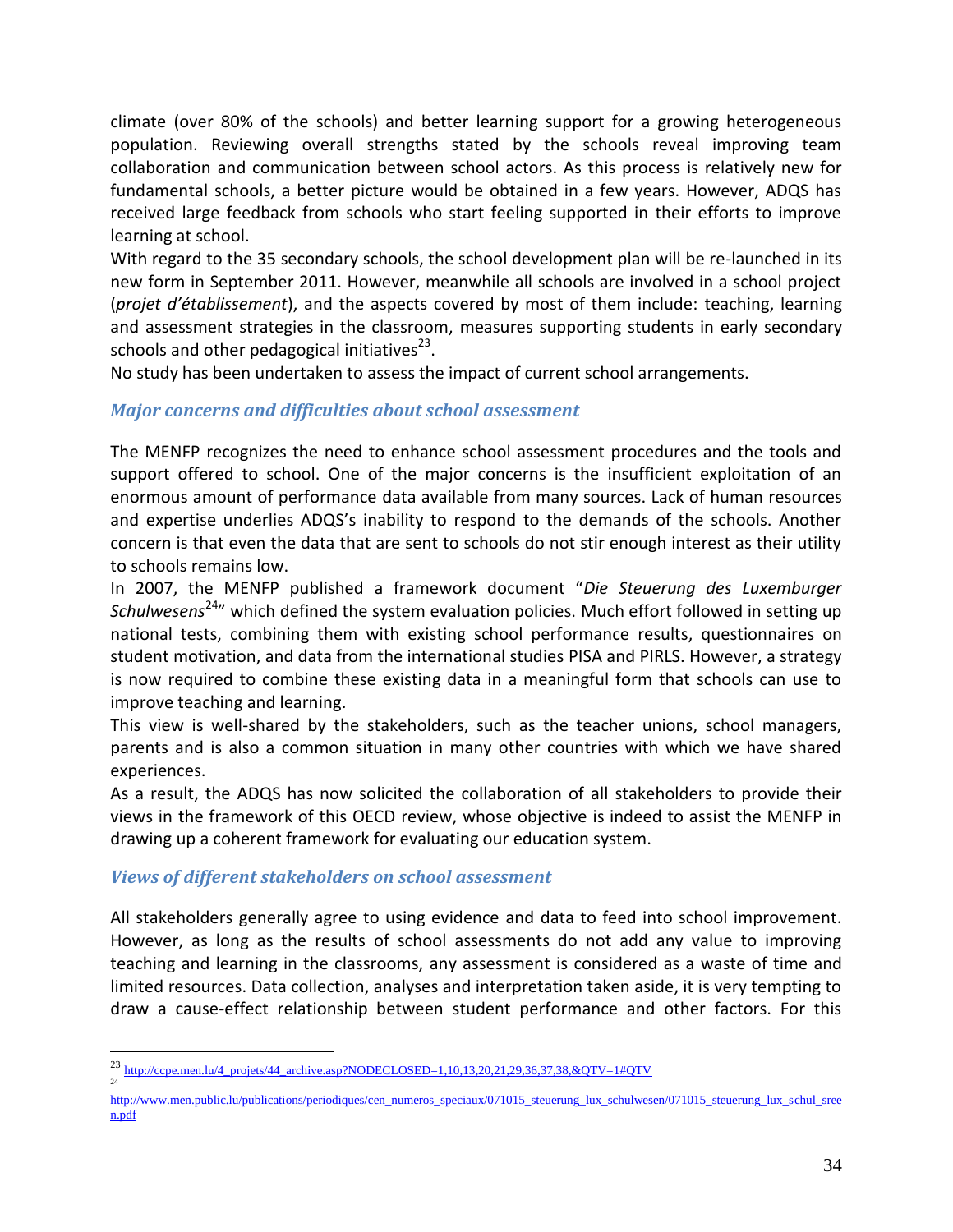reason, teachers, being in the front line between students and assessment results, are very sensitive as to the inferences that may be drawn against teaching practices. It is thus very important for the MENFP to communicate effectively on the uses that school assessments can bring forth, to ensure that schools can indeed use the data meaningfully in order to gain the support of stakeholders in this delicate venture.

# **4.3 Policy initiatives**

Currently, in order to improve the assessment of the management and organization of schools, the relevant data is captured in a digital format. The MENFP therefore has school organization and human resources data readily available for each school.

As the imperative for school quality becomes a key factor for school improvement, and the schools are given increasing autonomy and responsibility to justify their outcomes, the MENFP set up the ADQS as the body to accompany schools in their quality development process. It also outsourced external evaluation to the University of Luxembourg, who in collaboration with the ADQS, aim to harmonize the available data on education, identify further data needs of the stakeholders and offer feedback to schools in a way that the information can feed into school improvement policies. A longitudinal database (containing anonymous student data) is also planned so as to enable the follow-up of student progress throughout their schooling and identify factors which lead to higher or lower success rates in school. At the school level, valueadded performance data can highlight the contribution of schools to student success.

The MENFP plans to engage discussions with all the stakeholders implicated in the school assessment process to obtain their views and proposals on the procedures involved, data to be collected and the way results are to be published. The MENFP also needs to consider implications of any policy which would reward, sanction or simply motivate schools in striving harder for improvement. A better collaboration between the different bodies responsible for school assessment (the departments for fundamental and secondary schools, the ADQS, the Permanent Commission for Human Resources Planning, the Coordination of School Projects) is indispensable so that all stakeholders recognize the coherent assessment policy envisioned by the MENFP.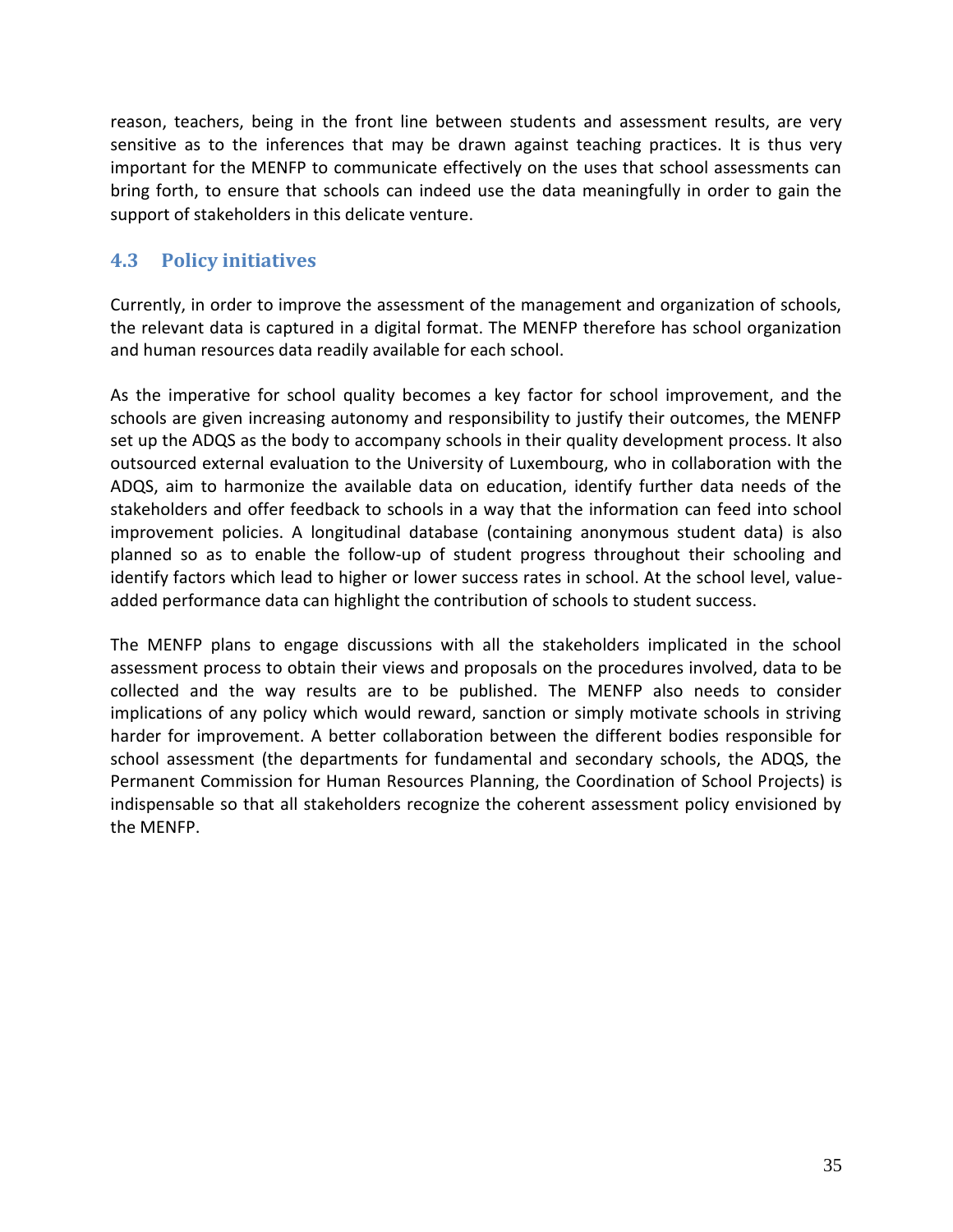# <span id="page-35-0"></span>**CHAPTER 5: TEACHER APPRAISAL**

# **5.1 Current practices**

#### <span id="page-35-1"></span>**5.1.1 Overall framework for teacher appraisal**

#### Key features of current approach to teacher appraisal

Currently in Luxembourg, there is no formal framework for teacher appraisal. In hierarchical terms, the secondary school teachers report to their school directors and those of the fundamental school report to their school inspector.

In the fundamental schools, teachers are systematically evaluated in the first two years of teacher service and thereafter only when they request a transfer from one school to another. Inspector visits and appraisal depend more often on the initiative of the inspector, or upon the request of parents but less often upon the teacher's request. Since the new law in 2009, the inspectors are obliged to ensure the correct implementation of the new revised curriculum for the four learning cycles of the fundamental schools.

In the secondary schools, there are no school inspectors, but the school director - being responsible for pedagogy - is assigned the mission of monitoring the lessons and controlling the implementation of the curriculum. The director may also inspect the school teachers in their classes, but in practice this is not done systematically. It is rather reserved whenever specific cases arise that the school director deems necessary for inspection.

However it should be noted that young teachers who have successfully met the entry requirements for admission to the teaching profession are subject to an intensive two-year appraisal period - which corresponds to the teacher-trainee period - before being nominated as a civil servant.

In addition, like all public service managers, the school director or his/her deputy is obliged to hold regular interviews with the teachers.

#### *Teacher appraisal: rationale for current approach*

As stated above, no formal approach exists for teacher appraisal.

#### *Teacher appraisal: sharing of responsibilities*

As stated above, no formal approach exists for teacher appraisal. However, teachers in fundamental schools report to their school inspector and teachers in secondary schools report to their school director.

#### *Teacher appraisal: links with other forms of evaluation*

Not applicable.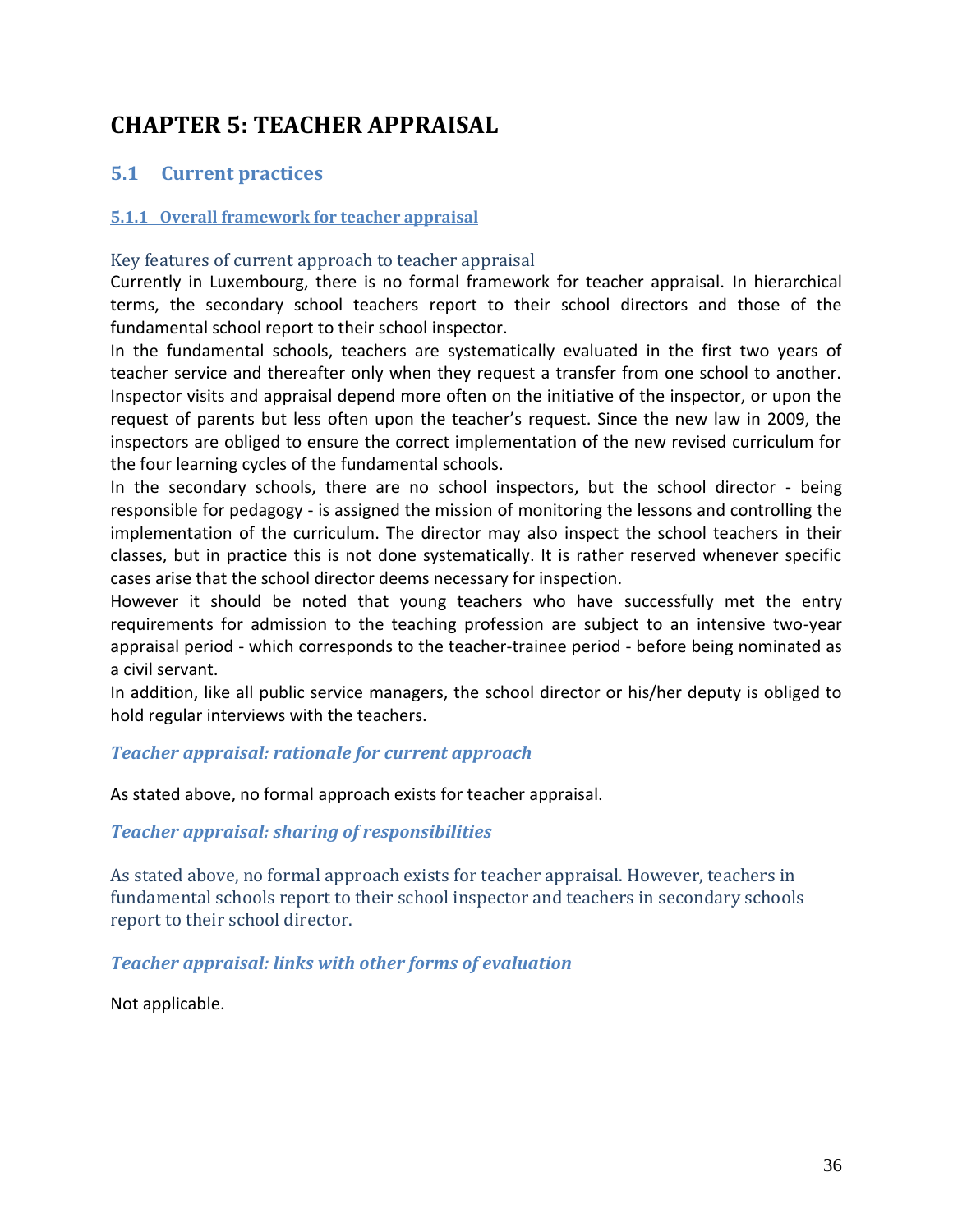#### <span id="page-36-0"></span>**5.1.2 Teacher appraisal procedures**

#### *Performance Criteria and Reference Standards in Teacher Appraisal*

In Luxembourg, there are 21 inspectors who have each approximately 320 teachers under their responsibility. They visit around 150 teachers per year. The inspectors are free to visit any class they choose to, but they place more emphasis on the new teacher recruits, those whose classes have a higher failure rate (number of repeaters) and those who are reported to have particular difficulties.

### *Aspects included in teacher appraisal*

In general the school inspector conducts a class observation followed by a discussion with the teachers, with or without inspection criteria; if the latter exist, they are rather defined individually and not necessarily shared by other inspectors. Observation focuses on style of teaching, class management, social climate, class arrangement, quality of teaching material and the teaching itself.

In terms of the curriculum, the inspector has to ensure that the teachers are familiar with the defined standards that the students need to reach at the end of the learning cycle; that the teaching content is relevant and corresponds to the defined standards; that the teaching timetable is respected. The school also needs to provide indication on the annual number of hours allocated to teamwork (minimum 60 hours), to parent meetings (minimum 40 hours) and to extra pedagogical support (minimum 54 hours).

In secondary schools, the school director also generally conducts class observation and teacher interviews. School performance results are the main basis for discussion. Regular teacher interviews held by the school director (according to the law of  $19<sup>th</sup>$  May 2003 modifying the general status of the civil servants) are aimed at promoting dialogue, establishing common objectives and monitoring work achievement.

# *Methodology for Teacher Appraisal*

Details for school inspection in fundamental schools are as described above. During an inspection, the inspector has the possibility to recommend teachers to further teacher training to improve the aspects where they may need additional support. To follow up on recommendations, the inspector conducts a follow-up visit 3-4 weeks later to follow the progress.

As stated above, no general approach exists for general teacher appraisal in secondary schools. However, there exist specific guidelines for appraising young teachers during their teacher training induction program. Teachers are supervised, on the one hand by professors of the University of Luxembourg who are responsible for initial teacher training and on the other hand by one or more experienced teachers in the school where the trainee works, where they act as tutors. After successfully completing their induction program, the teacher trainee must be evaluated by a jury of 5 persons, consisting of a state commissioner, a school director and three teachers.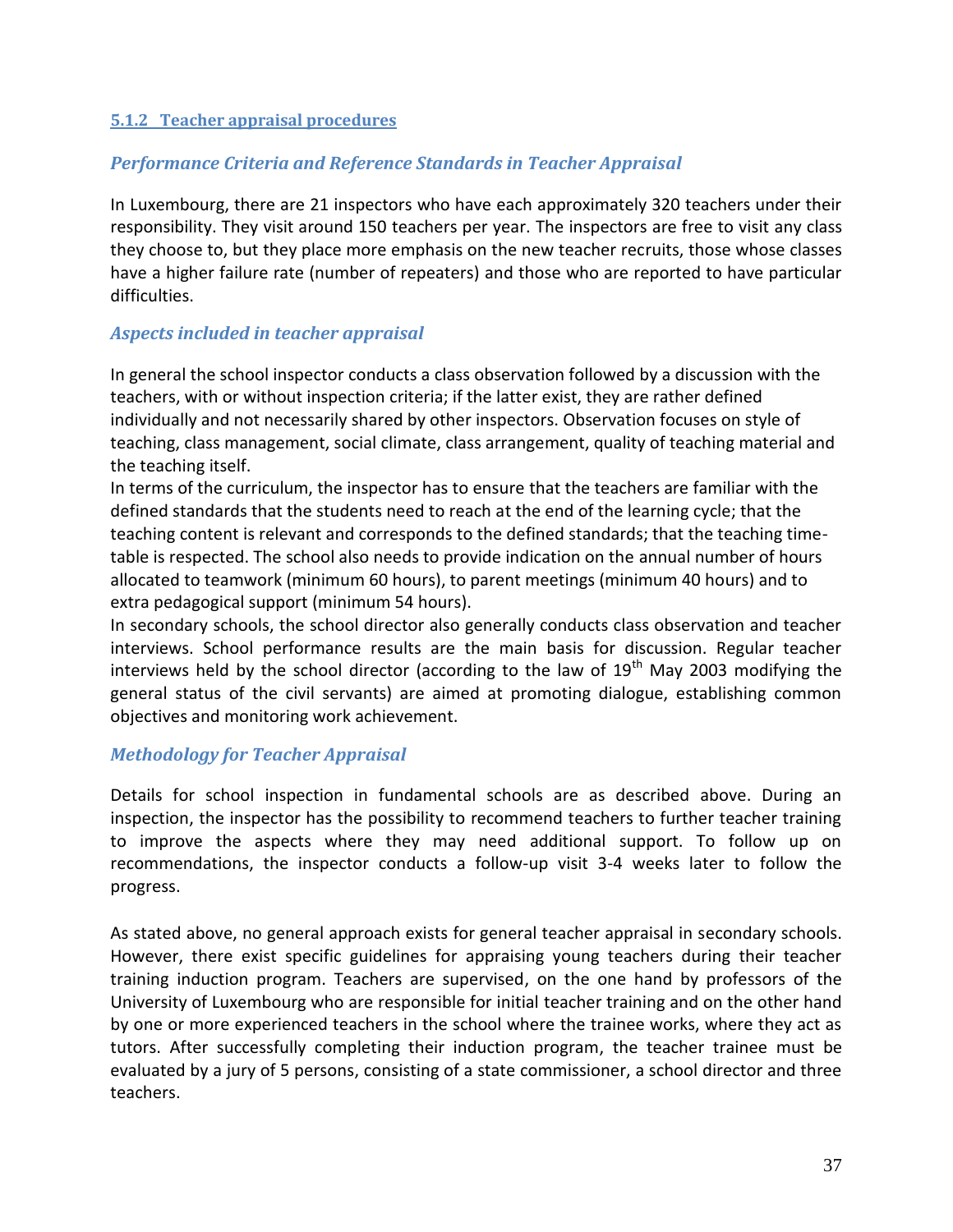The legal bill of  $3^{rd}$  August 2010 concerning the theoretical and practical training and the probation period of secondary school teachers states that:

- the tutor helps the teacher trainee to follow his or her own progress by providing the means for self-evaluation and formalizing his/her activities. Assessment is done regularly with the teacher trainee as part of an individualized support so as to enable adjustment and possible reorientation of activities with respect to the set targets. At the end of the year, the tutor participates in the appraisal of the induction period.

This same Bill legal bill of  $3<sup>rd</sup>$  August 2010 defines that the final examination is based on two appraisal lessons, a pedagogical project (*travail de candidature*), definition of class tests and an assessment of the school legislation.

The criteria for appraisal of teacher trainees are examined during their induction period. They are summarized in the list of reference skills included in the Bill below (annex: paragraph 2.1), namely:

- communicating with the internal and external school partners
- Constructing one's own professional project
- Being familiar with the institutional framework of the education system
- Monitoring the learning activities reflecting student diversity
- Adjusting learning in a formative aspect
- Exploring school and socio-cultural data with respect to students
- Assessing and evaluating student knowledge and know-how in view of certification
- Defining the psycho-pedagogical and disciplinary knowledge
- Assisting students in becoming independent and building their own personal projects
- Constantly reflecting actively with respect to practice
- Participating actively in school development
- Assisting the student to become independent in school and socio-cultural skills.

#### <span id="page-37-0"></span>**5.1.3 Competencies to appraise teachers and to use appraisal results**

# *Evaluators*

The inspectors of the fundamental schools are qualified inspectors who have followed a twoyear induction period and an examination. To be admitted as inspector, a candidate needs to possess five years of professional teaching experience in the fundamental school, hold a Master's Degree related to teaching and meet the requirements for state recruitment.

The teachers are not informed of inspector visits except for the case where the teacher requests a school transfer. The inspectors themselves are accountable to the general inspector, but they are not appraised.

School directors are not obliged to follow any special training to appraise the teachers. However, as they regularly participate in examination juries for young teachers, they have gained a certain experience with respect to criteria that are applied to assess the lessons of young teachers.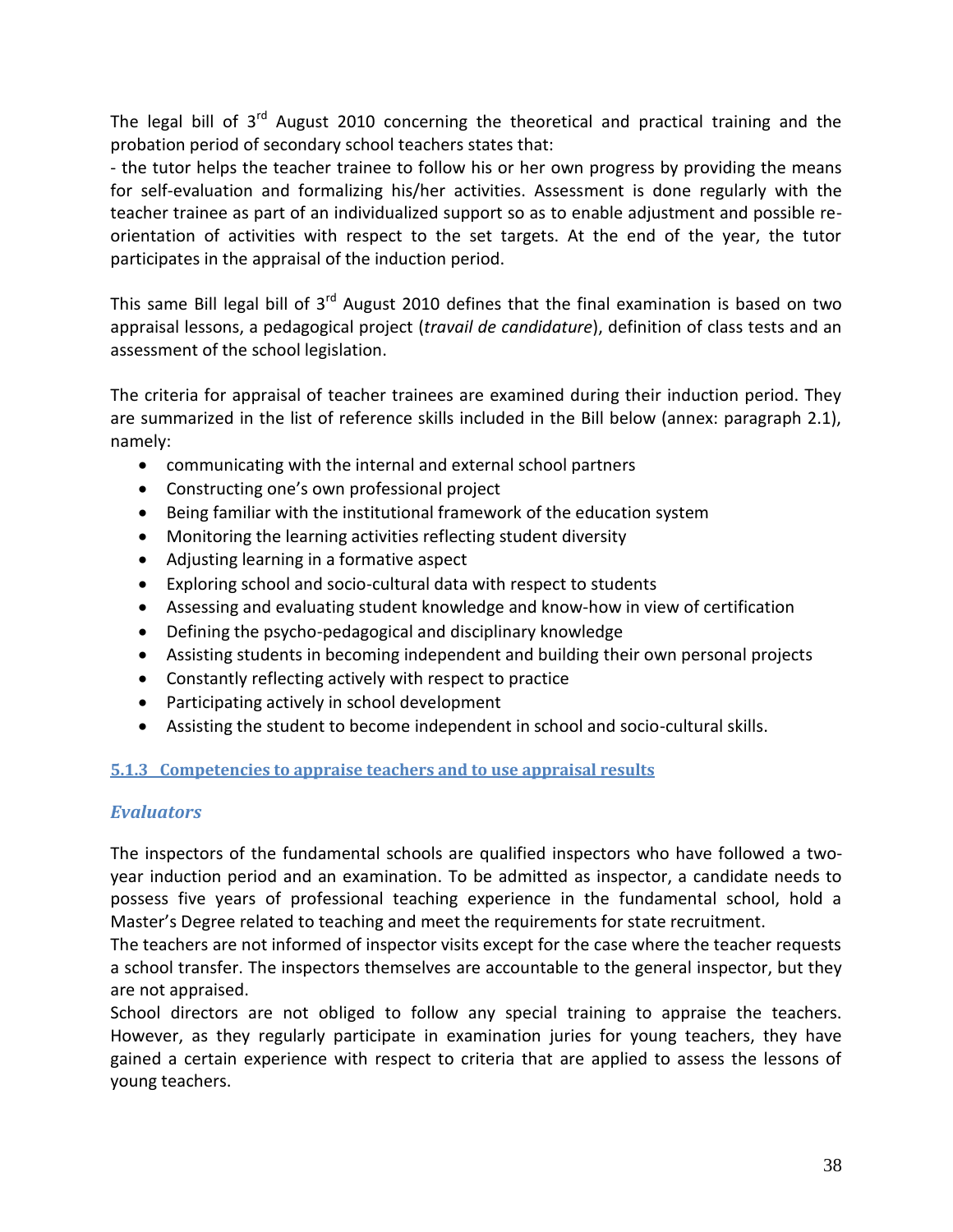The tutors of trainee teachers follow continuous training organized by the University of Luxembourg – that is based on the tutors' role and the assessment procedures of the trainees. The teachers who constitute the examination jury of trainees are experienced teachers who have themselves already been tutors.

### *Preparation for teacher appraisal*

In fundamental schools, the teachers are not informed of inspector visits except for the case where the teacher requests a school transfer. The inspectors are themselves accountable to the general inspector, but they are not appraised. School leadership is not formally appraised.

### *Capacity-building for teacher appraisal*

As the ADQS (and the MENFP in general) does not intervene in any way in teacher appraisal, the only way that information related to teachers is taken into account in any assessment would be via close collaboration with the authorities responsible for teacher appraisal, that is, with the inspectors and school directors of the fundamental and secondary schools, respectively.

Similarly, as teacher appraisal and teacher training needs are linked, the existing close collaboration with the Institute for Continuous Training of teachers (one the three divisions of SCRIPT) should be strengthened.

Finally, as the school charter, the class organization and resources made available to schools have a certain impact on the teacher's work, the ADQS should collaborate with the departments of fundamental and secondary schools, who themselves are responsible for the resources or "*contingent*" allocated to the schools. At this moment, the ADQS plays no role in teacher evaluation.

#### <span id="page-38-0"></span>**5.1.4 Using teacher appraisal results**

The evaluation of fundamental school teachers as carried out by the inspectors is mostly intended to improve the quality of learning in the schools. The observations and comments from the inspectors do not have any impact on the teachers' career. However, in extreme cases the inspectors may take disciplinary measures against teachers if the latter do not respect the regulations. Inspector evaluations are regularly transmitted to the Minister and are considered as feedback on the implementation of ongoing reforms and difficulties.

As from 2009-2010, particular emphasis was placed on the new student assessment method prescribed by the law. The inspectors were required to make a special feedback with respect to the implementation by teachers of the skills-based approach of teaching and learning. The Minister then assesses the need to incorporate adaptation measures of training in order to address the difficulties encountered in the schools. The inspector's appraisal is thus considered as an essential tool which informs the government authorities of the operational aspect of the measures to be adopted, as well as the necessary adjustments to be incorporated.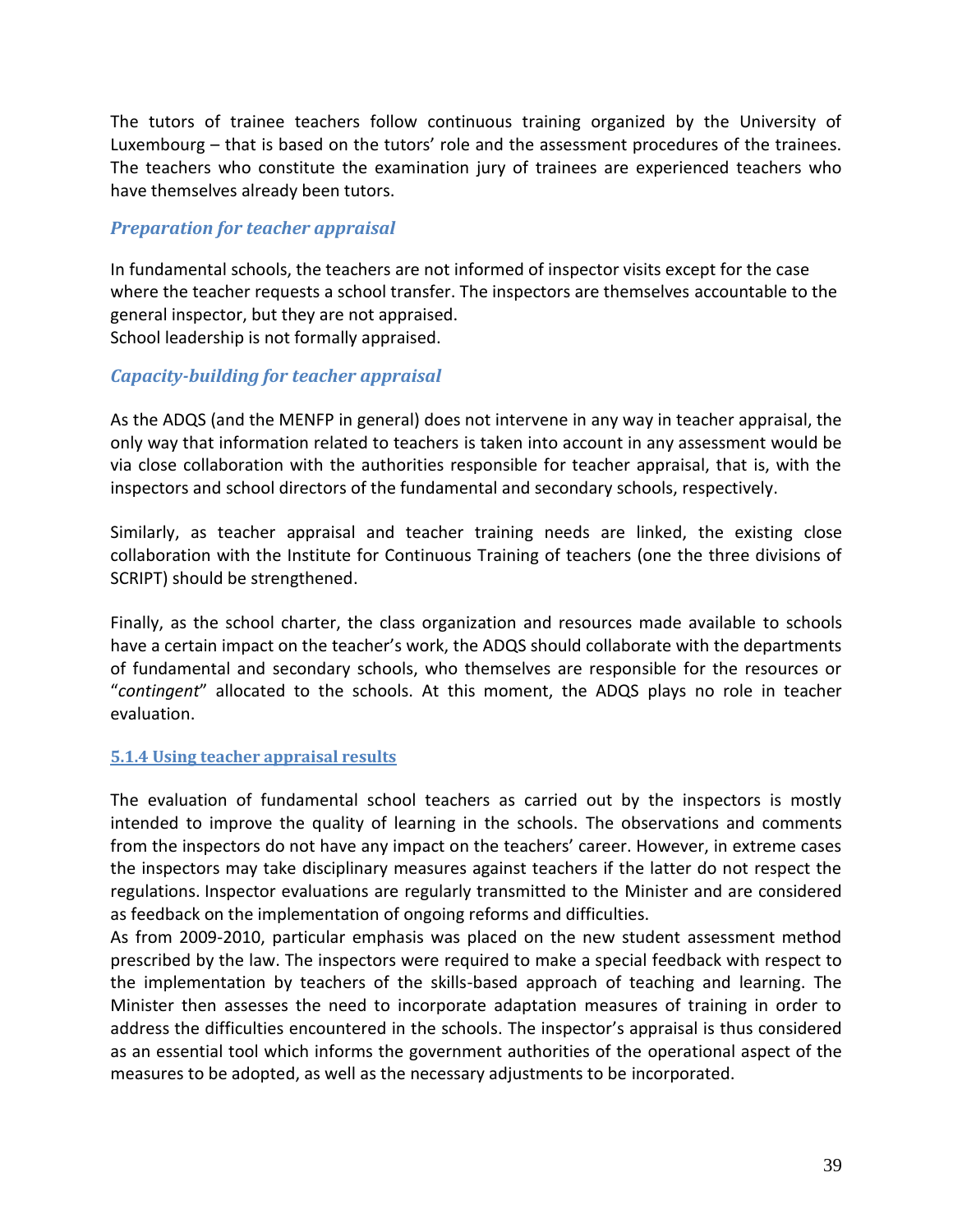# **5.2 Implementation of the teacher appraisal results**

#### *Impact of teacher appraisal*

In the fundamental schools, the inspector is responsible for the proper functioning of the schools and the implementation of the prescribed official rules and regulations. He is hierarchically responsible for the school staff of his local "area" and he will inform the Minister of cases where disciplinary measures are attended to. He also supervises the overall learning activities which take place during the school hours.

The ongoing reforms, particularly those related to the new student assessment, are greatly focused upon currently. The inspectors appraise whether the fundamental school teachers understand and are familiar with cross-curricular assessment of student skills.

At the moment, other than the regular feedback from inspectors to the Ministry, no other statistic is made available with regards to teacher appraisal. As each inspector is free to implement their own appraisal tools, no qualitative or quantitative information with respect to their observations are available at the Ministry.

However, the necessity to use assessment criterion grids related to the new curriculum would imply that the inspectors may sooner or later possess first information on the teacher practices with respect to the new reform.

In the secondary schools, the director is obliged to appraise the student performance results, and within this framework, the teachers are appraised if the need arises. The Ministry does not however have any statistics on the frequency of these appraisals. The same applies to the regular interviews that the director holds with the staff of teachers. The only statistics available are those concerning the teacher trainees. There are around 300 teacher trainees who are regularly appraised per year.

#### *Major concerns and difficulties about teacher appraisal*

Teacher appraisal is an issue which the Ministry considers essential to identify strengths and weaknesses related to the teachers' understanding and practice of teaching, learning and assessment in schools. The quality of schools depends highly on the quality of teachers. In the absence of systematic statistics to this regard, Luxembourg has participated as observer in the OECD TALIS survey since 2008. In preparation of the next TALIS 2013, the MENFP is working in close collaboration with the national teachers' unions in order to decide on Luxembourg's eventual participation in the study. Both the MENFP and the teachers' unions believe there is a need to collect data with respect to teacher pedagogical practices, beliefs and working conditions. A final decision is expected to be taken by March 2011. Parent organisations are currently not involved in the implementation of teacher appraisal.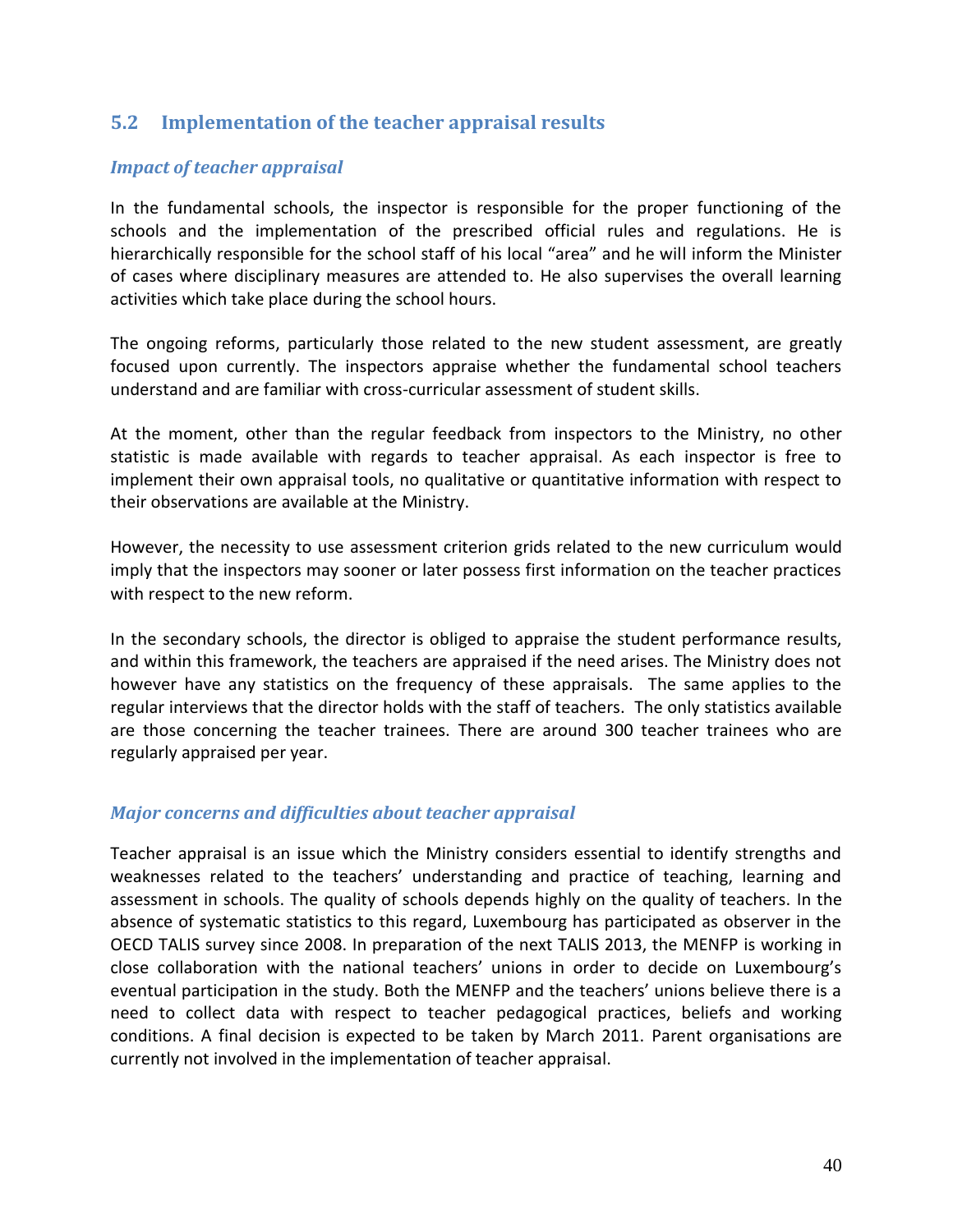#### *Views of different stakeholders on teacher appraisal*

Regular discussions with the teachers' unions indicate that the teachers are very concerned that any appraisal might relate individual performance and pay to performance standards. Teachers would be ready to be appraised about the relationship between teacher performance, selfefficacy, professional development and initial training but only in the framework of a nonthreatening climate.

# **5.3 Policy initiatives**

Luxembourg is willing to participate in the next TALIS program, placing high priority on the close collaboration between the MENFP and representatives of the teachers' unions. Should this be decided, more information will be obtained on the leadership and management of schools, the appraisal of teachers in schools, the practices, activities, beliefs, attitudes and training of teachers. TALIS data could also provide recommendations with respect to implementing a framework for teacher appraisal and development.

The implementation of the school development plan in all schools will enable teachers to selfevaluate their own classroom practices and identify objectives to improve the quality of the school. This form of self-evaluation is better accepted than external assessments by the overall actors of the school system.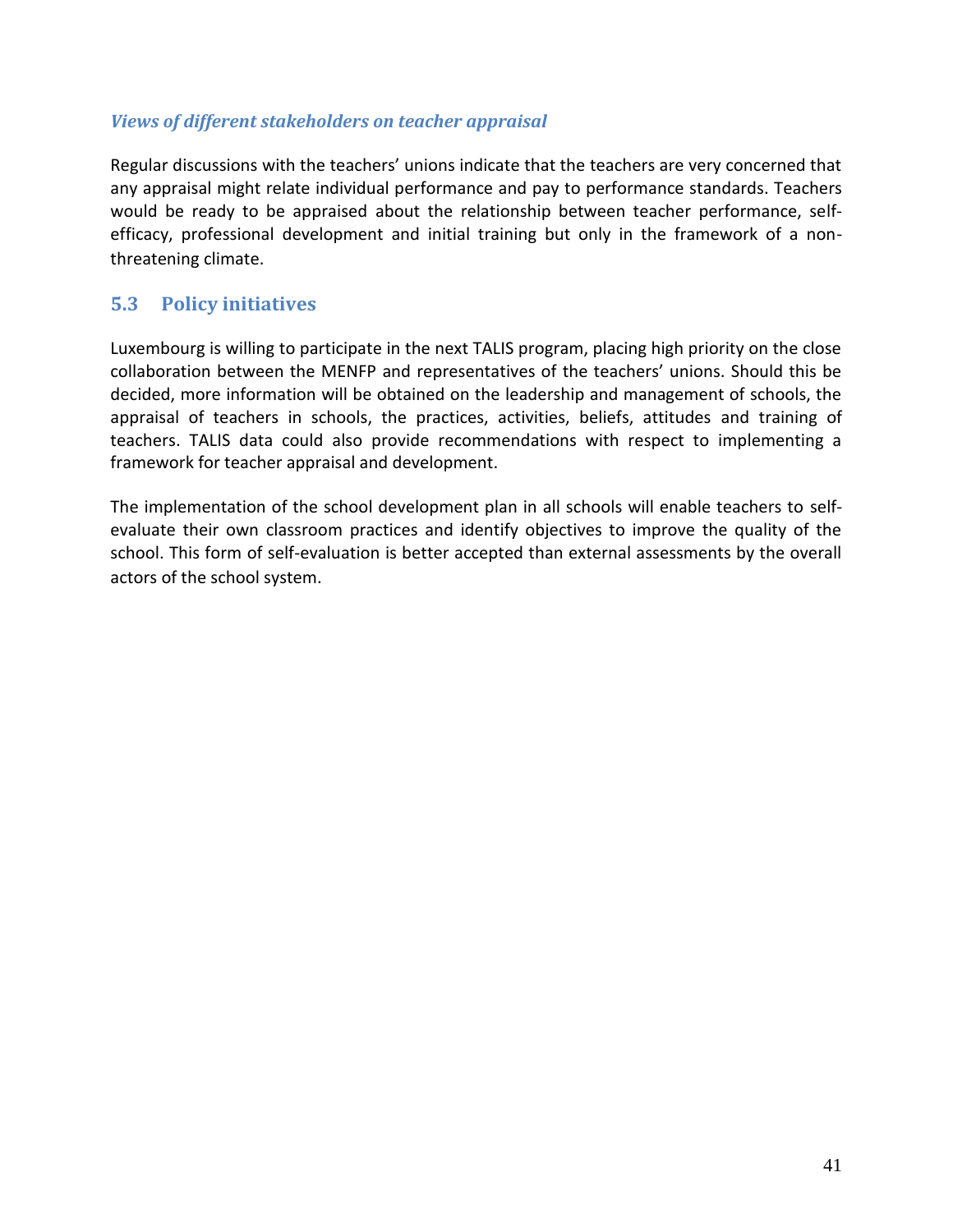# <span id="page-41-0"></span>**CHAPTER 6: STUDENT ASSESSMENT**

# **6.1 Current practices**

#### <span id="page-41-1"></span>**6.1.1 Overall framework for student assessment**

#### *Forms of student assessment*

Within the framework of the 2009-2014 government program, a number of changes have been introduced in the Luxembourg education system, including with regard to student assessment. The skills-based approach to teaching and learning inevitably led to finer forms of formative assessment of and for learning.

In fundamental schools, the teachers regularly assess the students using class tests, classwork, and observation. Cycles  $1 - 4$  globally make up a continuous progression. Cycle 1 lays down the learning base upon which further learning is built. During each learning cycle, parents are informed on these results and on the student's progress. Student progress is communicated using two different tools at two different moments of the cycle. Firstly, at the end of each trimester, the pedagogical team completes a progress report as formative assessment, which illustrates student progress in learning as compared to pre-defined end of cycle objectives. Secondly, at the end of each learning cycle, the team completes an end of cycle report as summative assessment which certifies whether a student has achieved the cycle objectives and may be promoted to the next one. Based on national standards to be achieved by students, both reports are descriptive and do not contain any test scores. They were introduced in 2009 in Cycle 1 and 2 and will be generalized to Cycle 4 by 2012. Examples of the student assessment reports completed by teachers<sup>25</sup> may be referred to on the MENFP website.

The portfolio is another useful instrument which assists students and teachers to understand, follow and document student progress. It facilitates the completion of the new student reports and may be used for both formative and summative purposes. In cycle 1, a complementary observation tool is recommended by the MENFP; it is entitled the Luxembourg Observation Concept for Cycle1. Based on the national curriculum, it helps the teachers to observe, followup, understand and document student progress. It facilitates the preparation and structuring of exchanges between parents and teachers, as well as in completing the end of cycle report. Teachers are also able to adapt their learning situations to the needs of the students. In terms of national assessments, annual standardized tests are organized in 3 $^{rd}$  and 6<sup>th</sup> grades. The 3<sup>rd</sup> grade tests are in German and Mathematics and are conducted in the first trimester. They are low-stake tests designed to assess whether students have achieved the national standards for the  $2<sup>nd</sup>$  learning cycle. Feedback is primarily intended for summative purposes at the system level, although it is given to the school and classroom level for formative purposes. The  $6<sup>th</sup>$ grade tests are high-stake summative student tests in German, French and Mathematics with the prime objective of student orientation from fundamental to secondary schooling.

<sup>&</sup>lt;sup>25</sup>

[http://www.men.public.lu/priorites/ens\\_fondamental/090909\\_evaluation/090909\\_les\\_bilans\\_de\\_fin\\_de\\_cycle/10051](http://www.men.public.lu/priorites/ens_fondamental/090909_evaluation/090909_les_bilans_de_fin_de_cycle/100514_bilan_de_fin_de_cycle.pdf)\_ [4\\_bilan\\_de\\_fin\\_de\\_cycle.pdf](http://www.men.public.lu/priorites/ens_fondamental/090909_evaluation/090909_les_bilans_de_fin_de_cycle/100514_bilan_de_fin_de_cycle.pdf)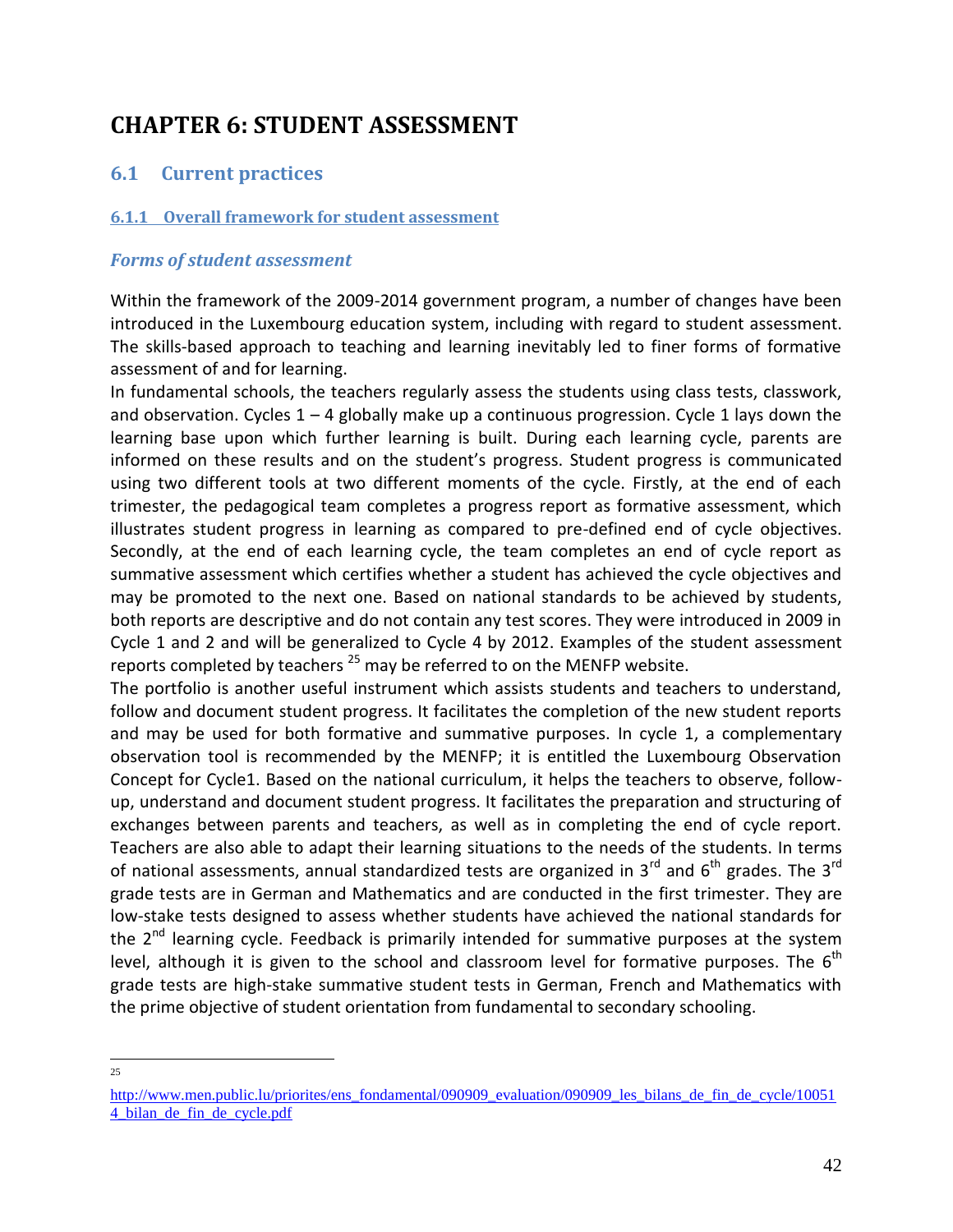As far as international assessment is concerned, Luxembourg participated in the PIRLS 2006 study. Results from the assessment were used to compare the country's placement related to reading literacy of  $5<sup>th</sup>$  grade students with respect to those in other countries. Feedback was rather summative and little formative use was made to improve teaching and learning in the classroom. A national adaptation of PIRLS 2006, the LESELUX was carried out in 2008 for  $6<sup>th</sup>$ grade students to confirm and provide further detail on the PIRLS 2006 study. Again unfortunately, results were only presented on a national level and did not find their way to the classroom levels to improve learning.

With reference to secondary schools, student assessments are based on regular (2-3) term tests for each subject. Most of the tests are written and are based on 60 points. Oral tests are carried out in certain subjects. These student assessments are rather formative but are aggregated finally to obtain a summative grade at the end of the term. At the end of the school year, the annual average is included as the main criterion for promotion to the higher grade. The end-ofterm school reports are based on the subject scores, the sum of the coefficient for failed subjects as well as the annual weighted average. The criteria for student orientation currently allows for compensation of one subject by another, with the objective of not penalizing the weaknesses of students who scored very well in other subjects.

Since 2007-2008, an extra report sheet (*complément au bulletin*<sup>26</sup>) is added to the student term report in secondary schools as shown below.

| Branche           | Note | <b>Place</b>                    | Moyenne<br>classe |                        |          |                              |                         |                 |
|-------------------|------|---------------------------------|-------------------|------------------------|----------|------------------------------|-------------------------|-----------------|
| Allemand/         |      |                                 |                   |                        |          |                              |                         |                 |
| Luxembourgeois    |      |                                 |                   |                        |          |                              |                         |                 |
| Français          |      |                                 |                   |                        |          |                              |                         |                 |
| Mathématiques     |      |                                 |                   |                        |          |                              |                         |                 |
| Sciences          |      | Complément                      |                   |                        |          | Appréciation des compétences |                         |                 |
| <b>naturelles</b> |      | Français                        |                   |                        |          | d'acquisition                |                         |                 |
| Géographie        |      |                                 |                   |                        |          |                              |                         |                 |
| <b>Histoire</b>   |      |                                 |                   | très bonne<br>maîtrise | maîtrise | en voie                      | nsuffisante<br>maîtrise | examinée<br>non |
| Education         |      | Compétence                      |                   |                        |          |                              |                         |                 |
| artistique        |      | <b>Ecrire des textes</b>        |                   |                        |          |                              |                         |                 |
|                   |      | Ecrire des textes               |                   | □                      | ο        | □                            | □                       | 囗               |
|                   |      | Orthographe / Grammaire         |                   | ⊟                      | ◻        | □                            | o                       | □               |
|                   |      | <b>Expression / Vocabulaire</b> |                   | □                      | o        | 口                            | o                       | □               |
|                   |      | Compréhension de l'écrit        |                   | □                      | Ð        | Ð                            | ▣                       | ▣               |
|                   |      | Compréhension de l'oral         |                   | п                      | Ð        | ◫                            | ⊡                       | o               |
|                   |      | Parler, communiquer,<br>écouter |                   | H                      | o        | o                            | o                       | □               |

The aim is to add a new qualitative element to the quantitative summative score by providing for each subject, a detailed breakdown of assessment by skills (for languages: reading, writing, understanding, speaking; ….). Such a finer level of detail enables a better assessment of students in the different skills, provides a better documentation of student progress and

 $\overline{a}$  $^{26}$  [http://www.men.public.lu/priorites/competences/080915\\_evaluation/evaluation\\_postprimaire/index.html](http://www.men.public.lu/priorites/competences/080915_evaluation/evaluation_postprimaire/index.html)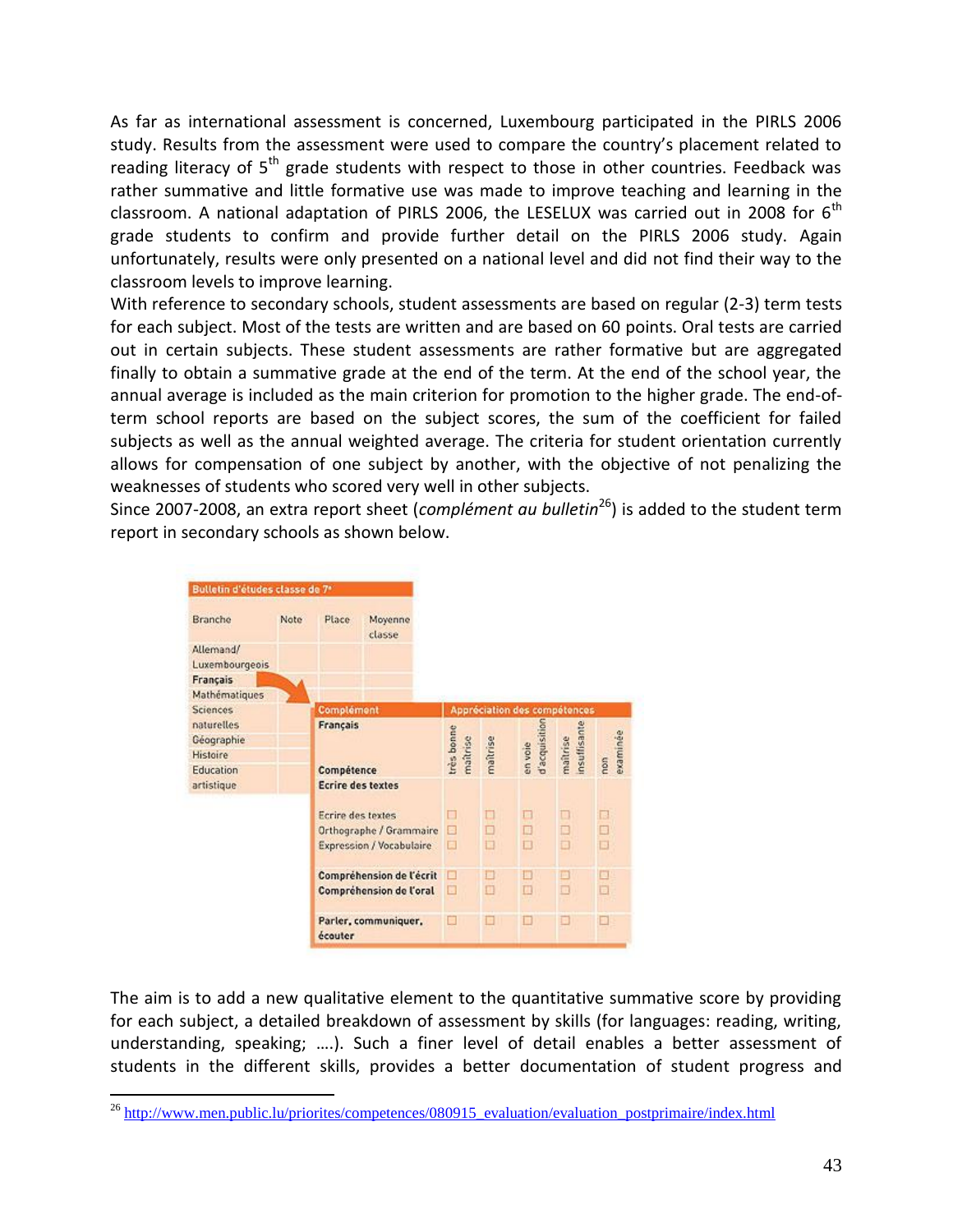facilitates formative assessment. The "complement au bulletin" is currently being adapted in order to better record the progress of student learning.

Currently, assessment of student performance in fundamental schools is being captured in a new database managed by the Department of Statistics and Analyses of MENFP. Results for secondary schools are already stored in a separate database since 2003. There is a strong demand for linking the two databases with a unique identifier which would enable a longitudinal follow-up of students as they progress through their school career. Such a system is foreseen for 2012.

# *Student assessment: sharing of responsibilities*

As explained above, student assessment falls within the responsibility of the school teachers and teams. Results of student characteristics and performance are stored in a national database at MENFP and may be analysed by the ADQS or by the University of Luxembourg. Student tests and homework are assessed by the subject teachers, national "*épreuves communes*" are written by working groups of teachers whereas the national standardized tests are elaborated by teachers in collaboration with the university. In the context of self-evaluation by schools, the ADQS compiles descriptive and graphical statistics of student assessment results and provides them to the schools in the form of a school report (see section on School evaluation).

#### <span id="page-43-0"></span>**6.1.2 Student assessment procedures**

# *Approaches, Performance Criteria and Reference Standards in Student Assessment*

Since 2007-2008 for secondary schools and 2009-2010 for fundamental schools, student assessment is based on achieving pre-defined attainment standards set centrally by MENFP<sup>27</sup>. Teachers base their teaching on these common standards and adopt differentiated teaching methods to better cater for the wide spectrum of student needs. Schools are encouraged to broaden the teaching of cross-curricular skills so as to prepare the students to become an independent, responsible and fulfilled adult.

The organization of teaching and learning cycles in the fundamental schools since 2009 brought about the introduction of new student assessment tools, namely the "*bilan intermédiaire*" or term assessment reports and the "*bilan fin de cycle*" <sup>28</sup> or the end of cycle report. These are based on the national curriculum standards that students are expected to master during each cycle. Each student in fundamental schools is then formatively assessed over two years with respect to their progress and the reports are individually discussed with parents.

[http://www.men.public.lu/priorites/ens\\_fondamental/090723\\_bibliotheque/091204\\_elementary\\_school\\_cycle1\\_inter](http://www.men.public.lu/priorites/ens_fondamental/090723_bibliotheque/091204_elementary_school_cycle1_intermediate_assessmentreport_development_of_competences.pdf) [mediate\\_assessmentreport\\_development\\_of\\_competences.pdf](http://www.men.public.lu/priorites/ens_fondamental/090723_bibliotheque/091204_elementary_school_cycle1_intermediate_assessmentreport_development_of_competences.pdf)

[http://www.men.public.lu/priorites/ens\\_fondamental/090723\\_bibliotheque/091103\\_bilans2\\_angl.pdf](http://www.men.public.lu/priorites/ens_fondamental/090723_bibliotheque/091103_bilans2_angl.pdf) [http://www.men.public.lu/priorites/ens\\_fondamental/090723\\_bibliotheque/100920\\_bilan\\_intermed\\_c3\\_web.pdf](http://www.men.public.lu/priorites/ens_fondamental/090723_bibliotheque/100920_bilan_intermed_c3_web.pdf) [http://www.men.public.lu/priorites/ens\\_fondamental/090723\\_bibliotheque/100225\\_bilan\\_de\\_fin\\_de\\_cycle\\_complet.](http://www.men.public.lu/priorites/ens_fondamental/090723_bibliotheque/100225_bilan_de_fin_de_cycle_complet.pdf) [pdf](http://www.men.public.lu/priorites/ens_fondamental/090723_bibliotheque/100225_bilan_de_fin_de_cycle_complet.pdf)

<sup>&</sup>lt;sup>27</sup>

[http://www.men.public.lu/publications/enseignement\\_fondamental/socles\\_plan\\_manuels/100921\\_plan\\_etudes/10092](http://www.men.public.lu/publications/enseignement_fondamental/socles_plan_manuels/100921_plan_etudes/100921_plan_etudes.pdf) [1\\_plan\\_etudes.pdf](http://www.men.public.lu/publications/enseignement_fondamental/socles_plan_manuels/100921_plan_etudes/100921_plan_etudes.pdf) and [http://www.men.public.lu/publications/postprimaire/socles\\_de\\_competences/index.html](http://www.men.public.lu/publications/postprimaire/socles_de_competences/index.html) 28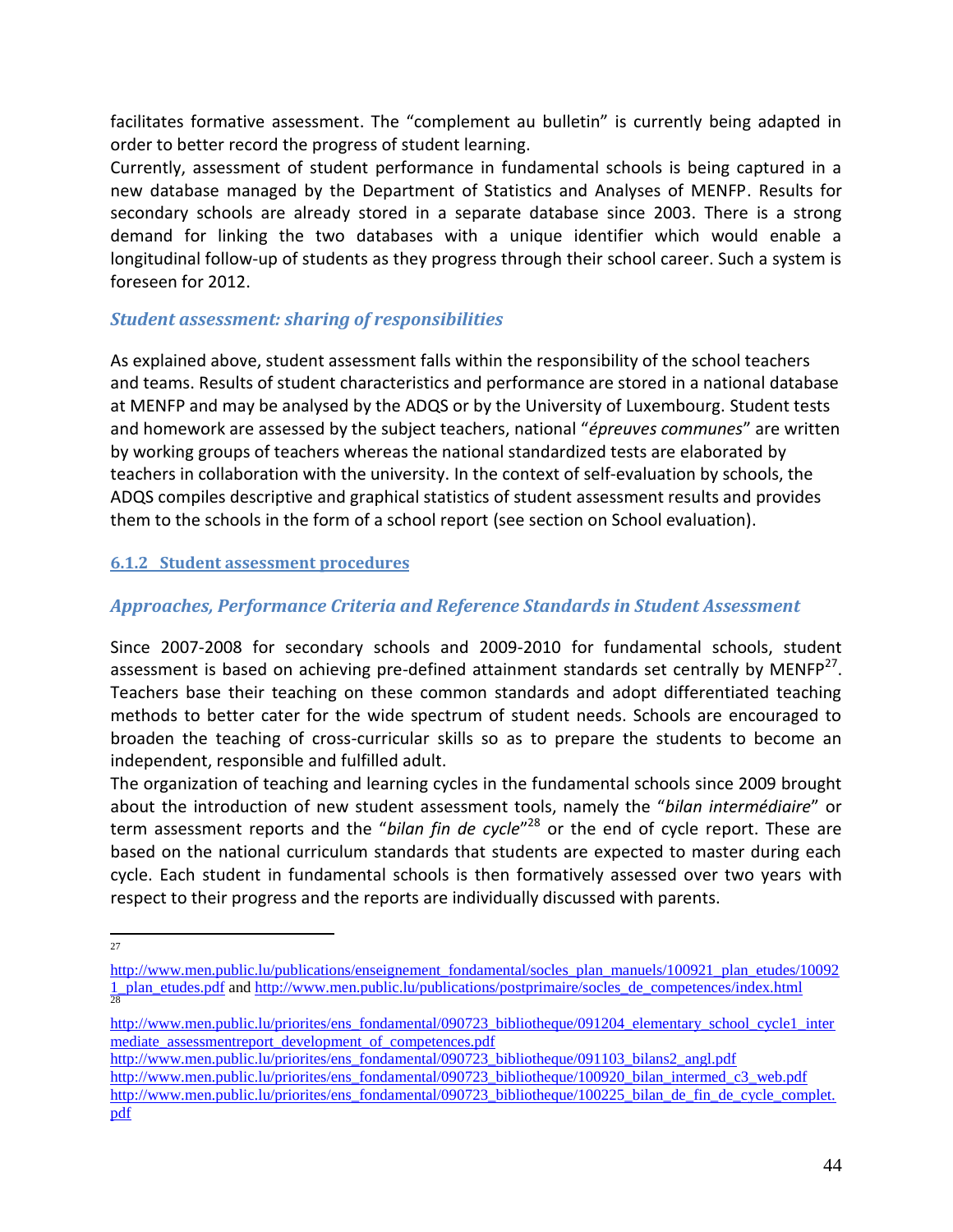The defined standards include descriptors or criteria which enable teachers to assess progress over time. These descriptors are established by subject (languages, mathematics, sciences, cross-curricular skills) and by domains of skills (reading, writing, understanding, speaking, arithmetic, problem resolution, …). Each trimester, the class teacher assesses the progress of each student and after two years, the class team decides on the student promotion. Student assessment is no longer reduced to simple averaging of test scores but also includes other information observed and collected in different contexts and situations (active participation, motivation, behaviour, determination) to assess whether learning and understanding are achieved. The end of cycle report certifies whether the student is promoted to the next cycle and states the performance level achieved: standards attained with reserve, standards attained, advanced level and level of excellence. A student who does not achieve the standards in two years is offered an extra year to do so based on a student individual plan.

At the end of Cycle 4, students are oriented to general, technical or preparatory secondary schools based on an orientation procedure which will be modified by 2013. At the moment, an orientation council made up of the school inspector, the class teacher, a general and a technical secondary school teacher, collectively decides on the student orientation. A psychologist is included but with a non-binding vote. Promotion criteria are actually based on test scores from the school report, results of the Cycle 4 national standardized tests in German, French and Mathematics, the class teacher's evaluation on the student's learning and the parents' view on the child's orientation. In case of a disagreement on the promotion, the parents have a right to appeal in which case the student is required to sit for an admission test, during a whole day, in German, French and Mathematics.

The formative student assessment was introduced gradually as at September 2009 and is now practiced in Cycles 1 – 3; it will apply to Cycle 4 as at 2011-2012. This implies that students completing Cycle 4 at the end of 2012 will have undergone their whole fundamental schooling with the new assessment methods (promotion based on attaining standards rather than graded test scores). Pursuing a continuation of this form of assessment and maintaining coherence with that in secondary schools is the current priority of the MENFP. Reflections on this matter are well underway with the focus being placed on assessment FOR learning as well as of learning.

A similar approach of formative student assessment is also aimed for the secondary schools. Criteria for student assessment and promotion were laid down legally in July 2005<sup>29</sup> and are currently applied during a period of transition as new student assessment criteria and promotion are being reconsidered. Since 2005, student assessments are based on class tests (written and oral), class work, preparatory work and homework. Scores are based on 60 and with 30 as a pass mark. Failure in one subject could be compensated by higher scores in another subject so as to obtain a sufficient trimester of annual score. The trimester score per subject is an average of the respective scores obtained during the term. An annual score is an average of the trimester scores which is used as basis for grade promotion by the class council (See Box X for student report example). This traditional system of student assessment has encouraged students to learn exclusively to pass from one grade to the next without necessarily understanding what they learn. It is also a system with which students, parents and teachers are familiar and comfortable. However, it is also well-accepted that these scores only take a

<sup>&</sup>lt;sup>29</sup> <http://www.legilux.public.lu/leg/a/archives/2005/0115/a115.pdf#page=2>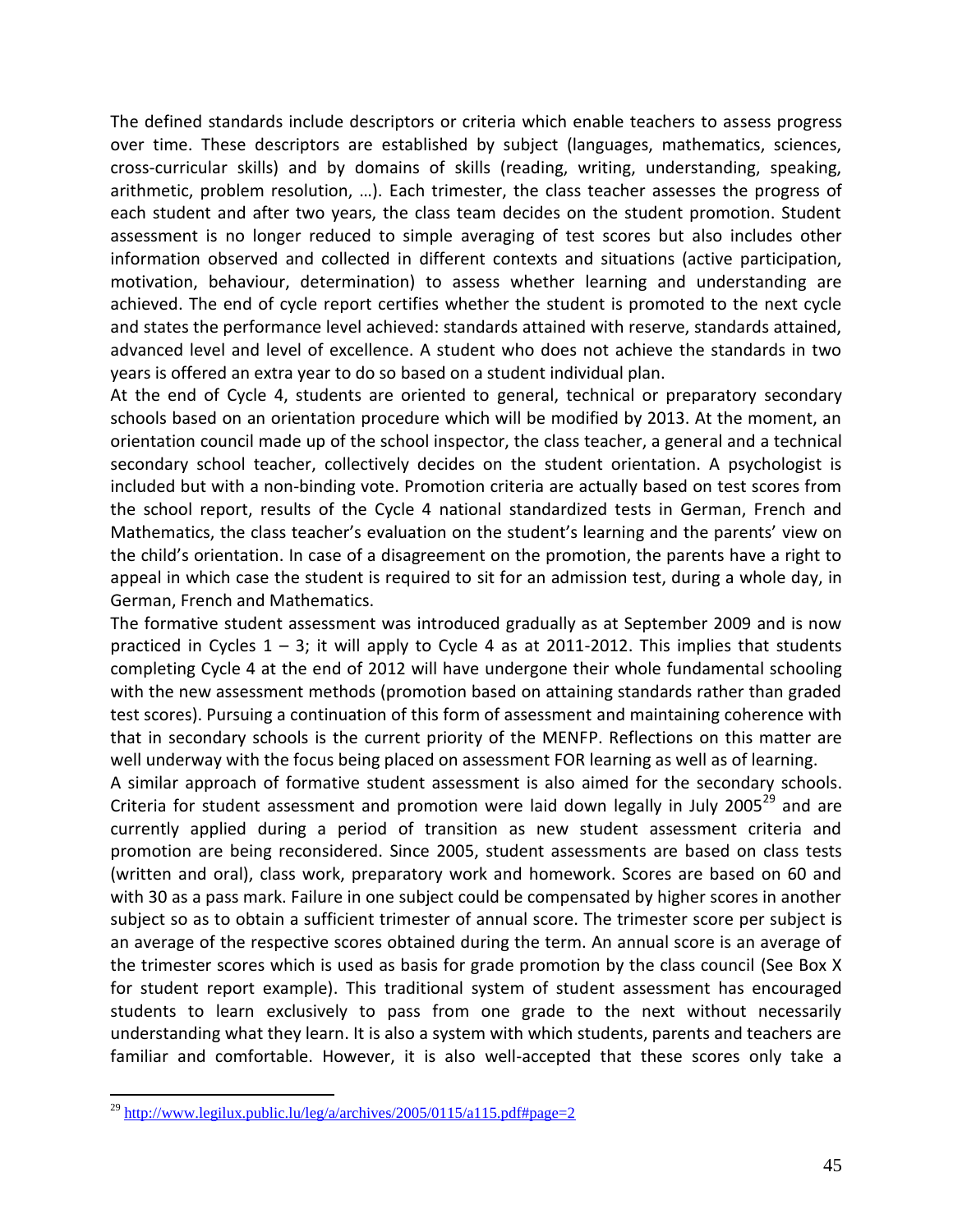snapshot of learning at a particular point in time rather than measuring student progress over time. For example, students score high at the beginning of the school year when learning is less challenging so as to already acquire advance credit, to be itself combined with a lower performance at the end of the school year so as to result in a promotion. Similarly, a lower performance early in the year followed by a marked progress over the year will only be downgraded by an average even if student learning has improved tremendously over time. This is the fundamental reason whereby many schools have now replaced traditional assessment or have introduced complementary assessment methods to monitor student progress (examples: portfolio, assessment grids, *complément au bulletin*, …).

Since 2009-2010, all secondary school students in  $7<sup>th</sup>$  grade follow the skills-based approach to teaching and learning whereby formative assessment is carried out with the *complément au bulletin*<sup>30</sup> as described earlier on. This has already been generalized in 8<sup>th</sup> grade and some 9<sup>th</sup> grade classes who were the first to pilot test the tool in 2007-2008<sup>31</sup>. As stated before, this new qualitative element to the quantitative summative score provides for each subject, a detailed breakdown of assessment by skills (for languages: reading, writing, understanding, speaking; ….). Such a finer level of detail enables a better assessment of students in the different skills, provides a better documentation of student progress and facilitates formative assessment. The next steps include defining descriptors for each skill to be mastered by students and defining a weighting procedure and promotion criteria upon which student assessments will be based. Work is ongoing in this field and is expected to be completed and tested in September 2011.

High-stakes national exams for students take place at the end of the  $6<sup>th</sup>$  grade, (i.e. end of Cycle 4) and at the end of secondary schooling.

The national standardized tests at the end of Cycle 4 are also referred to as the "*épreuves PPP* or *passage primaire-post-primaire*"<sup>32</sup> and their underlying principles have been described in the previous section. The objective is to orient students from fundamental to general, technical or preparatory secondary schools. Promotion criteria are actually based on test scores from the school report, results of the Cycle 4 national standardized tests in German, French and Mathematics, the class teacher's evaluation of the student's learning and the parents' view on the child's orientation. In case of a disagreement on the decision, the parents have a right to appeal in which case the student is required to sit for an admission test, during a whole day, in German, French and Mathematics.

End of secondary school examinations are held in the 13<sup>th</sup> grade (1ère in general secondary and *13ème* in technical secondary school) in order to obtain a secondary school certificate.

In the general secondary school examinations<sup>33</sup>, the final score for each subject consists of  $1/3$ of the annual score and 2/3 of the examination score. Examinations are both oral and written, the oral counting for 25% of the examination score. They are held on seven half days.

In the technical secondary schools<sup>34</sup>, examinations for the "technical" stream lead to an end-ofschool certificate offering entry into the job market of further studies in higher education

<sup>&</sup>lt;sup>30</sup> http://www.men.public.lu/priorites/competences/080915 evaluation/evaluation postprimaire/index.html

<sup>&</sup>lt;sup>31</sup> [http://www.men.public.lu/publications/periodiques/edunews/edu\\_news\\_11/090617\\_edunews11.pdf](http://www.men.public.lu/publications/periodiques/edunews/edu_news_11/090617_edunews11.pdf)

<sup>&</sup>lt;sup>32</sup> [http://www.men.public.lu/sys\\_edu/primaire/ppp\\_primaire/index.html](http://www.men.public.lu/sys_edu/primaire/ppp_primaire/index.html)

<sup>&</sup>lt;sup>33</sup> [http://www.men.public.lu/sys\\_edu/postprimaire/es/examen/index.html](http://www.men.public.lu/sys_edu/postprimaire/es/examen/index.html)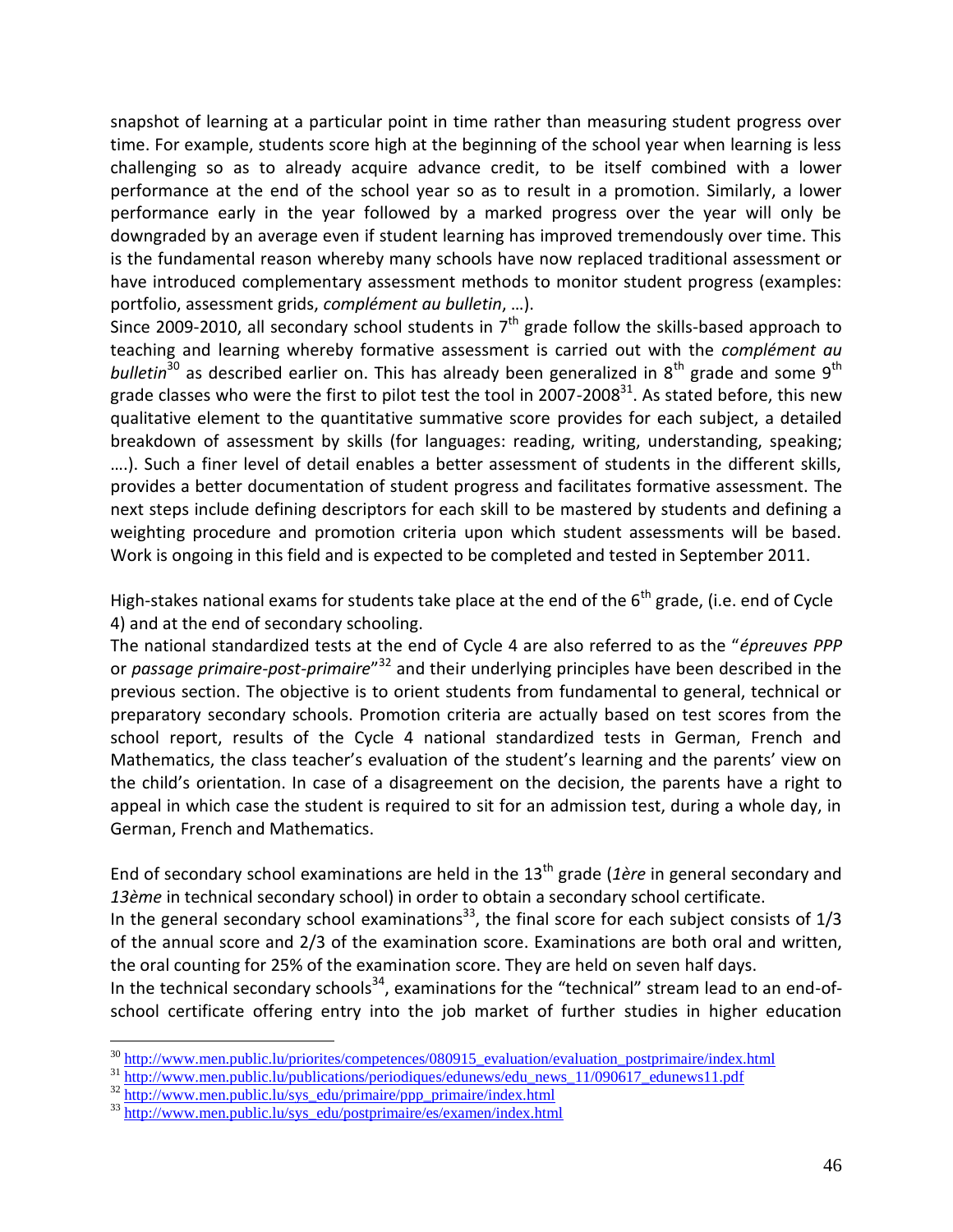institutes and certain universities. Examinations in the "professional" stream lead to different certificate levels in the respective profession aimed for.

An international *baccalauréat* in English and French is also organized in two lycées.

National standardized student assessments<sup>35</sup> with low stakes for students are carried out annually in grades 3 and 9: in Grade 9 these are computer-based tests in German, Mathematics and French; and in Grade 3 these are pencil and paper tests in German and Mathematics. As opposed to class tests, the standardized tests are not directly related to the subjects dealt with in class during the previous weeks, nor do they count for the trimester score. Their objective is to measure whether students have attained the defined national standards at the end of Cycle 2 and Cycle 5. From the results (individually anonymous), teachers are able to compare class results to school and national average results and adapt teaching and learning accordingly. These tests are developed by teachers, inspectors and the researchers of the EMACS $36$  team at the University of Luxembourg. The test items or questions remain highly confidential and are not publicly released.

National non-standardised tests or "*épreuves communes*" are also organized in the 9<sup>th</sup> grade (secondary) classes for French and Mathematics. These tests are elaborated by teachers and are based on the school curriculum. The tests are based on 60 points and are corrected by teachers. They also count partly towards the trimester average. An analysis of the scores is done by SCRIPT and national, school, class and individual results are sent to the schools. Schools receive their own results for comparison with other levels. Based on the results of the *épreuves communes*, the MENFP aims to improve the coherence of learning and achievement in classes of the same school as well as in the schools across the country.

In 2010, 9<sup>th</sup> /10<sup>th</sup>/13<sup>th</sup> grade students taking English took the Oxford Online Placement Tests in order to establish the levels of English skills achieved by the students and adapt the English curriculum accordingly. It is planned to carry out these tests on a regular basis so as to monitor student achievement in English over time.

With regards to international assessment, Luxembourg participated in the 2009 PISA study<sup>37</sup> – which included all the 15-year-old (4622) students in all 39 secondary schools. Luxembourg falls below the OECD average. No statistical variation is observed in the performance of Luxembourg students in the studies of 2003, 2006 and 2009. A national language component was added to the international assessment where some students additionally took the PISA test in a second language (French/German). The objective was for Luxembourg to compare the reading understanding of these two languages.

Placing the PISA results in the context of the recent national reforms<sup>38</sup>, it is too early to identify reform-based progress. However, students from the PROCI classes were observed to have an advance of 20 points over their peers in the traditional technical secondary schools. These may

<sup>&</sup>lt;sup>34</sup> [http://www.men.public.lu/sys\\_edu/postprimaire/est/index.html](http://www.men.public.lu/sys_edu/postprimaire/est/index.html)

[http://www.men.public.lu/actualites/2009/08/090806\\_agence\\_qualite/090806\\_secondaire\\_epreuves\\_standardisees/index.html?highlight=epreuves](http://www.men.public.lu/actualites/2009/08/090806_agence_qualite/090806_secondaire_epreuves_standardisees/index.html?highlight=epreuves%22standardis%C3%A9es) [%22standardis%C3%A9es](http://www.men.public.lu/actualites/2009/08/090806_agence_qualite/090806_secondaire_epreuves_standardisees/index.html?highlight=epreuves%22standardis%C3%A9es) 36

[http://www.men.public.lu/actualites/2009/08/090806\\_agence\\_qualite/090806\\_secondaire\\_epreuves\\_standardisees/index.html?highlight=epreuves](http://www.men.public.lu/actualites/2009/08/090806_agence_qualite/090806_secondaire_epreuves_standardisees/index.html?highlight=epreuves%22standardis%C3%A9es) [%22standardis%C3%A9es](http://www.men.public.lu/actualites/2009/08/090806_agence_qualite/090806_secondaire_epreuves_standardisees/index.html?highlight=epreuves%22standardis%C3%A9es)

[http://www.men.public.lu/actualites/2010/12/101207\\_cp\\_pisa2009/index.html](http://www.men.public.lu/actualites/2010/12/101207_cp_pisa2009/index.html)

 $38 \frac{\text{http://www.men.public.lu/actualites/2010/12/101207 cp} \text{pisa2009/101207 dp} \text{pisa2009.pdf}}{$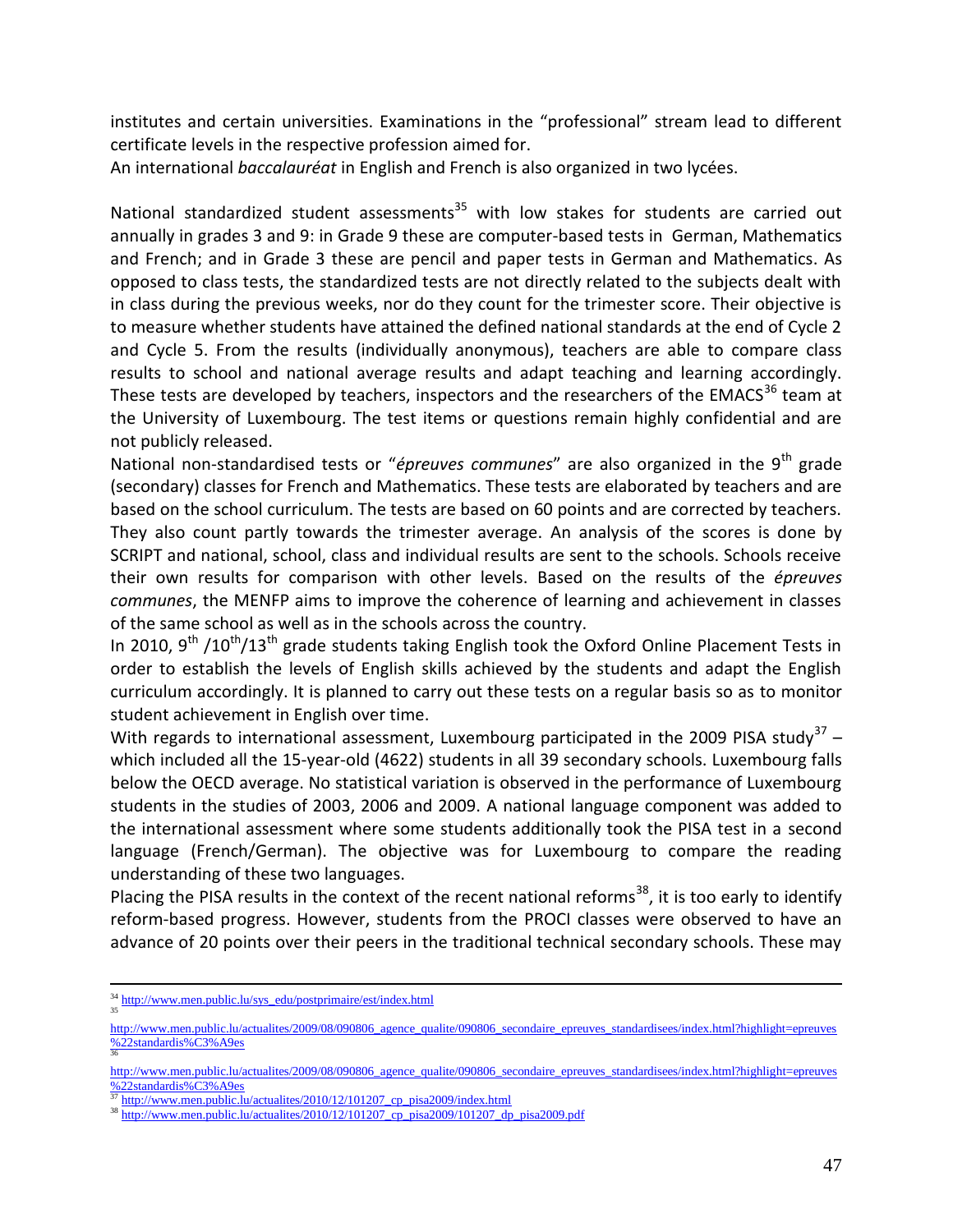suggest that the skills-based approach by a stable team over three years, without grade repeaters and more school autonomy are factors which enhance student performance. Future steps based on the PISA results include pursuing ongoing reforms, the initiatives of the PROCI project, the school development plans and further reflection on the teaching of languages in schools.

Luxembourg also took part in the ICCS test in 2009 as civics and citizenship education is included in the policy framework of the MENFP<sup>39</sup>. Results indicated a relatively low performance of students in terms of civics and citizenship knowledge and skills with respect to their peers at the international level, due to a limited weight attributed to this subject in the national curriculum. More emphasis should be placed on civics and citizenship in cross-curricular learning.

Student assessments obviously differ from school, class and subject when it comes to classroom assessment. However all teachers are bound to the obligation of covering the national curriculum and offering all students the opportunity to achieve the national standards. National standardized and common tests are the same for all schools.

 $\overline{a}$  $39$  http://www.men.public.lu/actualites/2010/11/101123 cp iccs/index.html?highlight=ICCS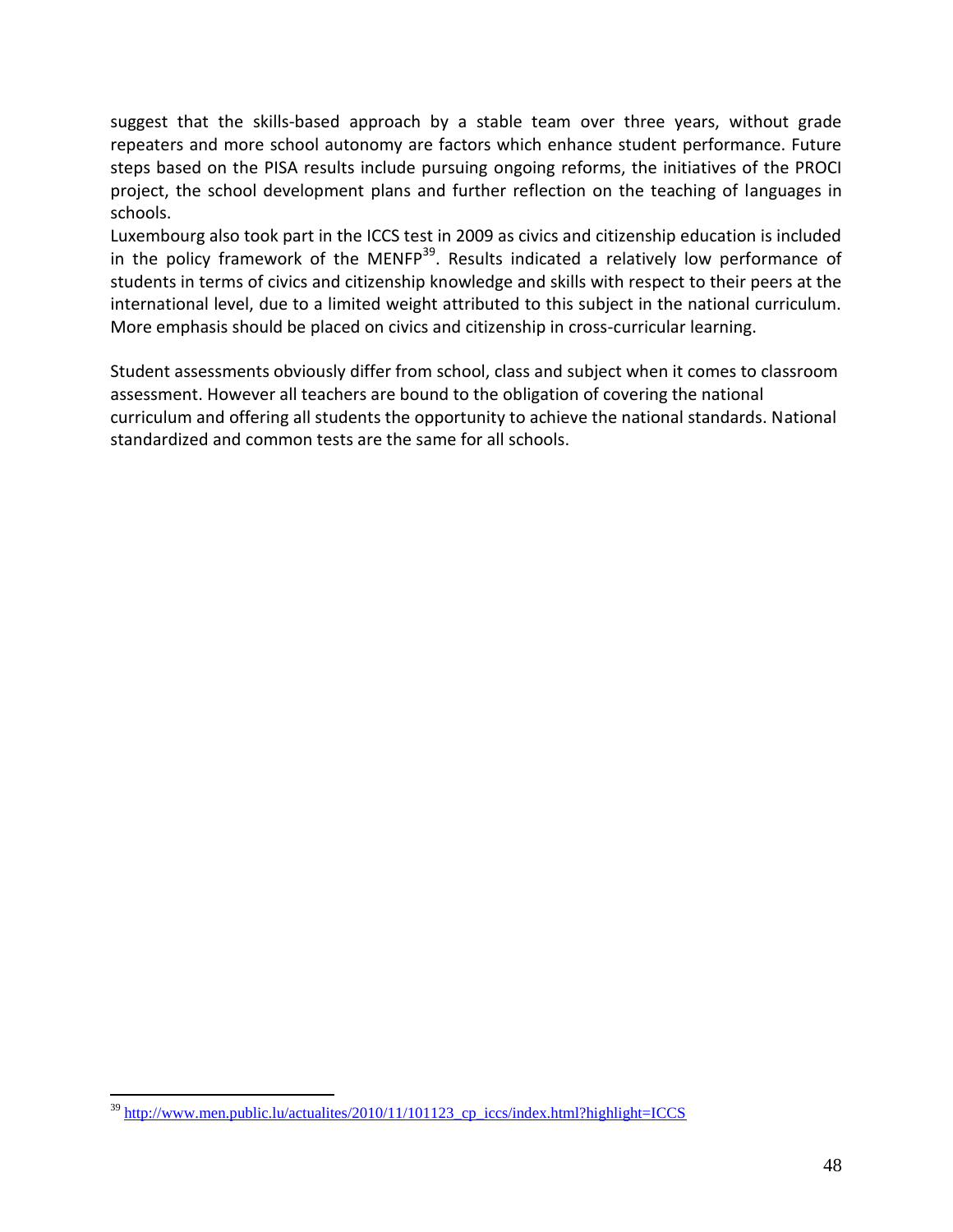#### <span id="page-48-0"></span>**6.1.3 Competencies to assess students and to use assessment results**

In order to guarantee the development of expertise in the area of student assessment, the MENFP is increasingly involving teachers in developing performance criteria and student assessment tools, as well as encouraging teachers to discuss student assessment results with their peers. Both fundamental and secondary school teachers, supervised by university researchers are implicated in test item development for the purposes of constructing national standardized tests. Some teacher working groups also participate in exchanges with qualified assessment experts from Germany, Austria, Switzerland or other partner countries who work on similar assessment tasks.

The ADQS also participates in international exchange meetings where other countries share their experiences on student assessment tools. This provides useful input into further reflection and proposals for improving existing measures of student assessment. Using student assessment results in a meaningful manner remains a challenge for many countries – Luxembourg shares the same problems, as much as everybody else, of collecting vast amounts of data which remain unexploited or insufficiently used for improving teaching and learning in the classroom. Future plans need to further encourage and train teachers to rethink their practice in the light of student assessment results, to share these data and discuss them with other teachers in a non-threatening environment. Such an approach implies that teachers use assessment data to become more active researchers in order to improve student performance.

In order to best process student assessment results, the ADQS is continuously striving to strengthen the type and quality of data collected and processed and to develop timely and meaningful indicators over time, which teachers can relate to their practice. In our attempt to better accompany schools and support them in improving their quality, the ADQS is well-aware that simply expecting teachers to examine data is insufficient to integrate data use into their daily practice. Norms yet have to be created within school teams which underpin whether and how teachers will engage collaboratively in analyzing data to improve learning. The MENFP is currently planning training and support to be offered to teachers so as to enable them to learn to use various forms of student assessment data.

#### <span id="page-48-1"></span>**6.1.4 Using student assessment results**

Student assessment results are used for different purposes. Data collected through classwork, homework and tests are used formatively to adapt teaching and learning according to student outcomes and needs. Data collected through national tests are principally used at the system level to determine whether defined national standards are attained; however results are also disaggregated to school, class and student level to provide feedback to teachers. At the end of Cycle 4 and at the end of the  $9<sup>th</sup>$  grade, student assessment results are used for orientation of students into different learning streams. At the end of each cycle, student assessment results are used as a basis for promoting students to the next cycle. Grade repetition has up to now been a common practice in Luxembourg; however, the new fundamental school law of 2009 replaced this by offering a slower learner to complete a normal 2-year cycle in three years if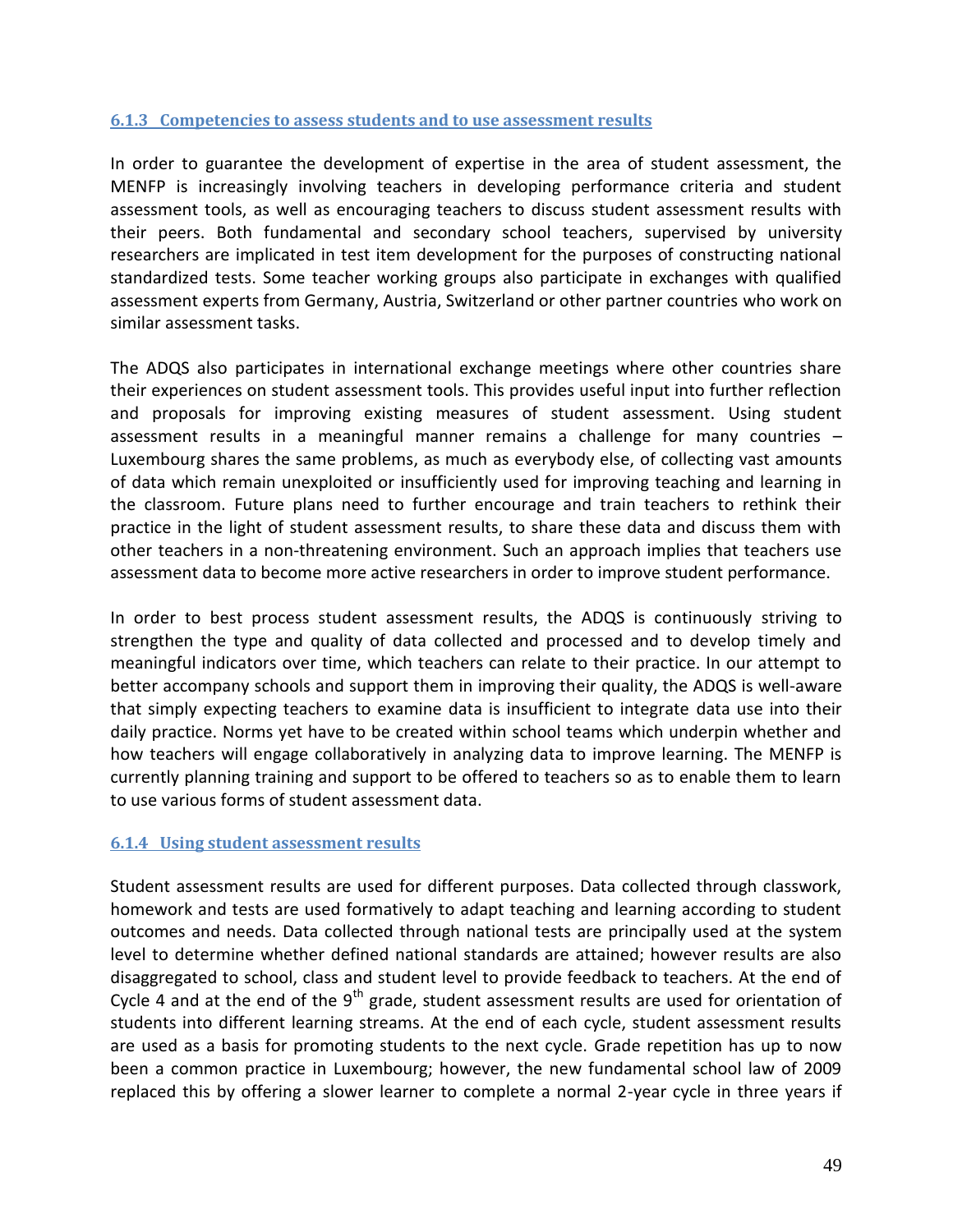necessary. This implies the student does not simply restart a year all over again but rather continues his learning whilst strengthening his weaknesses according to an established student individual plan.

All student performance results are assessed at national level to readjust where necessary the defined national standards and curriculum. By identifying areas of strengths and weaknesses in areas of student performance, adequate support to schools is targeted as far as resources allow. Best practices are also identified and the respective schools are integrated in networks so as to share and learn from experiences. The participation of MENFP in these networks enables information to be fed back to inform policy-making.

# **6.2 Implementation of student assessment**

 $\overline{a}$ 

At the time of writing this report, both formal and informal feedback from the schools suggest that new methods of student assessment (within the approach of skills-based teaching and learning) still pose enormous difficulties to teachers. The main reason reported by teachers is their insufficient knowledge of differentiating teaching and learning in classroom sizes of over 25 students. Student assessment grids are tedious and require too much time which teachers believe could be rather focused on teaching itself. The teachers' unions also claim that the assessment of skills as prescribed by the MENFP is purely utilitarian-oriented, not sufficiently transparent and runs the additional risk of lowering the overall standard of student learning. <sup>40</sup> They also argue that the national standardized tests have absolutely no impact on student learning, that students will thus not be motivated to carry out the test in an adequate manner and no formative value can be attributed to such tests. Parent associations are less hostile with respect to student assessments although they do demand a better understanding of the assessment tools and the principles underlying them. A survey was carried out by the MENFP in February 2010<sup>41</sup> to evaluate the perspective of parents and teachers of fundamental school students with respect to the new student assessment procedures for Cycles 1 and 2 introduced in September 2009. 53% of parents participated in the survey and expressed a high satisfaction in their understanding of the new assessment report and of their child's progress. 21% of teachers replied to the survey and acknowledged the formative use of the report as a basis for identifying and discussing the strengths and weaknesses of students. They however expressed serious concern as to lack of familiarity and ability to use and fill out the new assessment report as required<sup>42</sup>. A follow-up feedback of parents and teachers on this matter will be collected once more in April 2011.

With respect to international tests, the underperformance of students in Luxembourg remains an issue of great concern to parents, teachers and policy-makers – and to a lesser extent, the students.

<sup>&</sup>lt;sup>40</sup>[http://www.apess.lu/\\_dbfiles/webpage/29/Manifestation.pdf](http://www.apess.lu/_dbfiles/webpage/29/Manifestation.pdf) « l'évaluation par compétences (trop axée sur le côté purement utilitariste et peu transparente avec risque supplémentaire de nivellement vers le bas) » [http://www.sew.lu/cgi-](http://www.sew.lu/cgi-bin/apps/base?com=0O0O0O1O14O1O0O0157571921O89796O00&sid=&base=dossiers&item=3-3960-1707-2)

[bin/apps/base?com=0O0O0O1O14O1O0O0157571921O89796O00&sid=&base=dossiers&item=3-3960-1707-2](http://www.sew.lu/cgi-bin/apps/base?com=0O0O0O1O14O1O0O0157571921O89796O00&sid=&base=dossiers&item=3-3960-1707-2) <sup>41</sup> [http://www.men.public.lu/actualites/2010/07/100706\\_bilans\\_intermed/index.html](http://www.men.public.lu/actualites/2010/07/100706_bilans_intermed/index.html)

<sup>&</sup>lt;sup>42</sup> [http://www.men.public.lu/actualites/2010/07/100706\\_bilans\\_intermed/100706\\_enquete\\_bilans\\_intermediaires.pdf](http://www.men.public.lu/actualites/2010/07/100706_bilans_intermed/100706_enquete_bilans_intermediaires.pdf)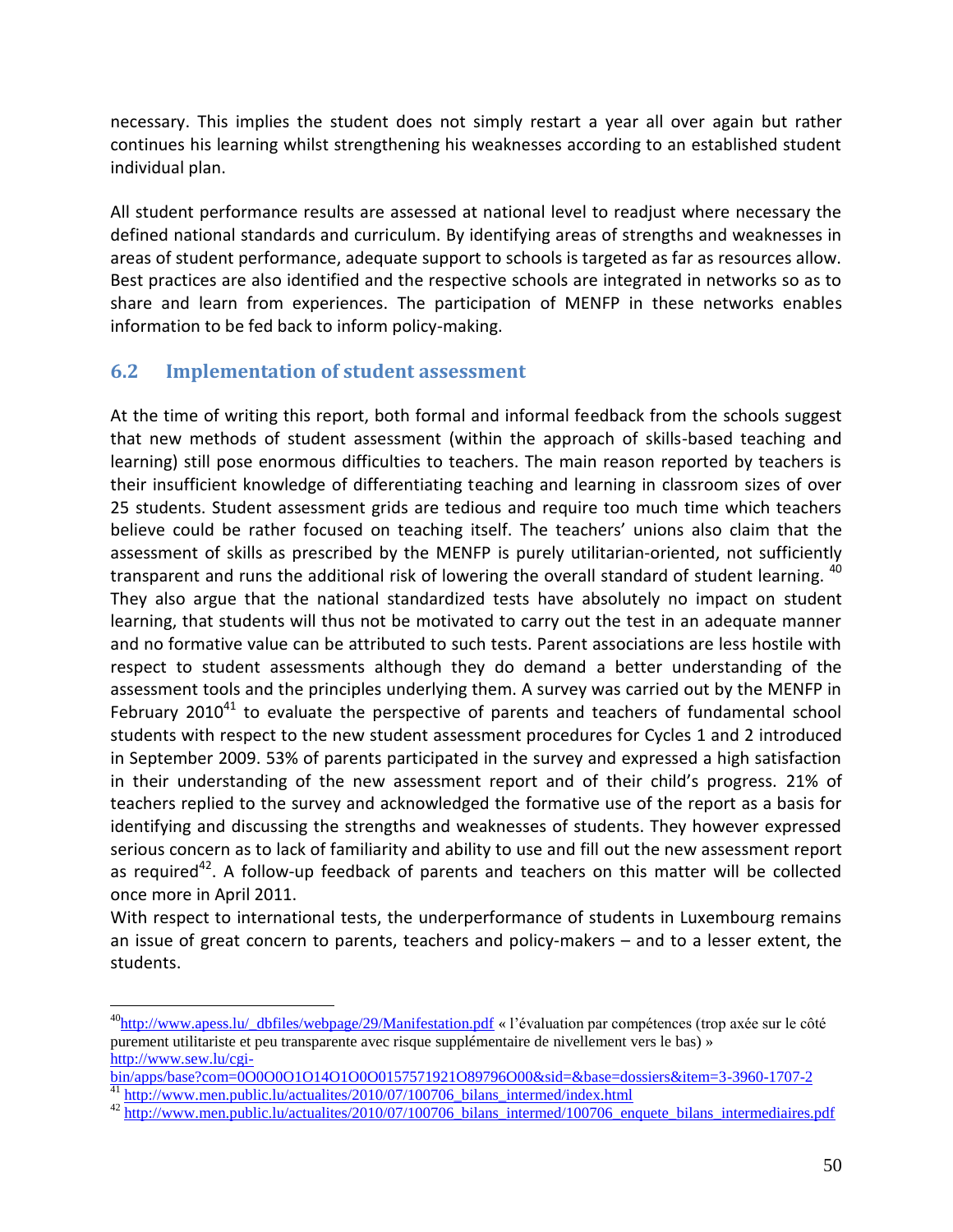## **6.3 Policy initiatives**

Student assessment policies are currently under much review. New policies are in the process of being drafted and submitted for review to all stakeholders involved (teachers, parents, students, teacher unions, policy-makers, researchers). The student orientation procedure at the end of fundamental schooling is being overhauled and a new proposition is expected to be submitted for national discussion in July 2011. The performance standards, descriptors and criteria to be used to assess student performance are being defined and reviewed by working groups of teachers in collaboration with the University of Luxembourg. The criteria for promoting students after 9<sup>th</sup> grade are also being reviewed to take into account new assessment tools and performance standards. Discussions are at their height with respect to the reform of the lower and upper secondary schools. Aspects being heavily negotiated and reflected upon include support (individual tutoring) to be offered to students, new forms of formative and summative evaluation and procedures for student orientation according to student profiles.

All the key stakeholder groups agree that assessment data should be used to improve instruction and consequently overall learning and performance. All also agree that constructing a data management system and developing expertise in teachers and students to use data are extremely relevant measures to be taken. Where consensus remains to be reached are how using this data fits in the teachers' views of teaching, how threatening these data will prove to teachers in their relationships with colleagues, parents and their superiors and how these data will effectively improve teaching and learning in the classroom.